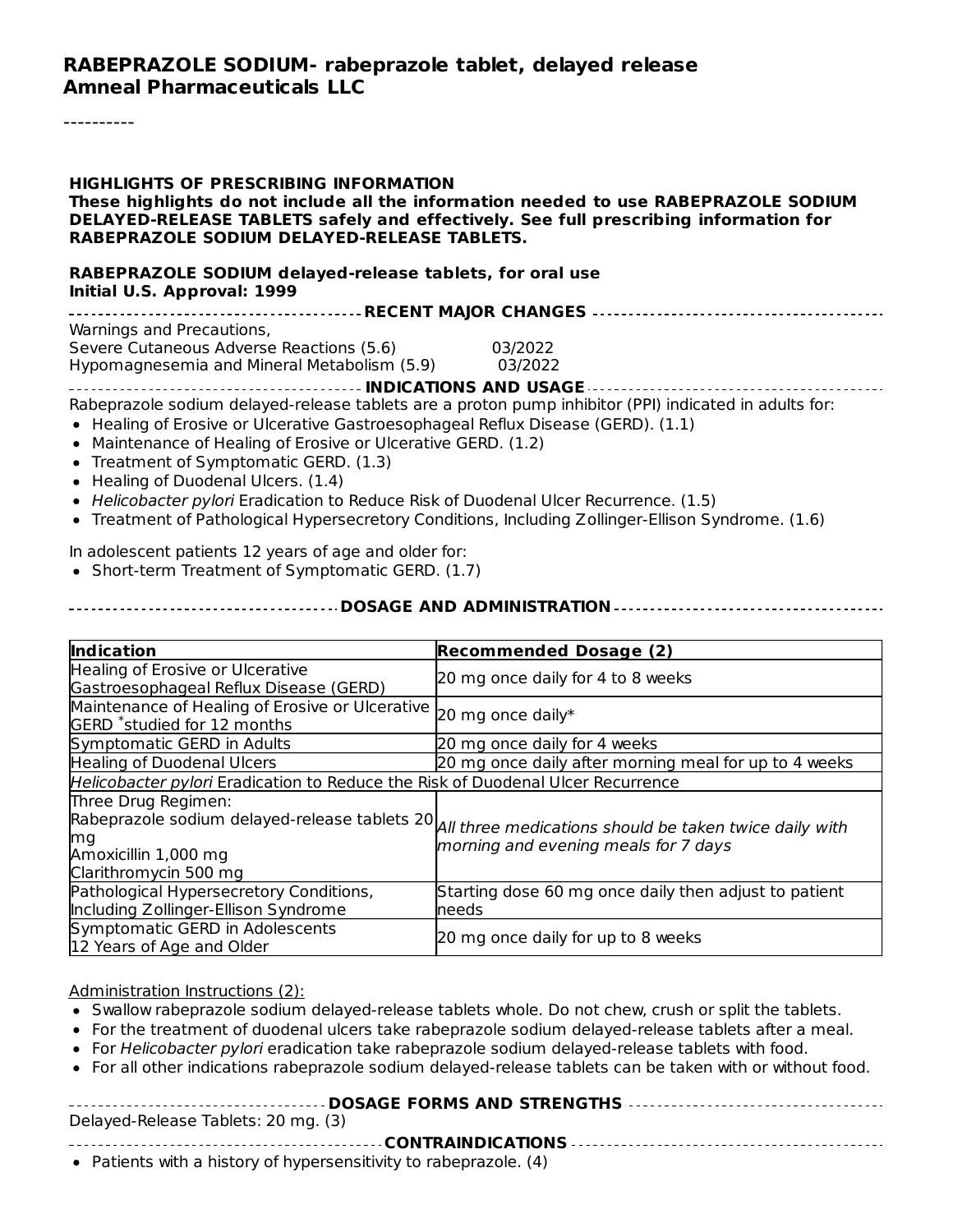- PPIs, including rabeprazole sodium delayed-release tablets, are contraindicated in patients receiving rilpivirine-containing products. (4, 7)
- Refer to the Contraindications section of the prescribing information for clarithromycin and amoxicillin, when administered in combination with rabeprazole sodium. (4)

#### **WARNINGS AND PRECAUTIONS**

- Gastric Malignancy: In adults, symptomatic response to therapy with rabeprazole does not preclude the presence of gastric malignancy. Consider additional follow-up and diagnostic testing. (5.1)
- Use with Warfarin: Monitor for increases in INR and prothrombin time. (5.2, 7)
- Acute Tubulointerstitial Nephritis: Discontinue treatment and evaluate patients. (5.3)
- Clostridium difficile-Associated Diarrhea: PPI therapy may be associated with increased risk of Clostridium difficile-Associated Diarrhea. (5.4)
- Bone Fracture: Long-term and multiple daily dose PPI therapy may be associated with an increased risk  $\bullet$ for osteoporosis-related fractures of the hip, wrist, or spine. (5.5)
- Severe Cutaneous Adverse Reactions: Discontinue at the first signs or symptoms of severe cutatneous adverse reactions or other signs of hypersensitivity and consider further evaluation. (5.6)
- Cutaneous and Systemic Lupus Erythematosus: Mostly cutaneous, new onset or exacerbation of existing disease; discontinue rabeprazole sodium and refer to specialist for evaluation. (5.7)
- Cyanocobalamin (Vitamin B-12) Deficiency: Daily long-term use (e.g., longer than 3 years) may lead to malabsorption or a deficiency of cyanocobalamin. (5.8)
- Hypomagnesemia and Mineral Metabolism: Reported rarely with prolonged treatment with PPIs. (5.9)
- Interaction with Methotrexate: Concomitant use with PPIs may elevate and/or prolong serum concentrations of methotrexate and/or its metabolite, possibly leading to toxicity. With high dose methotrexate administration, consider a temporary withdrawal of rabeprazole sodium delayed-release tablets. (5.10, 7)
- Fundic Gland Polyps: Risk increases with long-term use, especially beyond one year. Use the shortest duration of therapy. (5.11)
- **ADVERSE REACTIONS**
- Most common adverse reactions in adults (> 2%) are pain, pharyngitis, flatulence, infection, and constipation. (6.1)
- Most common adverse reactions in adolescents ( $\geq$  2%) are headache, diarrhea, nausea, vomiting, and abdominal pain. (6.1)

#### **To report SUSPECTED ADVERSE REACTIONS, contact Amneal Pharmaceuticals at 1-877-835- 5472 or FDA at 1-800-FDA-1088 or www.fda.gov/medwatch**

**DRUG INTERACTIONS** See full prescribing information for a list of clinically important drug interactions. (7) **USE IN SPECIFIC POPULATIONS** Pediatric Use: Dosage strength not appropriate for patients less than 12 years. (2, 8.4) **See 17 for PATIENT COUNSELING INFORMATION and Medication Guide.**

**Revised: 5/2022**

#### **FULL PRESCRIBING INFORMATION: CONTENTS\***

#### **1 INDICATIONS AND USAGE**

- 1.1 Healing of Erosive or Ulcerative GERD in Adults
- 1.2 Maintenance of Healing of Erosive or Ulcerative GERD in Adults
- 1.3 Treatment of Symptomatic GERD in Adults
- 1.4 Healing of Duodenal Ulcers in Adults

1.5 Helicobacter pylori Eradication to Reduce the Risk of Duodenal Ulcer Recurrence in Adults

1.6 Treatment of Pathological Hypersecretory Conditions, Including Zollinger-Ellison Syndrome in Adults

1.7 Treatment of Symptomatic GERD in Adolescent Patients 12 Years of Age and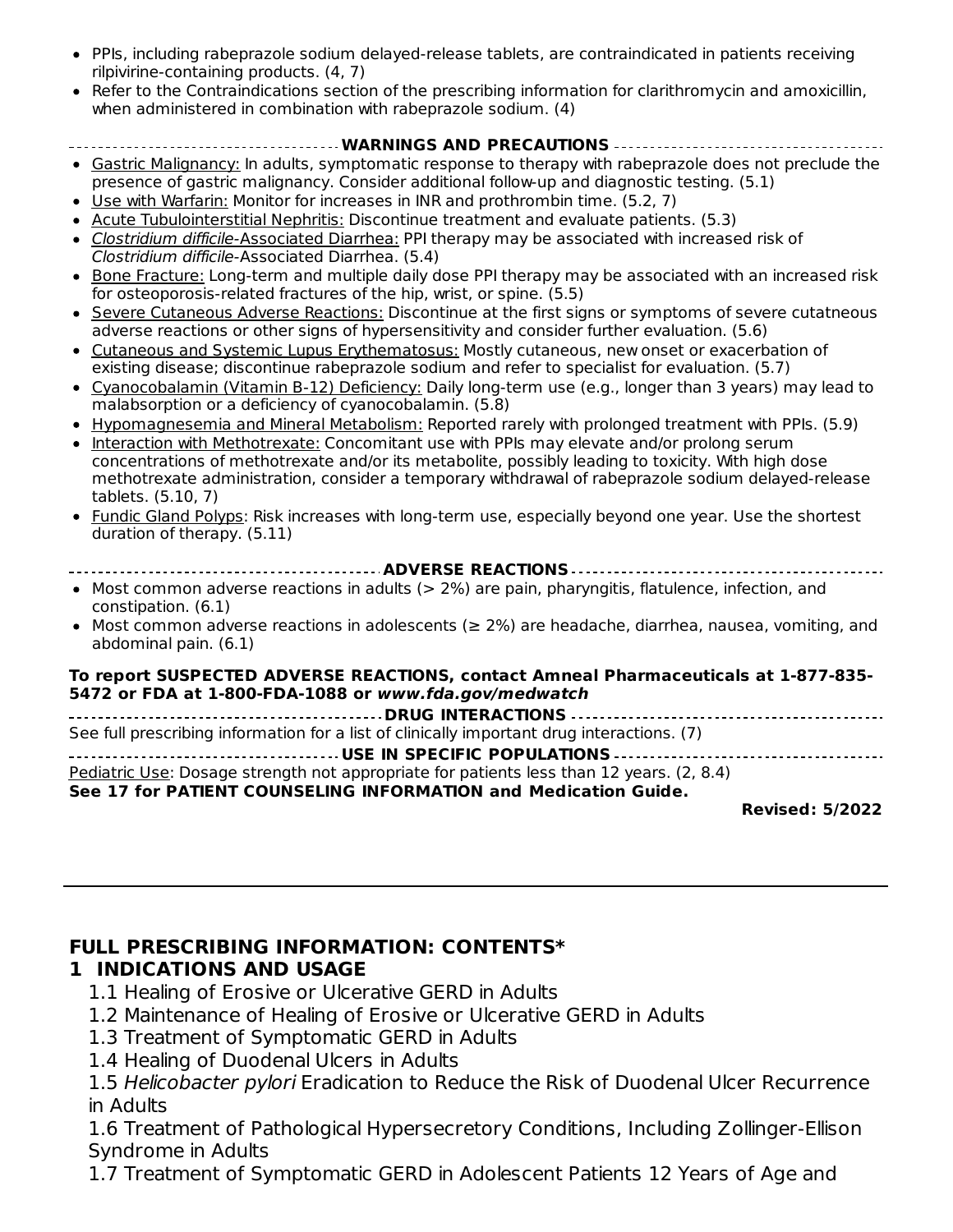Older

- **2 DOSAGE AND ADMINISTRATION**
- **3 DOSAGE FORMS AND STRENGTHS**
- **4 CONTRAINDICATIONS**

## **5 WARNINGS AND PRECAUTIONS**

- 5.1 Presence of Gastric Malignancy
- 5.2 Interaction with Warfarin
- 5.3 Acute Tubulointerstitial Nephritis
- 5.4 Clostridium difficile-Associated Diarrhea
- 5.5 Bone Fracture
- 5.6 Severe Cutaneous Adverse Reactions
- 5.7 Cutaneous and Systemic Lupus Erythematosus
- 5.8 Cyanocobalamin (Vitamin B-12) Deficiency
- 5.9 Hypomagnesemia and Mineral Metabolism
- 5.10 Interaction with Methotrexate
- 5.11 Fundic Gland Polyps

## **6 ADVERSE REACTIONS**

- 6.1 Clinical Studies Experience
- 6.2 Post-marketing Experience

## **7 DRUG INTERACTIONS**

## **8 USE IN SPECIFIC POPULATIONS**

- 8.1 Pregnancy
- 8.2 Lactation
- 8.4 Pediatric Use
- 8.5 Geriatric Use
- 8.6 Hepatic Impairment

## **10 OVERDOSAGE**

## **11 DESCRIPTION**

## **12 CLINICAL PHARMACOLOGY**

- 12.1 Mechanism of Action
- 12.2 Pharmacodynamics
- 12.3 Pharmacokinetics
- 12.4 Microbiology
- 12.5 Pharmacogenomics

## **13 NONCLINICAL TOXICOLOGY**

13.1 Carcinogenesis, Mutagenesis, Impairment of Fertility

## **14 CLINICAL STUDIES**

- 14.1 Healing of Erosive or Ulcerative GERD in Adults
- 14.2 Long-Term Maintenance of Healing of Erosive or Ulcerative GERD in Adults
- 14.3 Treatment of Symptomatic GERD in Adults
- 14.4 Healing of Duodenal Ulcers in Adults
- 14.5 Helicobacter pylori Eradication in Patients with Peptic Ulcer Disease or

Symptomatic Non-Ulcer Disease in Adults

14.6 Pathological Hypersecretory Conditions, Including Zollinger-Ellison Syndrome in Adults

## **15 REFERENCES**

# **16 HOW SUPPLIED/STORAGE AND HANDLING**

## **17 PATIENT COUNSELING INFORMATION**

\* Sections or subsections omitted from the full prescribing information are not listed.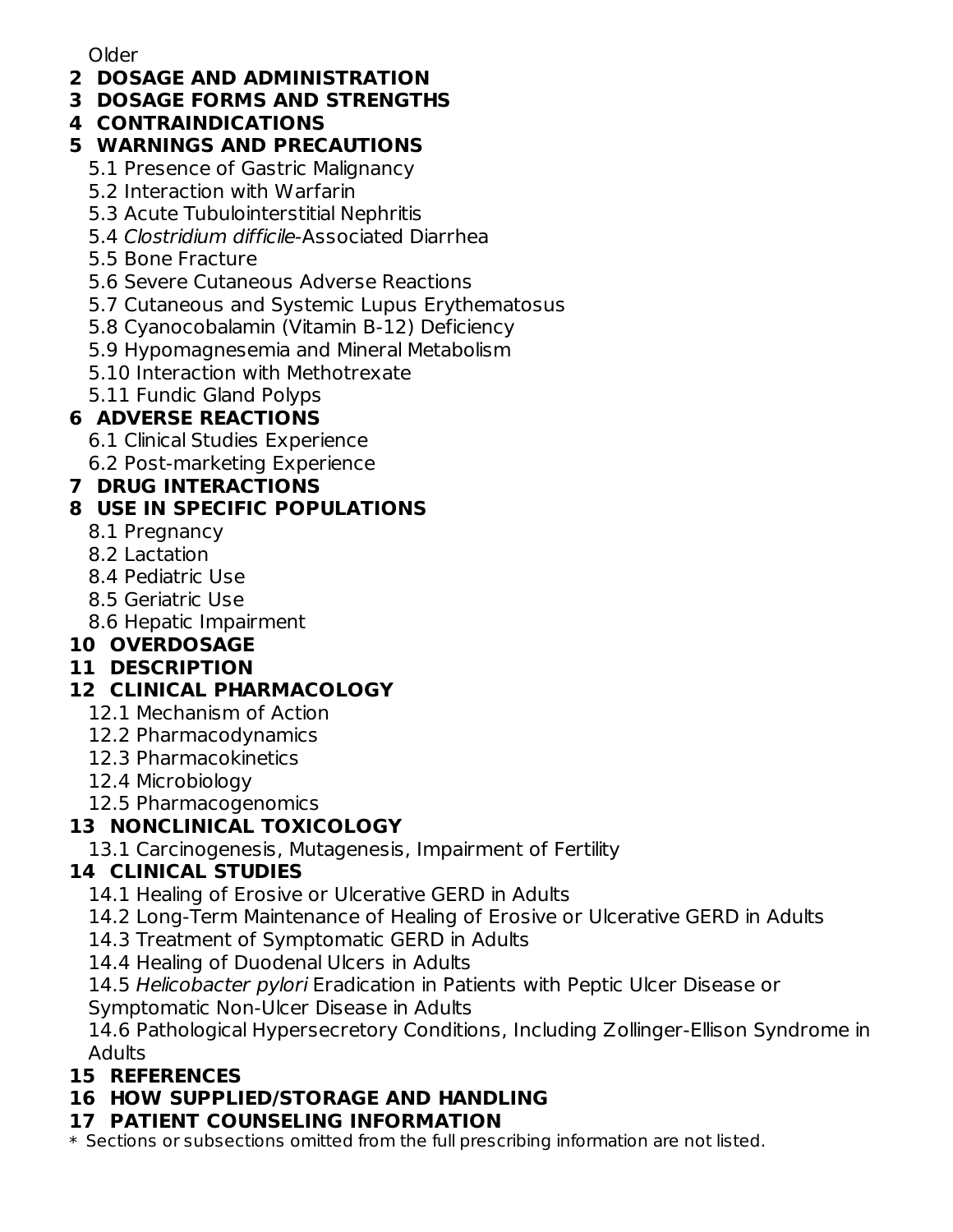## **FULL PRESCRIBING INFORMATION**

## **1 INDICATIONS AND USAGE**

### **1.1 Healing of Erosive or Ulcerative GERD in Adults**

Rabeprazole sodium delayed-release tablets are indicated for short-term (4 to 8 weeks) treatment in the healing and symptomatic relief of erosive or ulcerative gastroesophageal reflux disease (GERD). For those patients who have not healed after 8 weeks of treatment, an additional 8-week course of rabeprazole sodium may be considered.

## **1.2 Maintenance of Healing of Erosive or Ulcerative GERD in Adults**

Rabeprazole sodium delayed-release tablets are indicated for maintaining healing and reduction in relapse rates of heartburn symptoms in patients with erosive or ulcerative gastroesophageal reflux disease (GERD Maintenance). Controlled studies do not extend beyond 12 months.

### **1.3 Treatment of Symptomatic GERD in Adults**

Rabeprazole sodium delayed-release tablets are indicated for the treatment of daytime and nighttime heartburn and other symptoms associated with GERD in adults for up to 4 weeks.

### **1.4 Healing of Duodenal Ulcers in Adults**

Rabeprazole sodium delayed-release tablets are indicated for short-term (up to four weeks) treatment in the healing and symptomatic relief of duodenal ulcers. Most patients heal within four weeks.

#### **1.5 Helicobacter pylori Eradication to Reduce the Risk of Duodenal Ulcer Recurrence in Adults**

Rabeprazole sodium delayed-release tablets, in combination with amoxicillin and clarithromycin as a three drug regimen, are indicated for the treatment of patients with H. *pylori* infection and duodenal ulcer disease (active or history within the past 5 years) to eradicate H. pylori. Eradication of H. pylori has been shown to reduce the risk of duodenal ulcer recurrence.

In patients who fail therapy, susceptibility testing should be done. If resistance to clarithromycin is demonstrated or susceptibility testing is not possible, alternative antimicrobial therapy should be instituted *[see Clinical Pharmacology (12.2)* and the full prescribing information for clarithromycin].

#### **1.6 Treatment of Pathological Hypersecretory Conditions, Including Zollinger-Ellison Syndrome in Adults**

Rabeprazole sodium delayed-release tablets are indicated for the long-term treatment of pathological hypersecretory conditions, including Zollinger-Ellison syndrome.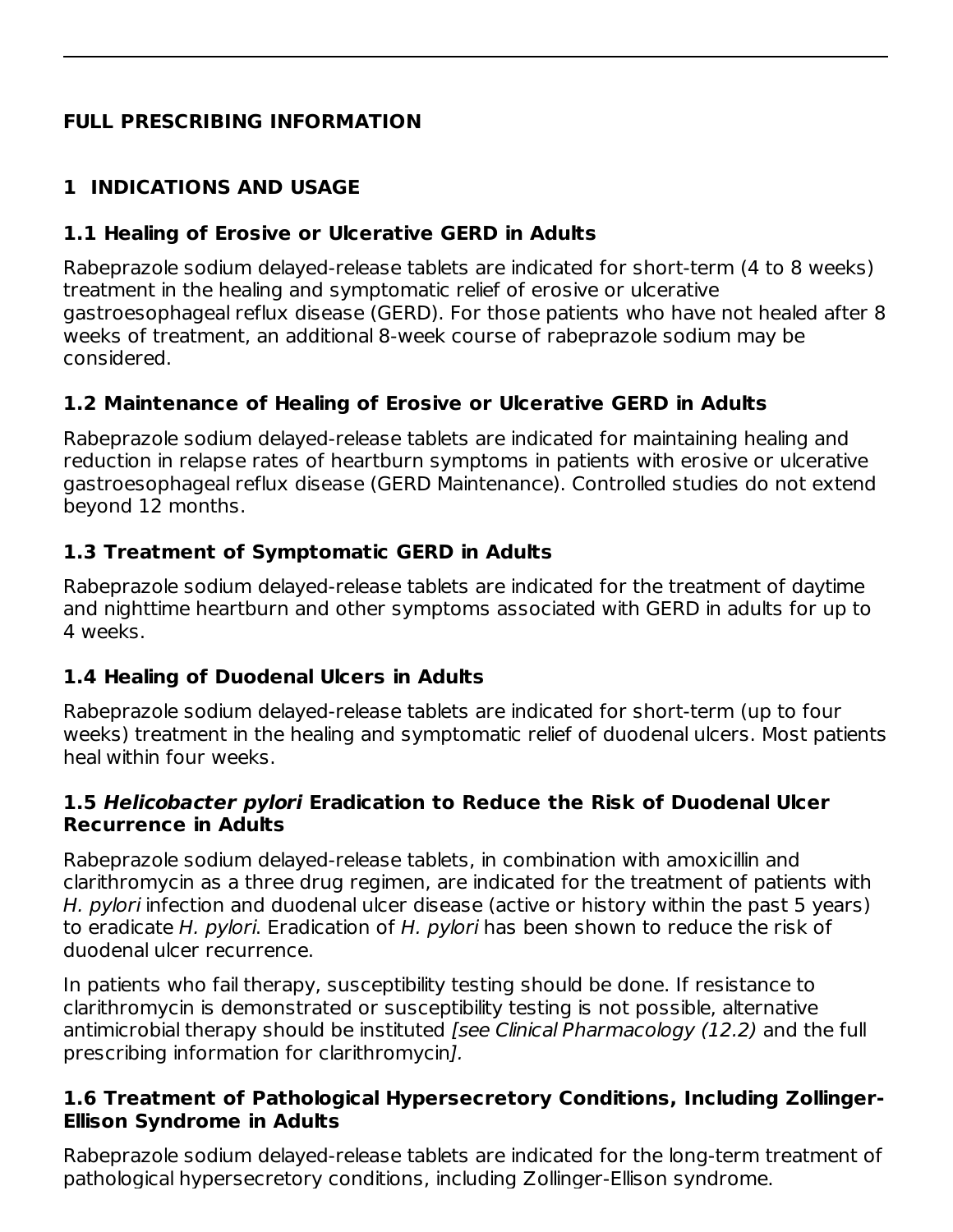#### **1.7 Treatment of Symptomatic GERD in Adolescent Patients 12 Years of Age and Older**

Rabeprazole sodium delayed-release tablets are indicated for the treatment of symptomatic GERD in adolescents 12 years of age and above for up to 8 weeks.

pathological hypersecretory conditions, including Zollinger-Ellison syndrome.

## **2 DOSAGE AND ADMINISTRATION**

Table 1 shows the recommended dosage of rabeprazole sodium delayed-release tablets in adults and adolescent patients 12 years of age and older. The use of rabeprazole sodium delayed-release tablets is not recommended for use in pediatric patients 1 year to less than 12 years of age because the lowest available tablet strength (20 mg) exceeds the recommended dose for these patients. Use another rabeprazole formulation for pediatric patients 1 year to less than 12 years of age.

#### **Table 1: Recommended Dosage and Duration of Rabeprazole Sodium Delayed-Release Tablets in Adults and Adolescents 12 Years of Age and Older**

| <b>Indication</b>                                                                            | Dosage of rabeprazole<br>sodium<br>delayed-release tablets                                                                                                                                                                                                                                     | <b>Treatment Duration</b>                                                                                                       |
|----------------------------------------------------------------------------------------------|------------------------------------------------------------------------------------------------------------------------------------------------------------------------------------------------------------------------------------------------------------------------------------------------|---------------------------------------------------------------------------------------------------------------------------------|
| <b>Adults</b>                                                                                |                                                                                                                                                                                                                                                                                                |                                                                                                                                 |
| Healing of Erosive or Ulcerative<br>Gastroesophageal<br>Reflux Disease (GERD)                | 20 mg once daily                                                                                                                                                                                                                                                                               | 4 to 8 weeks $^*$                                                                                                               |
| Maintenance of Healing of<br><b>Erosive or Ulcerative GERD</b>                               | 20 mg once daily                                                                                                                                                                                                                                                                               | Controlled studies do<br>not<br>extend beyond 12<br>months                                                                      |
| Symptomatic GERD in Adults                                                                   | 20 mg once daily                                                                                                                                                                                                                                                                               | Up to 4 $\overline{weeks}^{**}$                                                                                                 |
| Healing of Duodenal Ulcers                                                                   | 20 mg once daily after the<br>morning meal                                                                                                                                                                                                                                                     | Up to 4 weeks***                                                                                                                |
| Helicobacter pylori Eradication<br>to Reduce the Risk of Duodenal<br><b>Ulcer Recurrence</b> | Rabeprazole sodium<br>delayed-release tablets 20<br>mg Amoxicillin 1,000 mg<br>Clarithromycin 500 mg Take<br>all three medications twice<br>daily with morning and<br>evening meals; it is<br>important that patients<br>comply with the full 7-day<br>regimen [see Clinical Studies<br>(14.5) | 7 days                                                                                                                          |
| Pathological Hypersecretory<br>Conditions, Including<br>Zollinger-Ellison Syndrome           | Starting dose 60 mg once<br>daily then adjust to patient<br>needs; some patients<br>require divided doses<br>Dosages of 100 mg once<br>daily and 60 mg twice daily                                                                                                                             | As long as clinically<br>indicated<br>Some patients with<br>Zollinger-Ellison<br>syndrome have been<br>treated continuously for |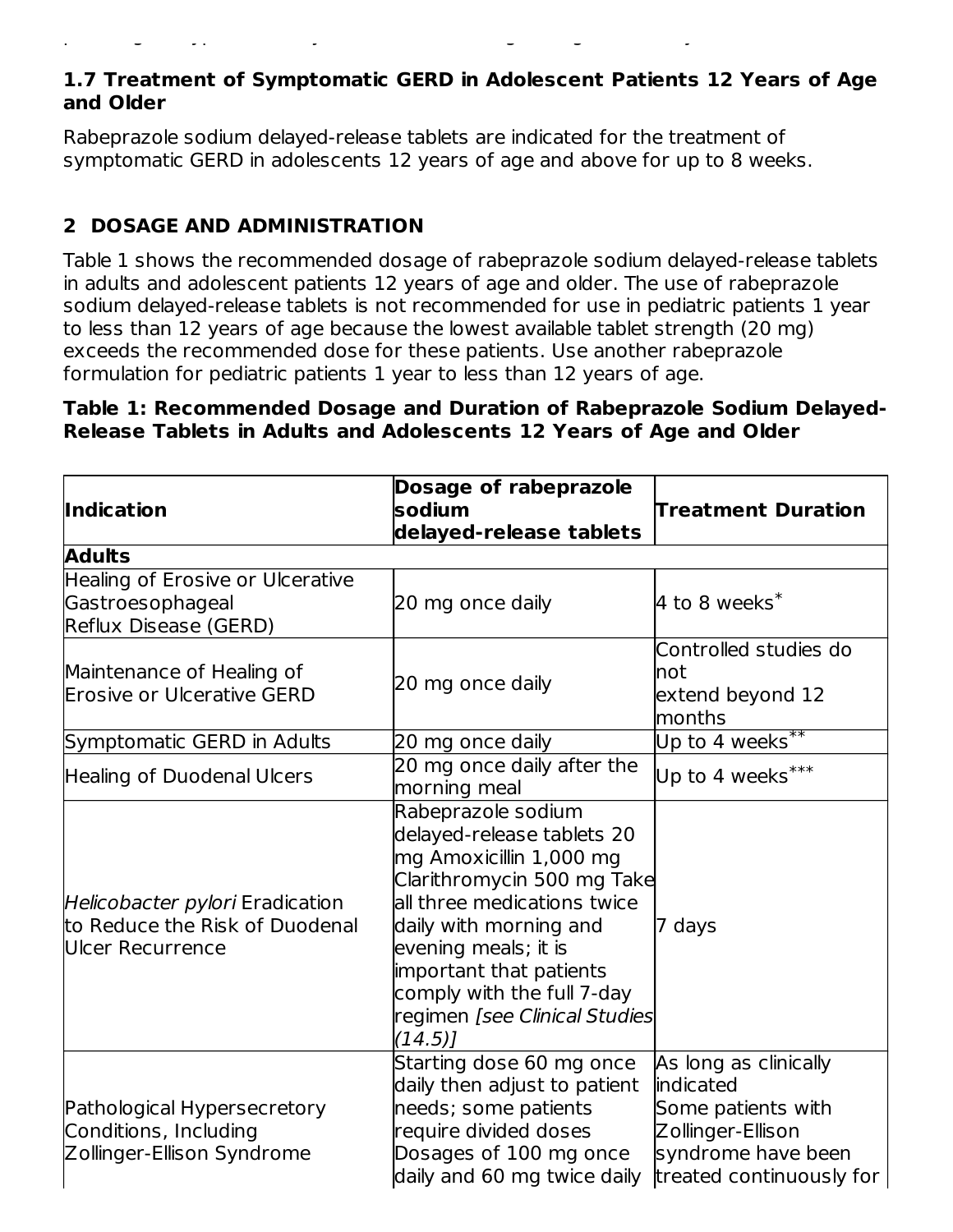|                                                  | have been administered                                                                                                                                                                                                                                                                                                                                | up to one year |
|--------------------------------------------------|-------------------------------------------------------------------------------------------------------------------------------------------------------------------------------------------------------------------------------------------------------------------------------------------------------------------------------------------------------|----------------|
| <b>Adolescents 12 Years of Age and Older</b>     |                                                                                                                                                                                                                                                                                                                                                       |                |
| Symptomatic GERD                                 | 20 mg once daily                                                                                                                                                                                                                                                                                                                                      | Up to 8 weeks  |
| treatment may be considered.<br>achieve healing. | $*$ For those patients who have not healed after 8 weeks of treatment, an additional 8-<br>week course of rabeprazole sodium delayed-release tablets may be considered.<br>$*$ If symptoms do not resolve completely after 4 weeks, an additional course of<br>*** Most patients heal within 4 weeks; some patients may require additional therapy to |                |

#### Administration Instructions

- Swallow rabeprazole sodium delayed-release tablets whole. Do not chew, crush, or split tablets.
- For the treatment of duodenal ulcers take rabeprazole sodium delayed-release tablets after a meal.
- For Helicobacter pylori eradication take rabeprazole sodium delayed-release tablets with food.
- For all other indications rabeprazole sodium delayed-release tablets can be taken with or without food.
- Take a missed dose as soon as possible. If it is almost time for the next dose, skip the missed dose and go back to the normal schedule. Do not take two doses at the same time.

## **3 DOSAGE FORMS AND STRENGTHS**

Rabeprazole sodium delayed-release tablets are provided in one strength, 20 mg. The tablets are light yellow to yellow color, round shaped, biconvex enteric-coated delayed release tablets imprinted "AR" with black ink on one side and plain on other side.

## **4 CONTRAINDICATIONS**

- Rabeprazole sodium tablets are contraindicated in patients with known hypersensitivity to rabeprazole, substituted benzimidazoles, or to any component of the formulation. Hypersensitivity reactions may include anaphylaxis, anaphylactic shock, angioedema, bronchospasm, acute tubulointerstitial nephritis, and urticaria [see Warnings and Precautions (5.3), Adverse Reactions (6)].
- PPIs, including rabeprazole sodium, are contraindicated with rilpivirine-containing products [see Drug Interactions (7)].
- For information about contraindications of antibacterial agents (clarithromycin and amoxicillin) indicated in combination with rabeprazole sodium delayed-release tablets, refer to the Contraindications section of their package inserts.

## **5 WARNINGS AND PRECAUTIONS**

#### **5.1 Presence of Gastric Malignancy**

In adults, symptomatic response to therapy with rabeprazole sodium does not preclude the presence of gastric malignancy. Consider additional follow-up and diagnostic testing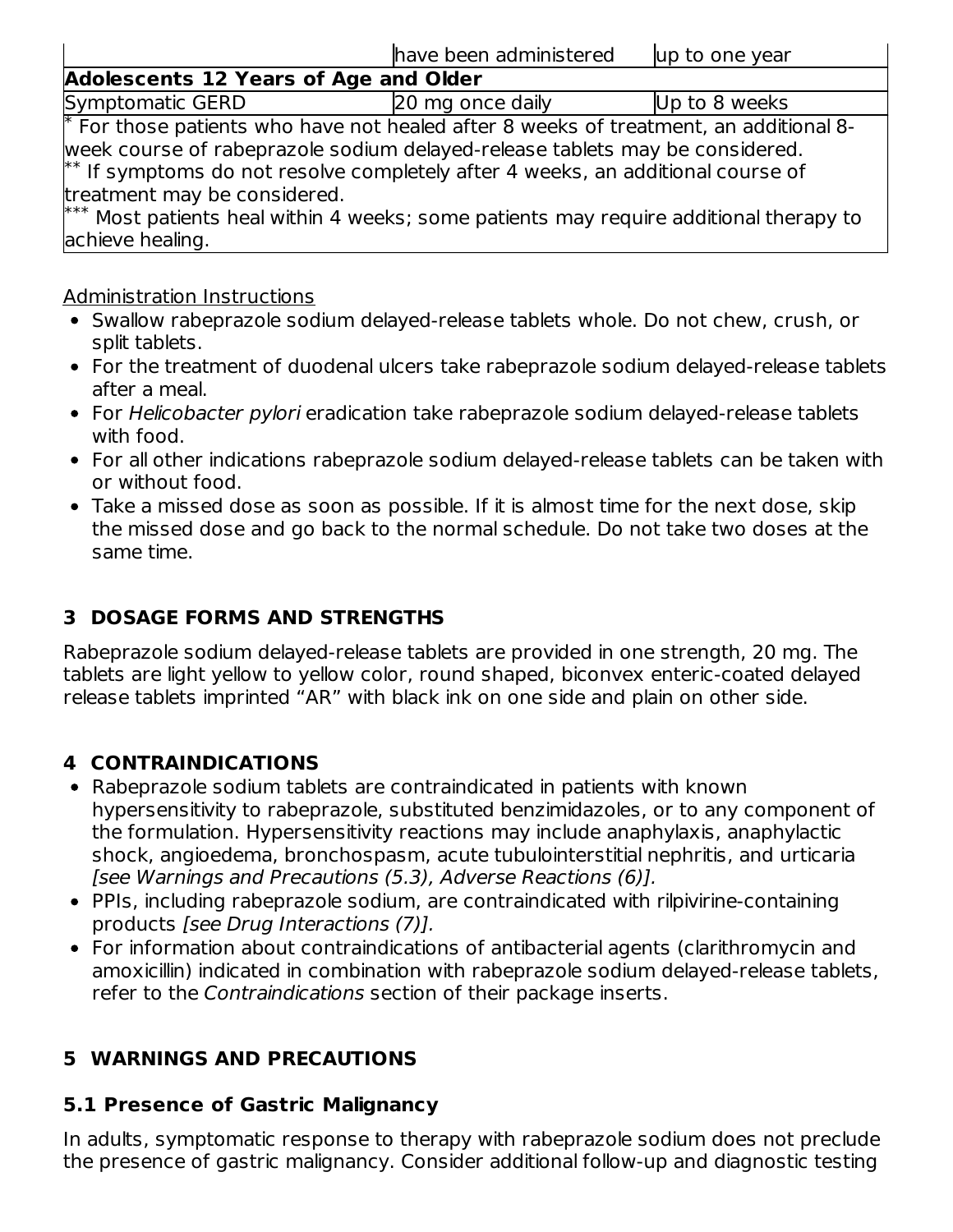in adult patients who have a suboptimal response or an early symptomatic relapse after completing treatment with a PPI.

## **5.2 Interaction with Warfarin**

Steady-state interactions of rabeprazole and warfarin have not been adequately evaluated in patients. There have been reports of increased INR and prothrombin time in patients receiving a proton pump inhibitor and warfarin concomitantly. Increases in INR and prothrombin time may lead to abnormal bleeding and even death. Patients treated with rabeprazole sodium delayed-release tablets and warfarin concomitantly may need to be monitored for increases in INR and prothrombin time [see Drug Interactions (7)].

## **5.3 Acute Tubulointerstitial Nephritis**

Acute tubulointerstitial nephritis (TIN) has been observed in patients taking PPIs and may occur at any point during PPI therapy. Patients may present with varying signs and symptoms from symptomatic hypersensitivity reactions to non-specific symptoms of decreased renal function (e.g., malaise, nausea, anorexia). In reported case series, some patients were diagnosed on biopsy and in the absence of extra-renal manifestations (e.g., fever, rash or arthralgia). Discontinue rabeprazole sodium and evaluate patients with suspected acute TIN [see Contraindication (4)].

## **5.4 Clostridium difficile-Associated Diarrhea**

Published observational studies suggest that PPI therapy like rabeprazole sodium may be associated with an increased risk of Clostridium difficile-associated diarrhea, especially in hospitalized patients. This diagnosis should be considered for diarrhea that does not improve [see Adverse Reactions (6.2)].

Patients should use the lowest dose and shortest duration of PPI therapy appropriate to the condition being treated.

Clostridium difficile-associated diarrhea (CDAD) has been reported with use of nearly all antibacterial agents. For more information specific to antibacterial agents (clarithromycin and amoxicillin) indicated for use in combination with rabeprazole sodium, refer to Warnings and Precautions sections of the corresponding prescribing information.

## **5.5 Bone Fracture**

Several published observational studies in adults suggest that PPI therapy may be associated with an increased risk for osteoporosis-related fractures of the hip, wrist, or spine. The risk of fracture was increased in patients who received high-dose, defined as multiple daily doses, and long-term PPI therapy (a year or longer). Patients should use the lowest dose and shortest duration of PPI therapy appropriate to the condition being treated. Patients at risk for osteoporosis-related fractures should be managed according to established treatment guidelines [see Dosage and Administration (2), Adverse Reactions (6.2)].

## **5.6 Severe Cutaneous Adverse Reactions**

Severe cutaneous adverse reactions, including Stevens-Johnson syndrome (SJS) and toxic epidermal necrolysis (TEN), drug reaction with eosinophilia and systemic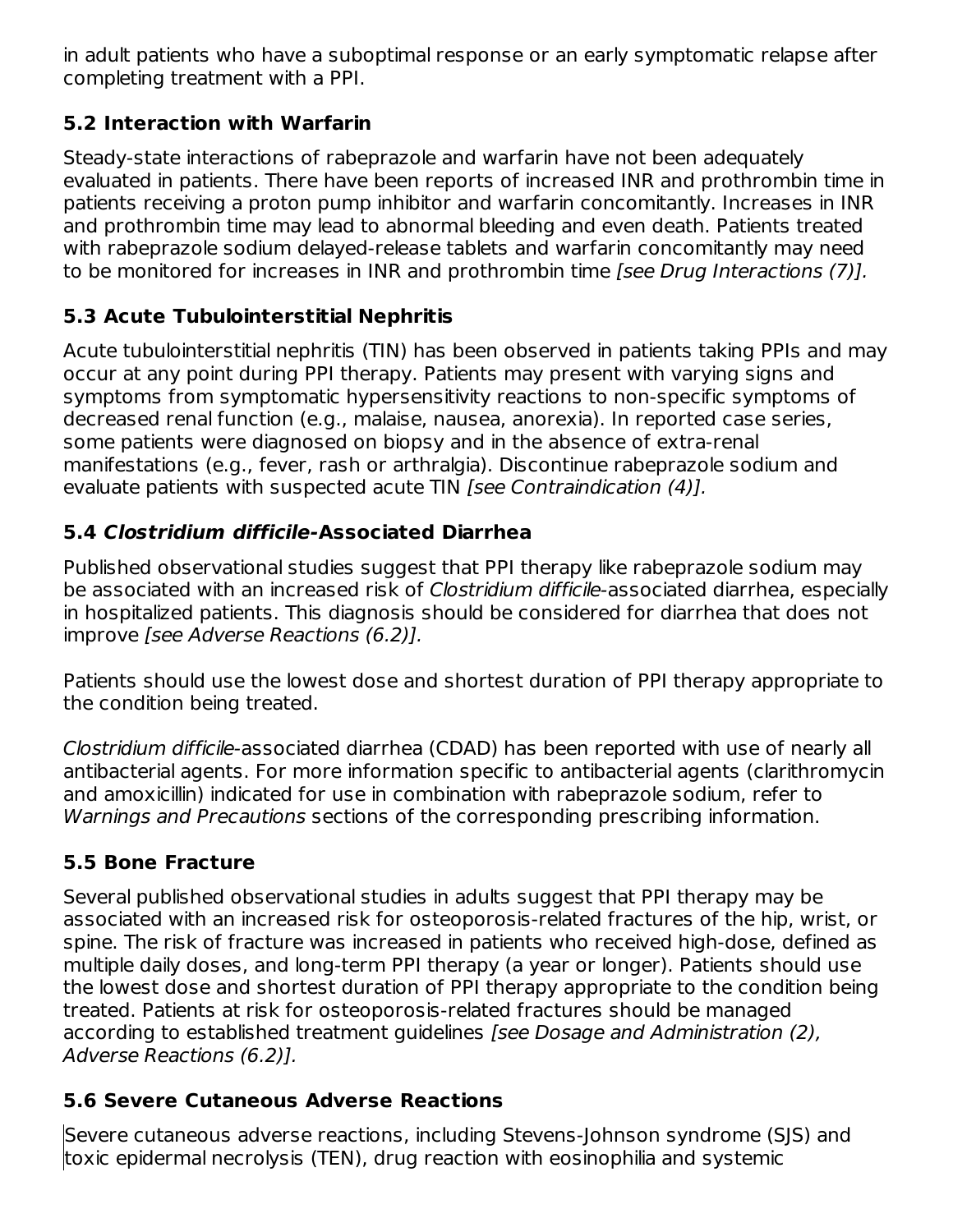symptoms (DRESS), and acute generalized exanthematous pustulosis (AGEP) have been reported in association with the use of PPIs [see Adverse Reactions (6.2)]. Discontinue rabeprazole sodium at first signs or symptoms of severe cutaneous adverse reactions or other signs of hypersensitivity and consider further evaluation.

### **5.7 Cutaneous and Systemic Lupus Erythematosus**

Cutaneous lupus erythematosus (CLE) and systemic lupus erythematosus (SLE) have been reported in patients taking PPIs, including rabeprazole. These events have occurred as both new onset and an exacerbation of existing autoimmune disease. The majority of PPI-induced lupus erythematosus cases were CLE.

The most common form of CLE reported in patients treated with PPIs was subacute CLE (SCLE) and occurred within weeks to years after continuous drug therapy in patients ranging from infants to the elderly. Generally, histological findings were observed without organ involvement.

Systemic lupus erythematosus (SLE) is less commonly reported than CLE in patients receiving PPIs. PPI associated SLE is usually milder than non-drug induced SLE. Onset of SLE typically occurred within days to years after initiating treatment primarily in patients ranging from young adults to the elderly. The majority of patients presented with rash; however, arthralgia and cytopenia were also reported.

Avoid administration of PPIs for longer than medically indicated. If signs or symptoms consistent with CLE or SLE are noted in patients receiving rabeprazole sodium, discontinue the drug and refer the patient to the appropriate specialist for evaluation. Most patients improve with discontinuation of the PPI alone in 4 to 12 weeks. Serological testing (e.g., ANA) may be positive and elevated serological test results may take longer to resolve than clinical manifestations.

## **5.8 Cyanocobalamin (Vitamin B-12) Deficiency**

Daily treatment with any acid-suppressing medications over a long period of time (e.g., longer than 3 years) may lead to malabsorption of cyanocobalamin (vitamin B-12) caused by hypo- or achlorhydria. Rare reports of cyanocobalamin deficiency occurring with acid-suppressing therapy have been reported in the literature. This diagnosis should be considered if clinical symptoms consistent with cyanocobalamin deficiency are observed in patients treated with rabeprazole sodium.

## **5.9 Hypomagnesemia and Mineral Metabolism**

Hypomagnesemia, symptomatic and asymptomatic, has been reported rarely in patients treated with PPIs for at least three months, in most cases after a year of therapy. Serious adverse events include tetany, arrhythmias, and seizures. Hypomagnesemia may lead to hypocalcemia and/or hypokalemia and may exacerbate underlying hypocalcemia in at-risk patients. In most patients, treatment of hypomagnesemia required magnesium replacement and discontinuation of the PPI.

For patients expected to be on prolonged treatment or who take PPIs with medications such as digoxin or drugs that may cause hypomagnesemia (e.g., diuretics), healthcare professionals may consider monitoring magnesium levels prior to initiation of PPI treatment and periodically [see Adverse Reactions (6.2)].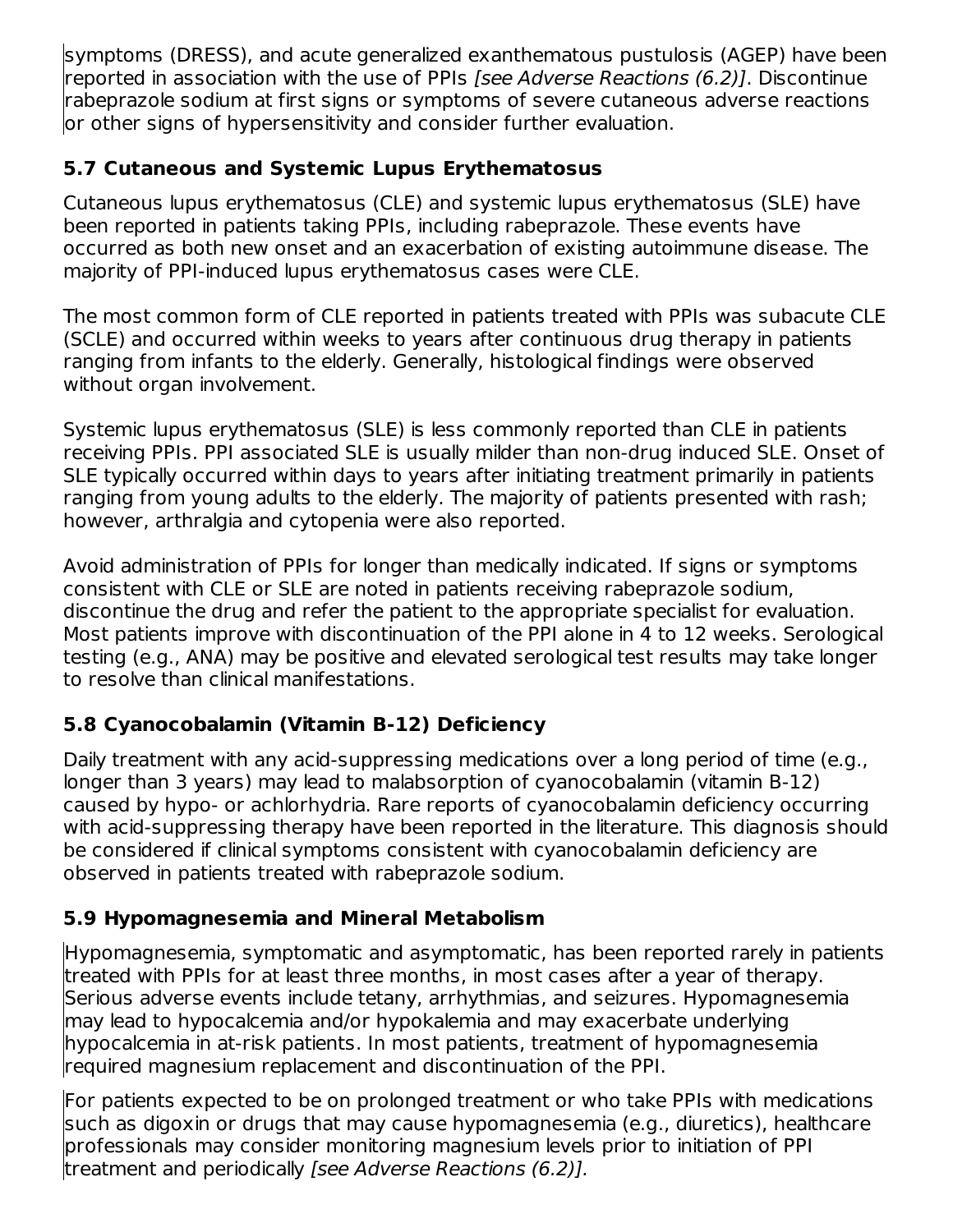Consider monitoring magnesium and calcium levels prior to initiation of rabeprazole sodium and periodically while on treatment in patients with a preexisting risk of hypocalcemia (e.g., hypoparathyroidism). Supplement with magnesium and/or calcium as necessary. If hypocalcemia is refractory to treatment, consider discontinuing the PPI.

## **5.10 Interaction with Methotrexate**

Literature suggests that concomitant use of PPIs with methotrexate (primarily at high dose; see methotrexate prescribing information) may elevate and prolong serum concentrations of methotrexate and/or its metabolite, possibly leading to methotrexate toxicities. In high-dose methotrexate administration, a temporary withdrawal of the PPI may be considered in some patients [see Drug Interactions (7)].

## **5.11 Fundic Gland Polyps**

PPI use is associated with an increased risk of fundic gland polyps that increases with long-term use, especially beyond one year. Most PPI users who developed fundic gland polyps were asymptomatic and fundic gland polyps were identified incidentally on endoscopy. Use the shortest duration of PPI therapy appropriate to the condition being treated.

## **6 ADVERSE REACTIONS**

The following serious adverse reactions are described below and elsewhere in labeling:

- Acute Tubulointerstitial Nephritis [see Warnings and Precautions (5.3)].
- Clostridium difficile-Associated Diarrhea [see Warnings and Precautions (5.4)].
- Bone Fracture [see Warnings and Precautions (5.5)].
- Severe Cutaneous Adverse Reactions *[see Warnings and Precautions (5.6)].*
- Cutaneous and Systemic Lupus Erythematosus *[see Warnings and Precautions* (5.7)].
- Cyanocobalamin (Vitamin B-12) Deficiency [see Warnings and Precautions (5.8)].
- Hypomagnesemia and Mineral Metabolism *[see Warnings and Precautions (5.9)].*
- Fundic Gland Polyps [see Warnings and Precautions (5.11)].

## **6.1 Clinical Studies Experience**

Because clinical trials are conducted under varying conditions, adverse reaction rates observed in the clinical trials of a drug cannot be directly compared to rates in the clinical trials of another drug and may not reflect the rates observed in practice.

## Adults

The data described below reflect exposure to rabeprazole sodium delayed-release tablets in 1,064 adult patients exposed for up to 8 weeks. The studies were primarily placebo- and active-controlled trials in adult patients with Erosive or Ulcerative Gastroesophageal Reflux Disease (GERD), Duodenal Ulcers and Gastric Ulcers. The population had a mean age of 53 years (range 18 to 89 years) and had a ratio of approximately 60% male: 40% female. The racial distribution was 86% Caucasian, 8% African American, 2% Asian, and 5% other. Most patients received either 10 mg, 20 mg or 40 mg per day of rabeprazole sodium delayed-release tablets.

An analysis of adverse reactions appearing in  $\geq$  2% of patients treated with rabeprazole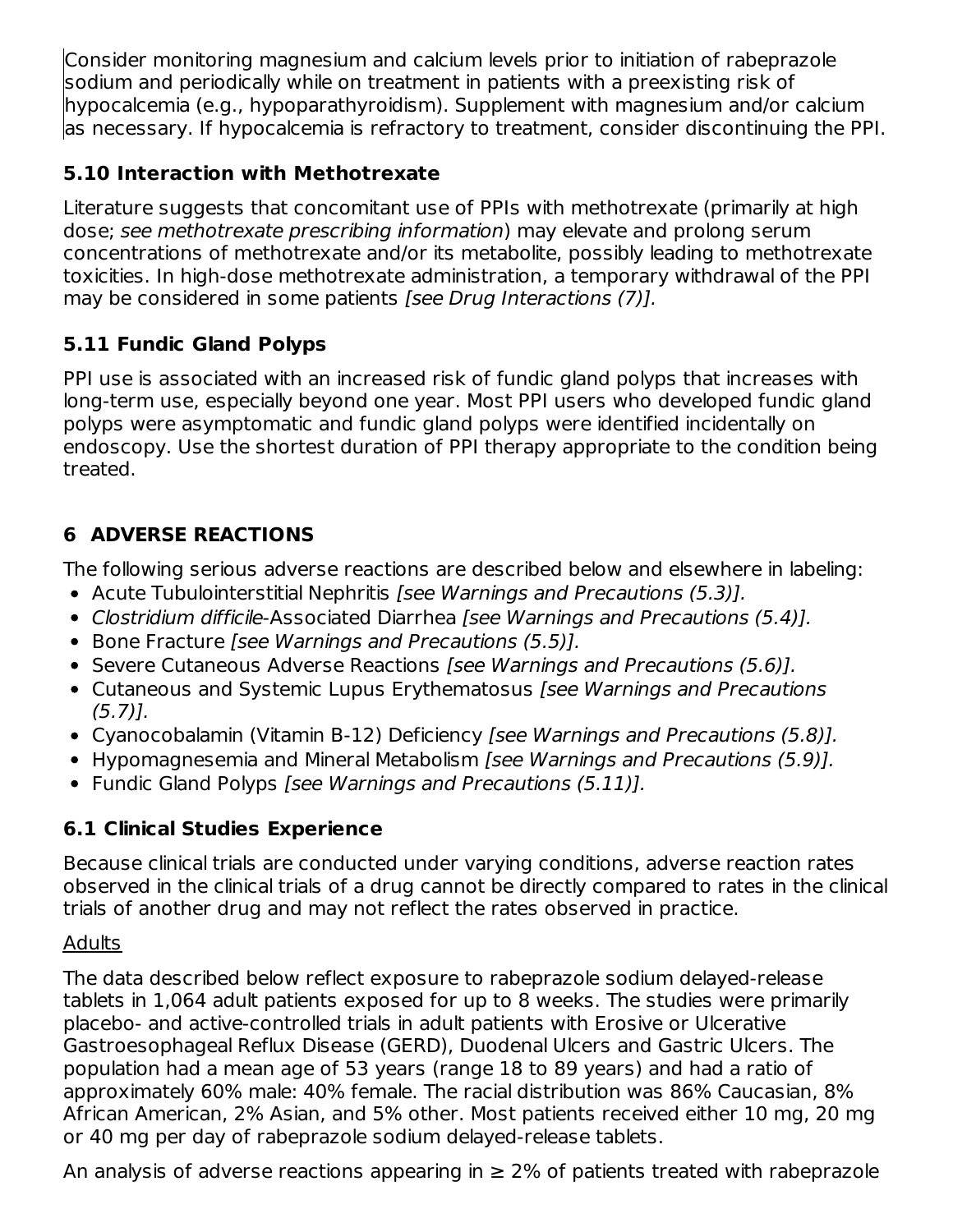sodium delayed-release tablets (n=1,064) and with a greater frequency than placebo (n=89) in controlled North American and European acute treatment trials, revealed the following adverse reactions: pain (3% vs. 1%), pharyngitis (3% vs. 2%), flatulence (3% vs. 1%), infection (2% vs. 1%), and constipation (2% vs. 1%).

Three long-term maintenance studies consisted of a total of 740 adult patients; at least 54% of adult patients were exposed to rabeprazole sodium delayed-release tablets for 6 months and at least 33% were exposed for 12 months. Of the 740 adult patients, 247 (33%) and 241 (33%) patients received 10 mg and 20 mg of rabeprazole sodium delayed-release tablets, respectively, while 169 (23%) patients received placebo and 83 (11%) received omeprazole.

The safety profile of rabeprazole in the maintenance studies in adults was consistent with what was observed in the acute studies.

Less common adverse reactions seen in controlled clinical trials (< 2% of patients treated with rabeprazole sodium delayed-release tablets and greater than placebo) and for which there is a possibility of a causal relationship to rabeprazole, include the following: headache, abdominal pain, diarrhea, dry mouth, dizziness, peripheral edema, hepatic enzyme increase, hepatitis, hepatic encephalopathy, myalgia, and arthralgia.

Combination Treatment with Amoxicillin and Clarithromycin: In clinical trials using combination therapy with rabeprazole plus amoxicillin and clarithromycin (RAC), no adverse reactions unique to this drug combination were observed. In the U.S. multicenter study, the most frequently reported drug related adverse reactions for patients who received RAC therapy for 7 or 10 days were diarrhea (8% and 7%) and taste perversion (6% and 10%), respectively.

No clinically significant laboratory abnormalities particular to the drug combinations were observed.

For more information on adverse reactions or laboratory changes with amoxicillin or clarithromycin, refer to their respective prescribing information, Adverse Reactions section.

#### **Pediatrics**

In a multicenter, open-label study of adolescent patients 12 to 16 years of age with a clinical diagnosis of symptomatic GERD or endoscopically proven GERD, the adverse event profile was similar to that of adults. The adverse reactions reported without regard to relationship to rabeprazole sodium delayed-release tablets that occurred in  $\geq 2\%$  of 111 patients were headache (9.9%), diarrhea (4.5%), nausea (4.5%), vomiting (3.6%), and abdominal pain (3.6%). The related reported adverse reactions that occurred in  $\geq$ 2% of patients were headache (5.4%) and nausea (1.8%). There were no adverse reactions reported in this study that were not previously observed in adults.

#### **6.2 Post-marketing Experience**

The following adverse reactions have been identified during post approval use of rabeprazole. Because these reactions are reported voluntarily from a population of uncertain size, it is not always possible to reliably estimate their frequency or establish a causal relationship to drug exposure:

Blood and Lymphatic System Disorders: agranulocytosis, hemolytic anemia, leukopenia, pancytopenia, thrombocytopenia.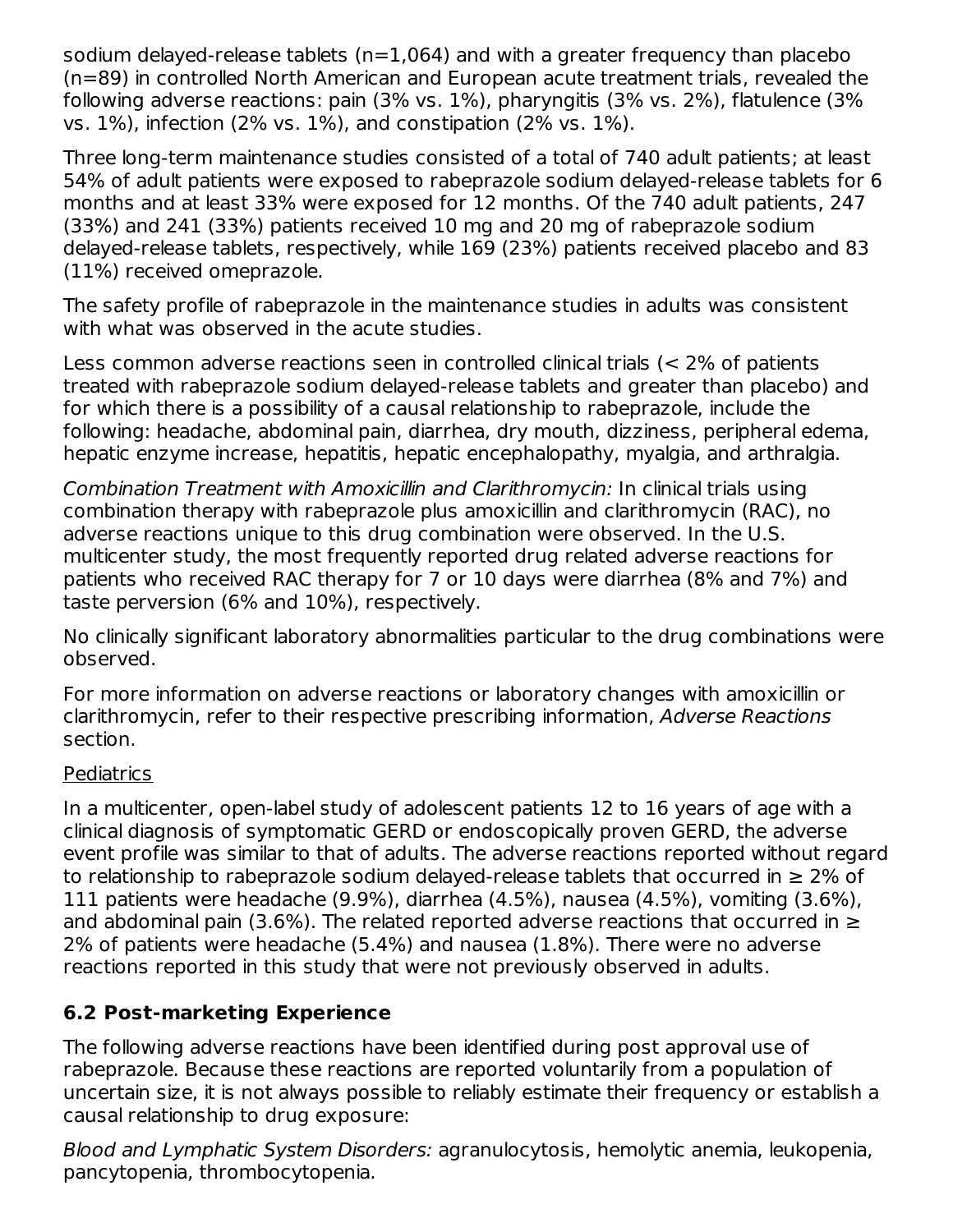Ear and Labyrinth Disorders: vertigo.

Eye Disorders: blurred vision.

Gastrointestinal Disorders: fundic gland polyps.

General Disorders and Administration Site Conditions: sudden death.

Hepatobiliary Disorders: jaundice.

Immune System Disorders: anaphylaxis, angioedema, systemic lupus erythematosus, Stevens-Johnson syndrome, toxic epidermal necrolysis (some fatal), DRESS, AGEP.

Infections and Infestations: Clostridium difficile-associated diarrhea.

Investigations: Increases in prothrombin time/INR (in patients treated with concomitant warfarin), TSH elevations.

Metabolism and Nutrition Disorders: hyperammonemia, hypomagnesemia, hypocalcemia, hypokalemia [Warnings and Precautions 5.8], hyponatremia.

Musculoskeletal System Disorders: bone fracture, rhabdomyolysis.

Nervous System Disorders: coma.

Psychiatric Disorders: delirium, disorientation.

Renal and Urinary Disorders: interstitial nephritis.

Respiratory, Thoracic and Mediastinal Disorders: interstitial pneumonia.

Skin and Subcutaneous Tissue Disorders: severe dermatologic reactions including bullous and other drug eruptions of the skin, cutaneous lupus erythematosus, erythema multiforme.

## **7 DRUG INTERACTIONS**

Table 2 includes drugs with clinically important drug interactions and interaction with diagnostics when administered concomitantly with rabeprazole sodium delayed-release tablets and instructions for preventing or managing them.

Consult the labeling of concomitantly used drugs to obtain further information about interactions with PPIs.

#### **Table 2: Clinically Relevant Interactions Affecting Drugs Co-Administered with Rabeprazole Sodium Delayed-Release Tablets and Interactions with Diagnostics**

| <b>Antiretrovirals</b> |                                                                                                                                                                                                                                                                                                       |
|------------------------|-------------------------------------------------------------------------------------------------------------------------------------------------------------------------------------------------------------------------------------------------------------------------------------------------------|
|                        | The effect of PPI on antiretroviral drugs is variable. The clinical importance<br>and the mechanisms behind these interactions are not always known.<br>• Decreased exposure of some antiretroviral drugs (e.g., rilpivirine,<br>atazanavir, and nelfinavir) when used concomitantly with rabeprazole |
| Clinical<br>Impact:    | may reduce antiviral effect and promote the development of drug<br>resistance.<br>• Increased exposure of other antiretroviral drugs (e.g., saquinavir) when                                                                                                                                          |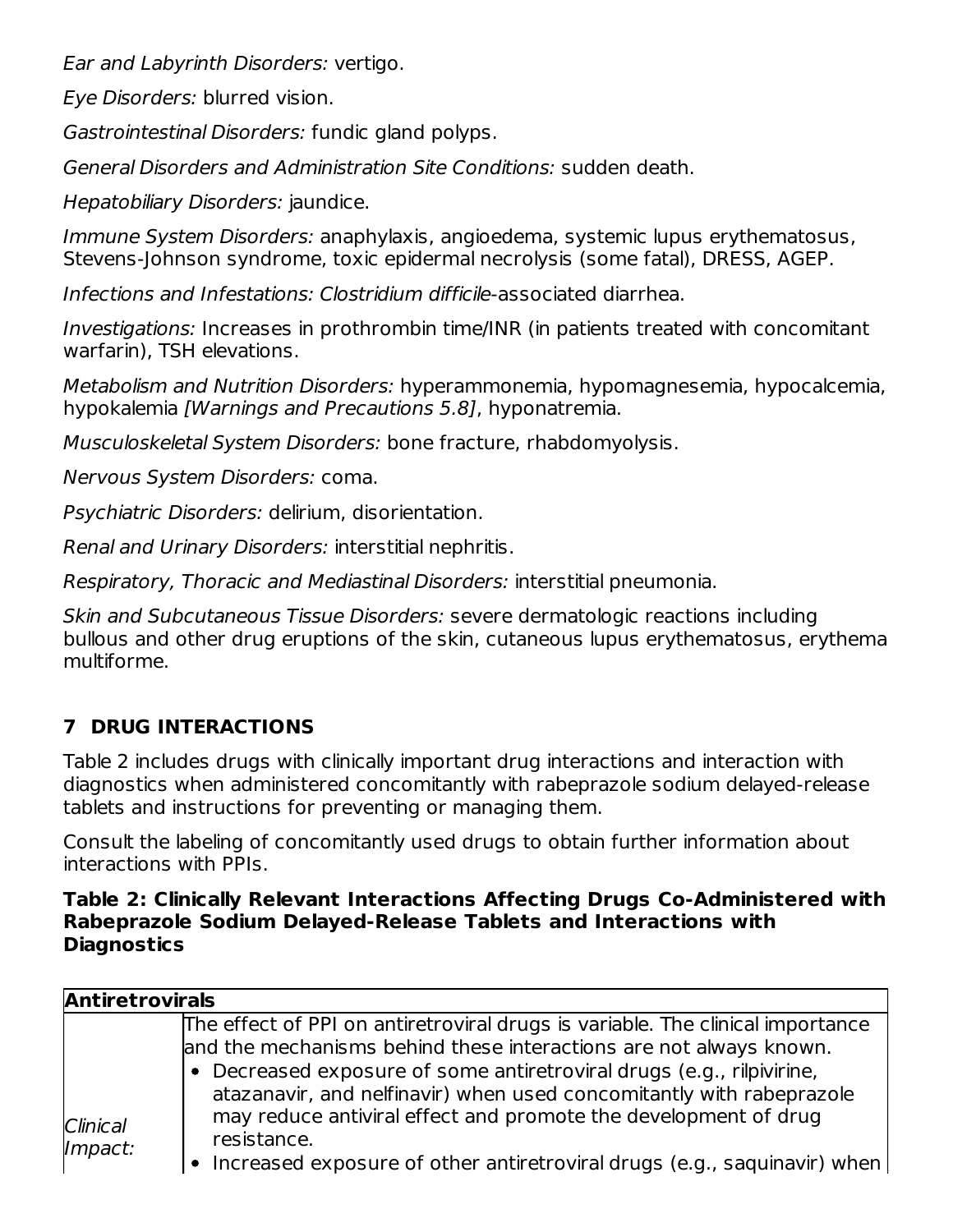| used concomitantly with rabeprazole may increase toxicity.<br>• There are other antiretroviral drugs which do not result in clinically                  |
|---------------------------------------------------------------------------------------------------------------------------------------------------------|
|                                                                                                                                                         |
| Rilpivirine-containing products: Concomitant use with rabeprazole sodium<br>delayed-release tablets is contraindicated [see Contraindications (4)]. See |
| Atazanavir: See prescribing information for atazanavir for dosing                                                                                       |
|                                                                                                                                                         |
| Nelfinavir: Avoid concomitant use with rabeprazole sodium delayed-release                                                                               |
| Saquinavir: See the prescribing information for saquinavir and monitor for                                                                              |
|                                                                                                                                                         |
|                                                                                                                                                         |
|                                                                                                                                                         |
| Increased INR and prothrombin time in patients receiving PPIs, including                                                                                |
| rabeprazole, and warfarin concomitantly. Increases in INR and prothrombin                                                                               |
| time may lead to abnormal bleeding and even death [see Warnings and                                                                                     |
| Monitor INR and prothrombin time. Dose adjustment of warfarin may be                                                                                    |
| Intervention: needed to maintain target INR range. See prescribing information for                                                                      |
|                                                                                                                                                         |
|                                                                                                                                                         |
| Concomitant use of rabeprazole with methotrexate (primarily at high dose)                                                                               |
| may elevate and prolong serum levels of methotrexate and/or its metabolite                                                                              |
| hydroxymethotrexate, possibly leading to methotrexate toxicities. No                                                                                    |
| formal drug interaction studies of methotrexate with PPIs have been                                                                                     |
| A temporary withdrawal of rabeprazole sodium delayed-release tablets may                                                                                |
| Intervention: be considered in some patients receiving high dose methotrexate                                                                           |
|                                                                                                                                                         |
|                                                                                                                                                         |
| Potential for increased exposure of digoxin [see Clinical Pharmacology                                                                                  |
|                                                                                                                                                         |
| Monitor digoxin concentrations. Dose adjustment of digoxin may be                                                                                       |
| Intervention: needed to maintain therapeutic drug concentrations. See prescribing                                                                       |
| Drugs Dependent on Gastric pH for Absorption (e.g., iron salts, erlotinib,                                                                              |
| dasatinib, nilotinib, mycophenolate mofetil, ketoconazole, itraconazole)                                                                                |
| Rabeprazole can reduce the absorption of other drugs due to its effect on                                                                               |
|                                                                                                                                                         |
| Mycophenolate mofetil (MMF): Co-administration of PPIs in healthy subjects                                                                              |
| and in transplant patients receiving MMF has been reported to reduce the                                                                                |
| exposure to the active metabolite, mycophenolic acid (MPA), possibly due                                                                                |
| to a decrease in MMF solubility at an increased gastric pH. The clinical                                                                                |
| relevance of reduced MPA exposure on organ rejection has not been<br>established in transplant patients receiving rabeprazole sodium delayed-           |
| release tablets and MMF. Use rabeprazole sodium delayed-release tablets                                                                                 |
|                                                                                                                                                         |
|                                                                                                                                                         |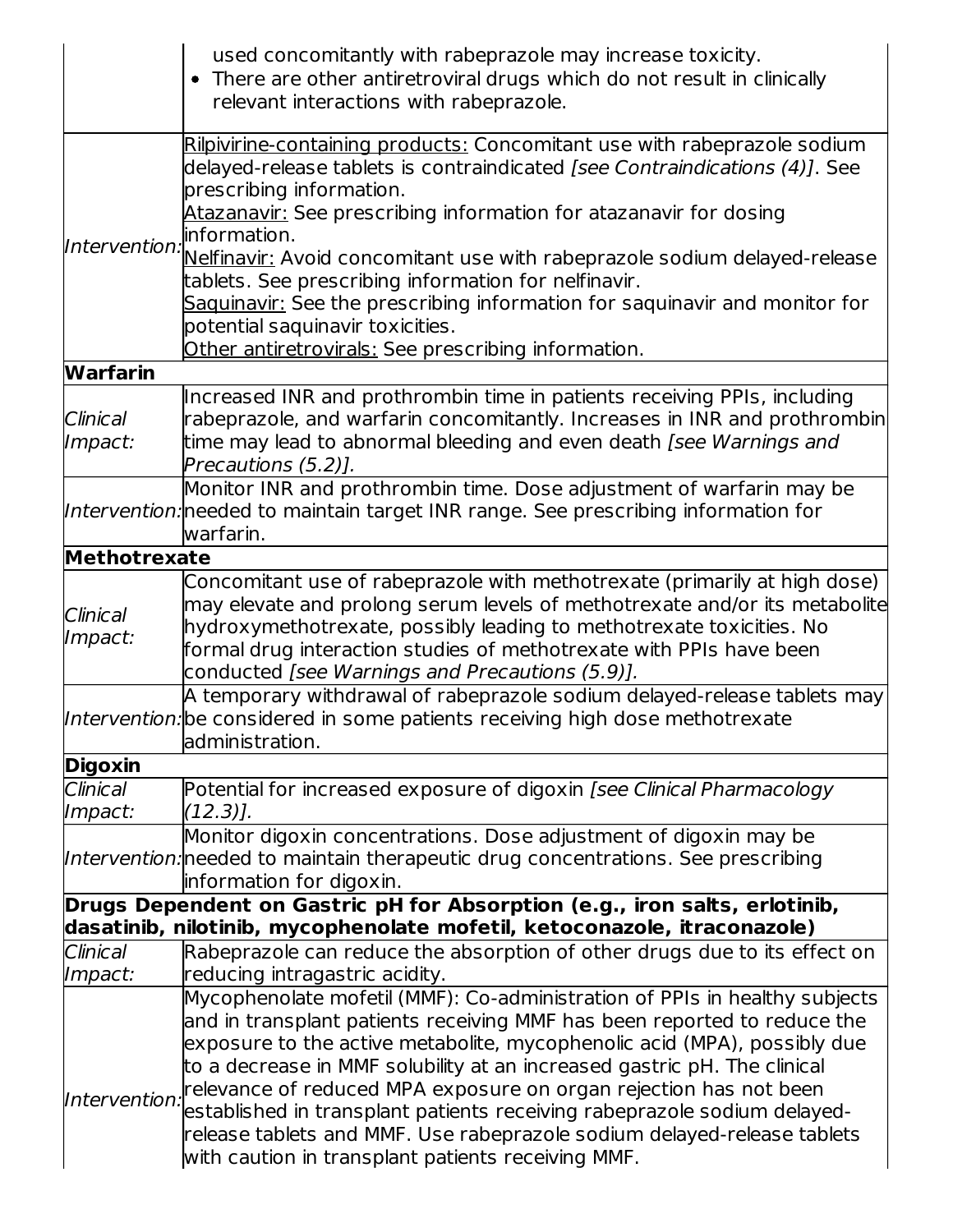|                                                                                                                                                                                                                                                                                                                                                                             | See the prescribing information for other drugs dependent on gastric pH<br>for absorption.                                                                                                                               |  |  |  |
|-----------------------------------------------------------------------------------------------------------------------------------------------------------------------------------------------------------------------------------------------------------------------------------------------------------------------------------------------------------------------------|--------------------------------------------------------------------------------------------------------------------------------------------------------------------------------------------------------------------------|--|--|--|
|                                                                                                                                                                                                                                                                                                                                                                             | <b>Combination Therapy with Clarithromycin and Amoxicillin</b>                                                                                                                                                           |  |  |  |
| Clinical<br>Impact:                                                                                                                                                                                                                                                                                                                                                         | Concomitant administration of clarithromycin with other drugs can lead to<br>serious adverse reactions, including potentially fatal arrhythmias, and are<br>contraindicated.<br>Amoxicillin also has drug interactions.  |  |  |  |
|                                                                                                                                                                                                                                                                                                                                                                             | See Contraindications and Warnings and Precautions in prescribing<br>Intervention: information for clarithromycin.<br>See Drug Interactions in prescribing information for amoxicillin.                                  |  |  |  |
| <b>Tacrolimus</b>                                                                                                                                                                                                                                                                                                                                                           |                                                                                                                                                                                                                          |  |  |  |
| Clinical<br>Impact:                                                                                                                                                                                                                                                                                                                                                         | Potentially increased exposure of tacrolimus, especially in transplant<br>patients who are intermediate or poor metabolizers of CYP2C19.                                                                                 |  |  |  |
|                                                                                                                                                                                                                                                                                                                                                                             | Monitor tacrolimus whole blood trough concentrations. Dose adjustment of<br>Intervention: tacrolimus may be needed to maintain therapeutic drug concentrations.<br>See prescribing information for tacrolimus.           |  |  |  |
|                                                                                                                                                                                                                                                                                                                                                                             | Interactions with Investigations of Neuroendocrine Tumors                                                                                                                                                                |  |  |  |
| Clinical<br>Impact:                                                                                                                                                                                                                                                                                                                                                         | Serum chromogranin A (CgA) levels increase secondary to PPI-induced<br>decreases in gastric acidity. The increased CgA level may cause false<br>positive results in diagnostic investigations for neuroendocrine tumors. |  |  |  |
| Temporarily stop rabeprazole sodium delayed-release tablets treatment at<br>least 14 days before assessing CgA levels and consider repeating the test if<br>Intervention: initial CgA levels are high. If serial tests are performed (e.g., for<br> monitoring), the same commercial laboratory should be used for testing, as <br>reference ranges between tests may vary. |                                                                                                                                                                                                                          |  |  |  |
|                                                                                                                                                                                                                                                                                                                                                                             | Interaction with Secretin Stimulation Test                                                                                                                                                                               |  |  |  |
| <b>Clinical</b><br>Impact:                                                                                                                                                                                                                                                                                                                                                  | Hyper-response in gastrin secretion in response to secretin stimulation<br>test, falsely suggesting gastrinoma.                                                                                                          |  |  |  |
| Intervention                                                                                                                                                                                                                                                                                                                                                                | Temporarily stop treatment with rabeprazole delayed-release tablets at<br>least 14 days before assessing to allow gastrin levels to return to baseline.                                                                  |  |  |  |
|                                                                                                                                                                                                                                                                                                                                                                             | <b>False Positive Urine Tests for THC</b>                                                                                                                                                                                |  |  |  |
| Clinical<br>Impact:                                                                                                                                                                                                                                                                                                                                                         | There have been reports of false positive urine screening tests for<br>tetrahydrocannabinol (THC) in patients receiving PPIs.                                                                                            |  |  |  |
| Intervention                                                                                                                                                                                                                                                                                                                                                                | An alternative confirmatory method should be considered to verify positive<br>results.                                                                                                                                   |  |  |  |

## **8 USE IN SPECIFIC POPULATIONS**

#### **8.1 Pregnancy**

#### Risk Summary

There are no available human data on rabeprazole sodium use in pregnant women to inform the drug associated risk. The background risk of major birth defects and miscarriage for the indicated populations are unknown. However, the background risk in the U.S. general population of major birth defects is 2% to 4% and of miscarriage is 15% to 20% of clinically recognized pregnancies. No evidence of adverse developmental effects were seen in animal reproduction studies with rabeprazole administered during organogenesis at 13 and 8 times the human area under the plasma concentration-time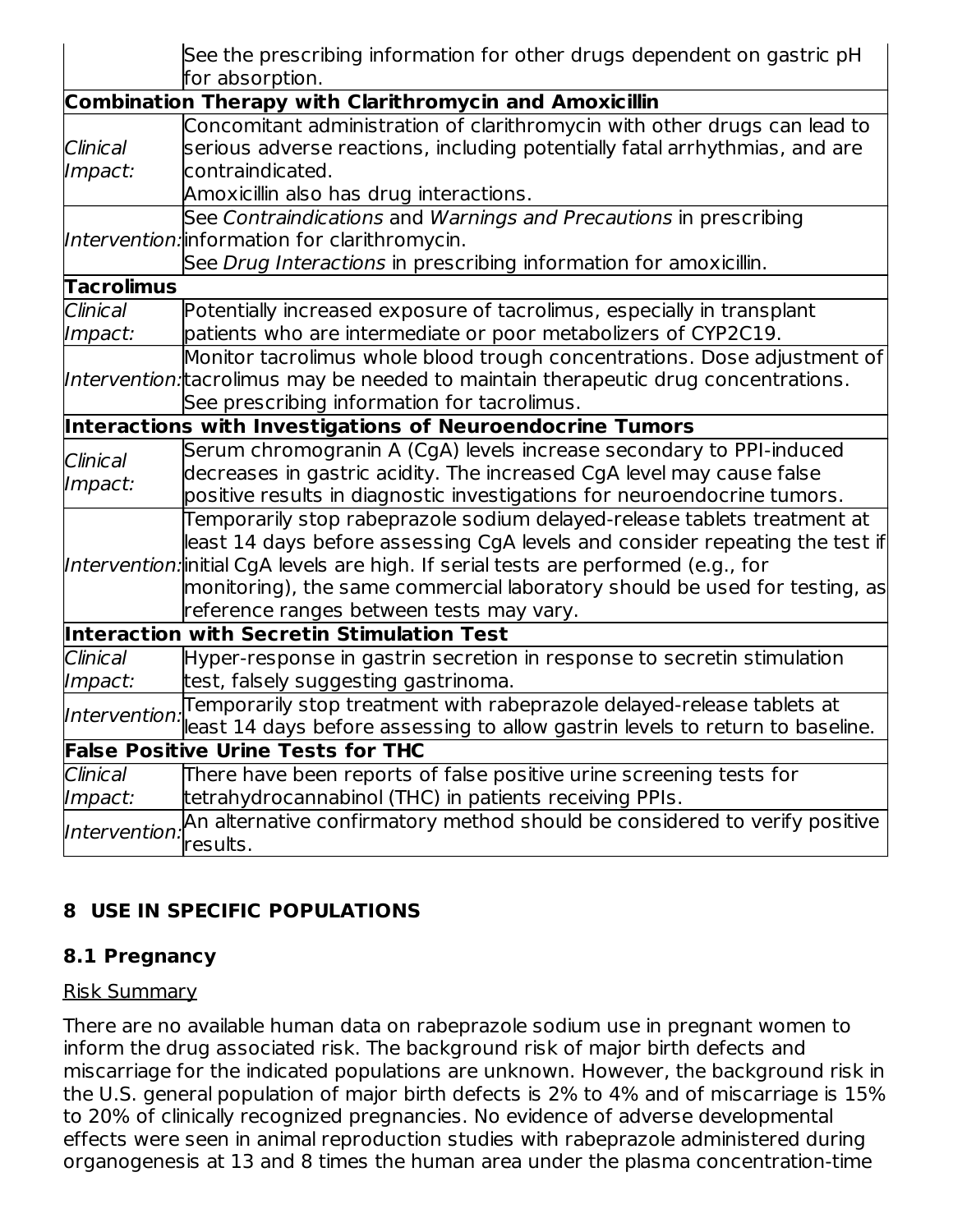curve (AUC) at the recommended dose for GERD, in rats and rabbits, respectively [see Data].

Changes in bone morphology were observed in offspring of rats treated with oral doses of a different PPI through most of pregnancy and lactation. When maternal administration was confined to gestation only, there were no effects on bone physeal morphology in the offspring at any age [see Data].

Data

### Animal Data

Embryo-fetal developmental studies have been performed in rats during organogenesis at intravenous doses of rabeprazole up to 50 mg/kg/day (plasma AUC of 11.8 µg•hr/mL, about 13 times the human exposure at the recommended oral dose for GERD) and rabbits at intravenous doses up to 30 mg/kg/day (plasma AUC of 7.3 µg•hr/mL, about 8 times the human exposure at the recommended oral dose for GERD) and have revealed no evidence of harm to the fetus due to rabeprazole.

Administration of rabeprazole to rats in late gestation and during lactation at an oral dose of 400 mg/kg/day (about 195-times the human oral dose based on mg/m<sup>2</sup>) resulted in decreases in body weight gain of the pups.

A pre- and postnatal developmental toxicity study in rats with additional endpoints to evaluate bone development was performed with a different PPI at about 3.4 to 57 times an oral human dose on a body surface area basis. Decreased femur length, width and thickness of cortical bone, decreased thickness of the tibial growth plate, and minimal to mild bone marrow hypocellularity were noted at doses of this PPI equal to or greater than 3.4 times an oral human dose on a body surface area basis. Physeal dysplasia in the femur was also observed in offspring after in utero and lactational exposure to the PPI at doses equal to or greater than 33.6 times an oral human dose on a body surface area basis. Effects on maternal bone were observed in pregnant and lactating rats in a pre- and postnatal toxicity study when the PPI was administered at oral doses of 3.4 to 57 times an oral human dose on a body surface area basis. When rats were dosed from gestational day 7 through weaning on postnatal day 21, a statistically significant decrease in maternal femur weight of up to 14% (as compared to placebo treatment) was observed at doses equal to or greater than 33.6 times an oral human dose on a body surface area basis.

A follow-up developmental toxicity study in rats with further time points to evaluate pup bone development from postnatal day 2 to adulthood was performed with a different PPI at oral doses of 280 mg/kg/day (about 68 times an oral human dose on a body surface area basis) where drug administration was from either gestational day 7 or gestational day 16 until parturition. When maternal administration was confined to gestation only, there were no effects on bone physeal morphology in the offspring at any age.

## **8.2 Lactation**

## Risk Summary

Lactation studies have not been conducted to assess the presence of rabeprazole in human milk, the effects of rabeprazole on the breastfed infant, or the effects of rabeprazole on milk production. Rabeprazole is present in rat milk. The development and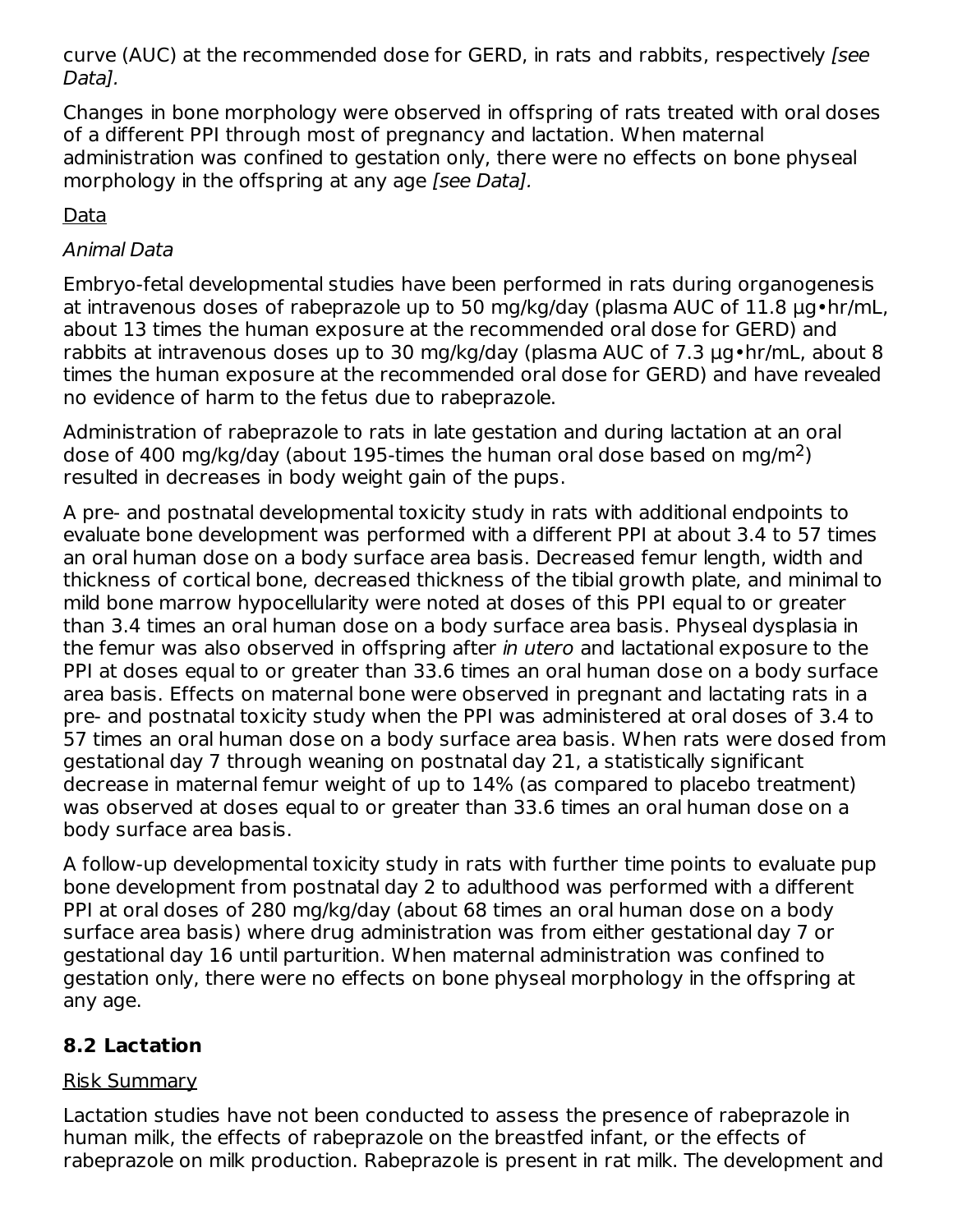health benefits of breastfeeding should be considered along with the mother's clinical need for rabeprazole sodium and any potential adverse effects on the breastfed infant from rabeprazole sodium or from the underlying maternal condition.

### **8.4 Pediatric Use**

The safety and effectiveness of rabeprazole sodium delayed-release tablets have been established in pediatric patients for adolescent patients 12 years of age and older for the treatment of symptomatic GERD. Use of rabeprazole sodium delayed-release tablets in this age group is supported by adequate and well controlled studies in adults and a multicenter, randomized, open-label, parallel-group study in 111 adolescent patients 12 to 16 years of age. Patients had a clinical diagnosis of symptomatic GERD, or suspected or endoscopically proven GERD and were randomized to either 10 mg or 20 mg once daily for up to 8 weeks for the evaluation of safety and efficacy. The adverse reaction profile in adolescent patients was similar to that of adults. The related reported adverse reactions that occurred in  $\geq 2\%$  of patients were headache (5%) and nausea (2%). There were no adverse reactions reported in these studies that were not previously observed in adults.

The safety and effectiveness of rabeprazole sodium delayed-release tablets have not been established in pediatric patients for:

- Healing of Erosive or Ulcerative GERD
- Maintenance of Healing of Erosive or Ulcerative GERD
- Treatment of Symptomatic GERD
- Healing of Duodenal Ulcers
- Helicobacter pylori Eradication to Reduce the Risk of Duodenal Ulcer Recurrence
- Treatment of Pathological Hypersecretory Conditions, Including Zollinger-Ellison Syndrome

Rabeprazole sodium delayed-release 20 mg tablets are not recommended for use in pediatric patients less than 12 years of age because the tablet strength exceeds the recommended dose for these patients [see Dosage and Administration (2)]. For pediatric patients 1 year to less than 12 years of age consider another rabeprazole formulation. The safety and effectiveness of a different dosage form and dosage strength of rabeprazole has been established in pediatric patients 1 to 11 years for the treatment of GERD.

### Juvenile Animal Data

Studies in juvenile and young adult rats and dogs were performed. In juvenile animal studies rabeprazole sodium was administered orally to rats for up to 5 weeks and to dogs for up to 13 weeks, each commencing on Day 7 post-partum and followed by a 13-week recovery period. Rats were dosed at 5 mg/kg/day, 25 mg/kg/day, or 150 mg/kg/day and dogs were dosed at 3 mg/kg/day, 10 mg/kg/day, or 30 mg/kg/day. The data from these studies were comparable to those reported for young adult animals. Pharmacologically mediated changes, including increased serum gastrin levels and stomach changes, were observed at all dose levels in both rats and dogs. These observations were reversible over the 13-week recovery periods. Although body weights and/or crown-rump lengths were minimally decreased during dosing, no effects on the development parameters were noted in either juvenile rats or dogs.

When juvenile animals were treated for 28 days with a different PPI at doses equal to or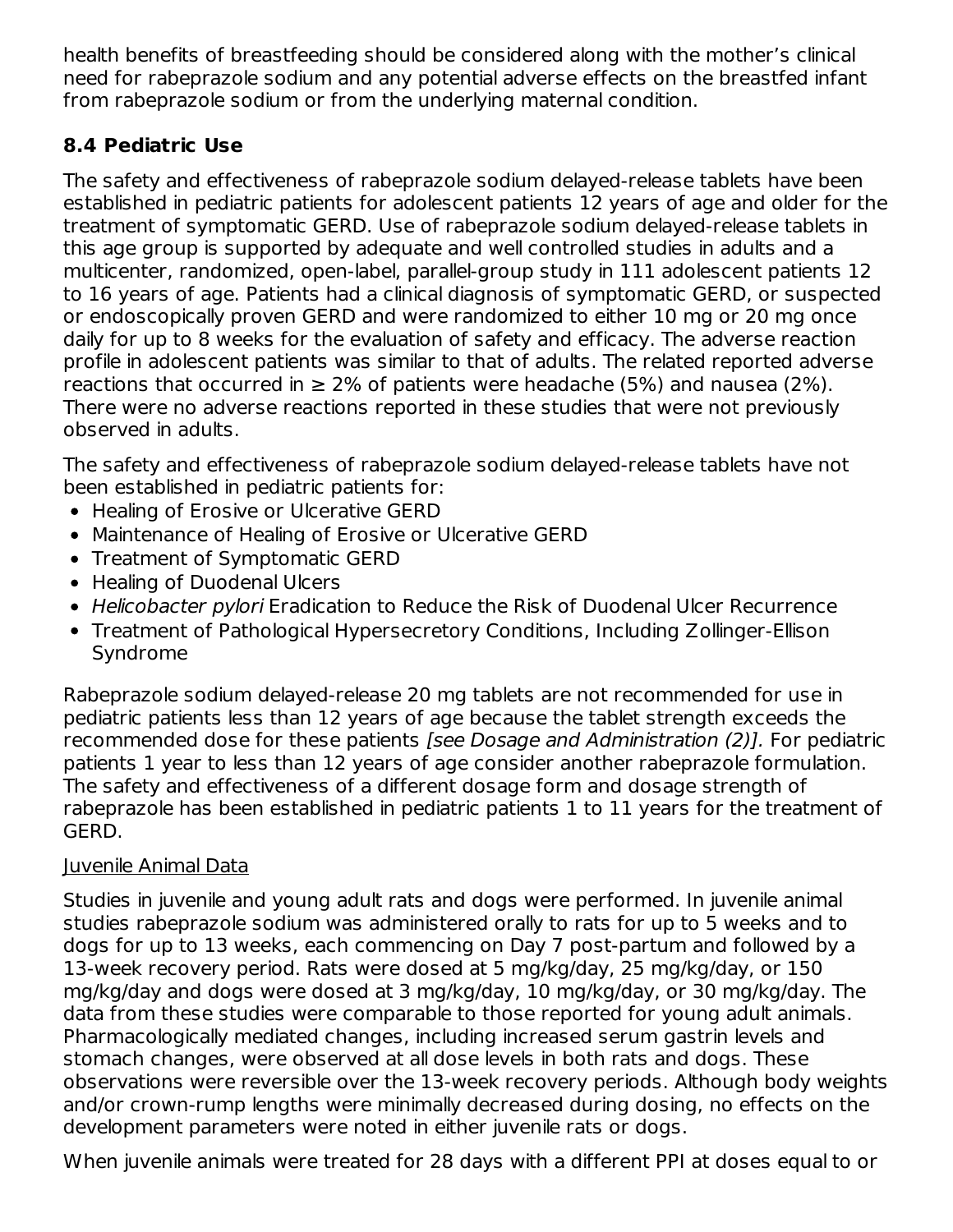greater than 34 times the daily oral human dose on a body surface area basis, overall growth was affected and treatment-related decreases in body weight (approximately 14%) and body weight gain, and decreases in femur weight and femur length were observed.

## **8.5 Geriatric Use**

Of the total number of subjects ( $n=2,009$ ) in clinical studies of rabeprazole sodium delayed-release tablets, 19% were 65 years and over, while 4% were 75 years and over. No overall differences in safety or effectiveness were observed between these subjects and younger subjects, and other reported clinical experience has not identified differences in responses between the elderly and younger patients, but greater sensitivity of some older individuals cannot be ruled out.

## **8.6 Hepatic Impairment**

Administration of rabeprazole sodium delayed-release tablets to patients with mild to moderate hepatic impairment (Child-Pugh Class A and B, respectively) resulted in increased exposure and decreased elimination [see Clinical Pharmacology (12.3)]. No dosage adjustment is necessary in patients with mild to moderate hepatic impairment. There is no information in patients with severe hepatic impairment (Child-Pugh Class C). Avoid use of rabeprazole sodium delayed-release tablets in patients with severe hepatic impairment; however, if treatment is necessary, monitor patients for adverse reactions [see Warnings and Precautions (5), Adverse Reactions (6)].

## **10 OVERDOSAGE**

Seven reports of accidental overdosage with rabeprazole have been received. The maximum reported overdose was 80 mg. There were no clinical signs or symptoms associated with any reported overdose. Patients with Zollinger-Ellison syndrome have been treated with up to 120 mg rabeprazole once daily. No specific antidote for rabeprazole is known. Rabeprazole is extensively protein bound and is not readily dialyzable.

In the event of overdosage, treatment should be symptomatic and supportive.

If over-exposure occurs, call your Poison Control Center at 1-800-222-1222 for current information on the management of poisoning or overdosage.

## **11 DESCRIPTION**

The active ingredient in rabeprazole sodium delayed-release tablets is rabeprazole sodium, USP which is a proton pump inhibitor. It is a substituted benzimidazole known chemically as 2-[[[4-(3-methoxypropoxy)-3-methyl-2-pyridinyl]-methyl]sulfinyl]-1H– benzimidazole sodium salt. It has an empirical formula of  $\mathsf{C}_{18}\mathsf{H}_{20}\mathsf{N}_3\mathsf{NaO}_3\mathsf{S}$  and a molecular weight of 381.42. Rabeprazole sodium, USP is a white to slightly yellowishwhite solid. It is very soluble in water and methanol, freely soluble in ethanol, chloroform, and ethyl acetate and insoluble in ether and  $n$ -hexane. The stability of rabeprazole sodium is a function of pH; it is rapidly degraded in acid media, and is more stable under alkaline conditions. The structural figure is:

Figure 1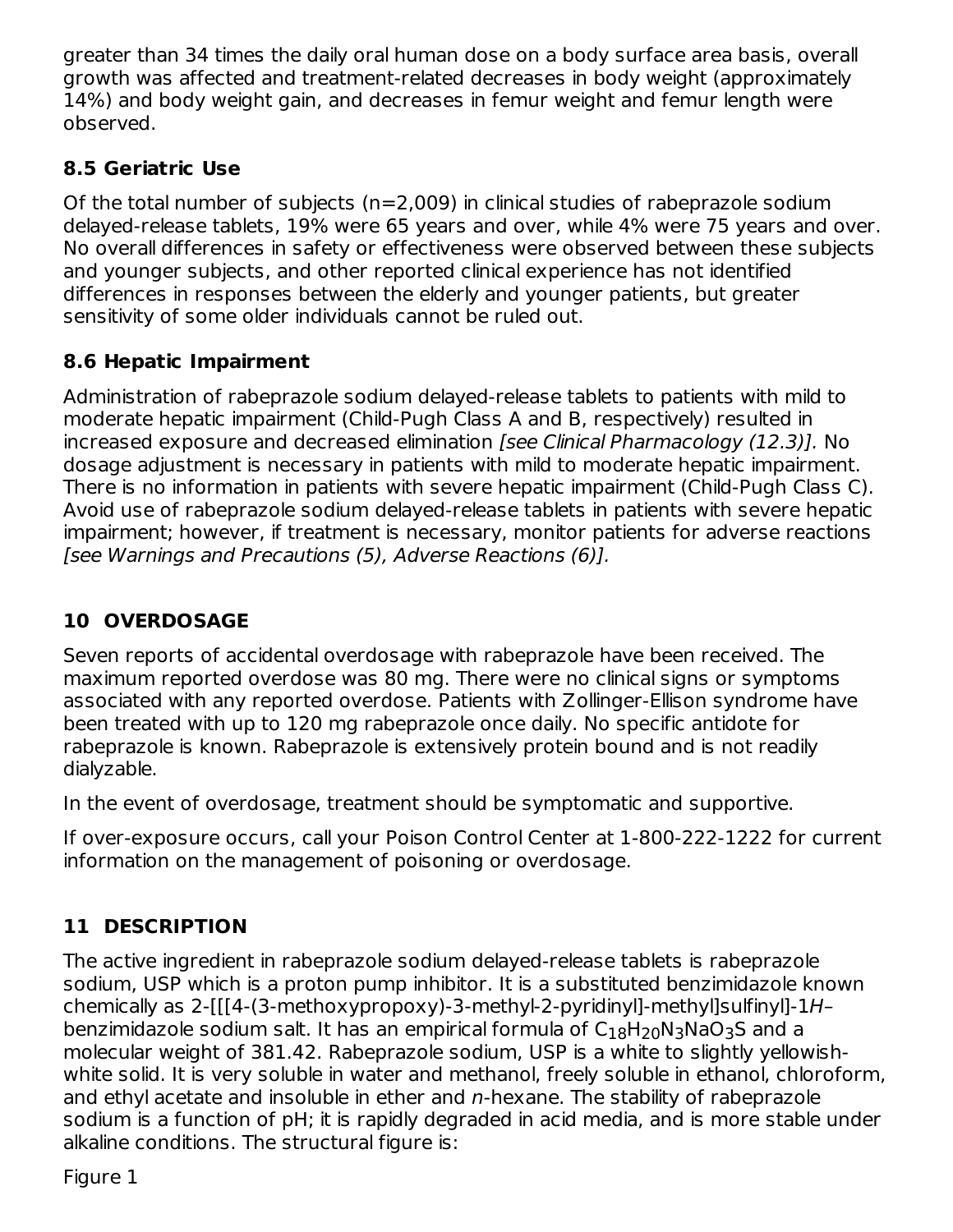

Rabeprazole sodium, USP is available for oral administration as delayed-release, entericcoated tablets containing 20 mg of rabeprazole sodium, USP.

Inactive ingredients of the 20 mg tablet are ammonium hydroxide, crospovidone, diethyl phthalate, ethyl cellulose, hydroxypropyl cellulose, hypromellose phthalate, iron oxide black, iron oxide yellow, light magnesium oxide, magnesium stearate, mannitol, propylene glycol, shellac, sodium stearyl fumarate, talc, and titanium dioxide.

## **12 CLINICAL PHARMACOLOGY**

### **12.1 Mechanism of Action**

Rabeprazole belongs to a class of antisecretory compounds (substituted benzimidazole proton-pump inhibitors) that do not exhibit anticholinergic or histamine  $\mathsf{H}_2$ -receptor antagonist properties, but suppress gastric acid secretion by inhibiting the gastric  $H^+$ ,  $K<sup>+</sup>ATP$ ase at the secretory surface of the gastric parietal cell. Because this enzyme is regarded as the acid (proton) pump within the parietal cell, rabeprazole has been characterized as a gastric proton-pump inhibitor. Rabeprazole blocks the final step of gastric acid secretion.

In gastric parietal cells, rabeprazole is protonated, accumulates, and is transformed to an active sulfenamide. When studied in vitro, rabeprazole is chemically activated at pH 1.2 with a half-life of 78 seconds. It inhibits acid transport in porcine gastric vesicles with a half-life of 90 seconds.

### **12.2 Pharmacodynamics**

### Antisecretory Activity

The antisecretory effect begins within one hour after oral administration of 20 mg rabeprazole sodium delayed-release tablets. The median inhibitory effect of rabeprazole on 24 hour gastric acidity is 88% of maximal after the first dose. A 20 mg dose of rabeprazole sodium delayed-release tablets inhibits basal and peptone meal-stimulated acid secretion versus placebo by 86% and 95%, respectively, and increases the percent of a 24-hour period that the gastric  $pH > 3$  from 10% to 65% (see table below). This relatively prolonged pharmacodynamic action compared to the short pharmacokinetic half-life (1 to 2 hours) reflects the sustained inactivation of the  $H^{+}$ , K $^{+}$ ATPase.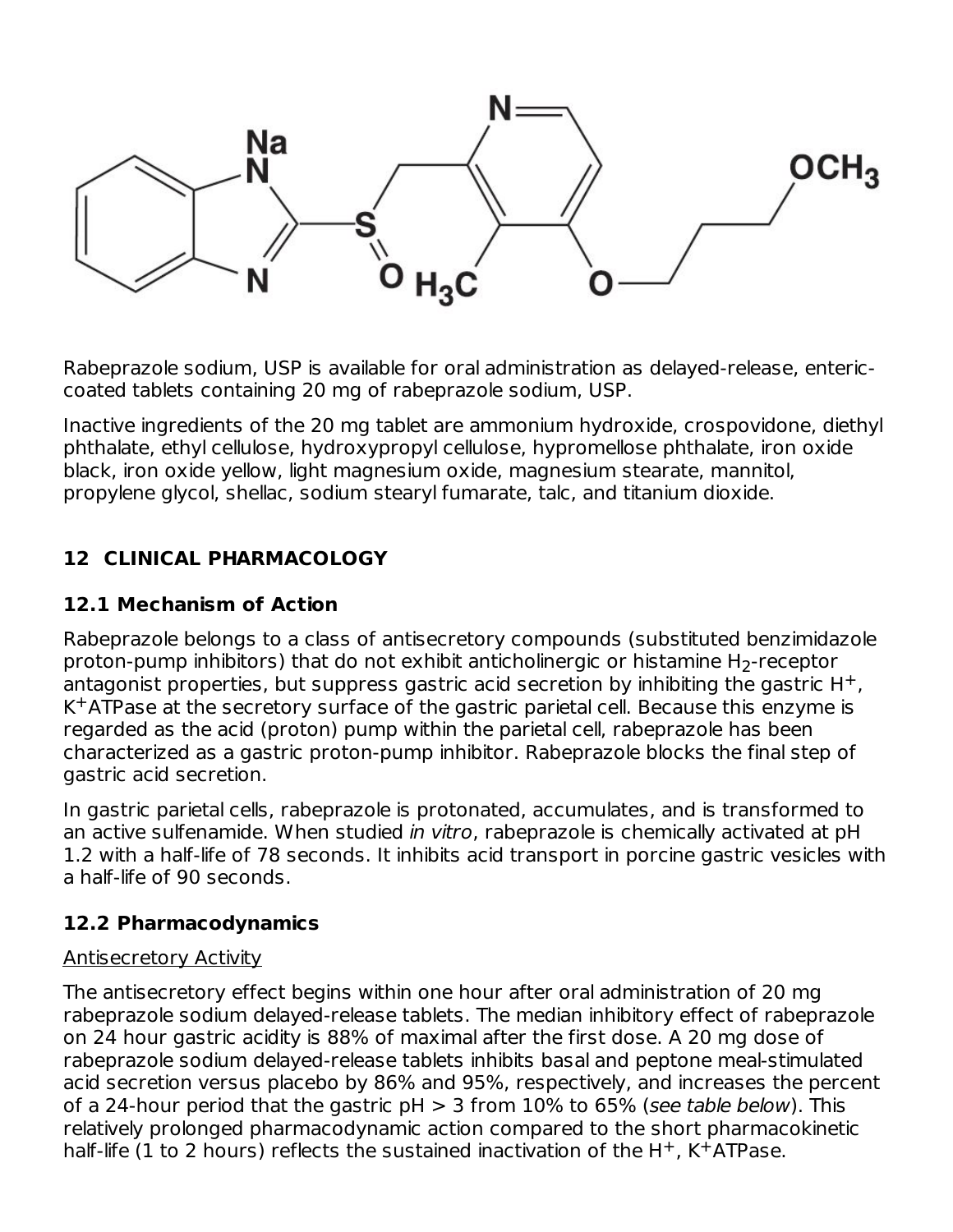**Table 3: Gastric Acid Parameters: Rabeprazole Sodium Delayed-Release Tablets versus Placebo After 7 Days of Once Daily Dosing**

| <b>Parameter</b>                    | Rabeprazole sodium delayed-<br>release tablets<br>$(20 \text{ mg once daily})$ | <b>Placebo</b> |
|-------------------------------------|--------------------------------------------------------------------------------|----------------|
| Basal Acid Output (mmol/hr)         | $0.4*$                                                                         | 2.8            |
| Stimulated Acid Output<br>(mmol/hr) | $0.6*$                                                                         | 13.3           |
| % Time Gastric $pH > 3$             | $65*$                                                                          |                |
| $*(p < 0.01$ versus placebo)        |                                                                                |                |

Compared to placebo, 10 mg, 20 mg, and 40 mg of rabeprazole sodium delayed-release tablets, administered once daily for 7 days significantly decreased intragastric acidity with all doses for each of four meal-related intervals and the 24-hour time period overall. In this study, there were no statistically significant differences between doses; however, there was a significant dose-related decrease in intragastric acidity. The ability of rabeprazole to cause a dose-related decrease in mean intragastric acidity is illustrated below.

| Table 4: AUC Acidity (Mmol•Hr/L): Rabeprazole Sodium Delayed-Release |
|----------------------------------------------------------------------|
| Tablets versus Placebo on Day 7 of Once Daily Dosing (Mean±SD)       |

| <b>AUC</b>                         | Rabeprazole sodium delayed-release tablets |                                                       |                             | Placebo         |  |
|------------------------------------|--------------------------------------------|-------------------------------------------------------|-----------------------------|-----------------|--|
| interval10 mg                      |                                            | $20$ mg                                               | 40 mg                       | $(N=24)$        |  |
| (hrs)                              | $(N=24)$                                   | $(N=24)$                                              | $(N=24)$                    |                 |  |
| $08:00 -$<br>13:00                 | $19.6 \pm 21.5$ $12.9 \pm 23$ $*$          |                                                       | $7.6 \pm 14.7$ <sup>*</sup> | $91.1 \pm 39.7$ |  |
| $ 13:00 -$<br>19:00                | $5.6 \pm 9.7$ *                            | $8.3\pm29.8^*$ 1.3 $\pm5.2^*$                         |                             | $95.5 \pm 48.7$ |  |
| $ 19:00 -$<br>22:00                | $0.1 \pm 0.1^*$                            | $0.1 \pm 0.06^*$                                      | $0.0 \pm 0.02^*$            | $11.9 \pm 12.5$ |  |
| $22:00 -$<br>08:00                 |                                            | $129.2\pm84*$ 109.6 $\pm67.2*76.9\pm58.4*$            |                             | 479.9±165       |  |
| AUC 0-<br>24<br>hours              |                                            | $155.5 \pm 90.6^*$ 130.9 $\pm 81^*$ 85.8 $\pm 64.3^*$ |                             | $678.5 \pm 216$ |  |
| $\vert$ (p < 0.001 versus placebo) |                                            |                                                       |                             |                 |  |

After administration of 20 mg rabeprazole sodium delayed-release tablets once daily for eight days, the mean percent of time that gastric pH greater than 3 or gastric pH greater than 4 after a single dose (Day 1) and multiple doses (Day 8) was significantly greater than placebo (see table below). The decrease in gastric acidity and the increase in gastric pH observed with 20 mg rabeprazole sodium delayed-release tablets administered once daily for eight days were compared to the same parameters for placebo, as illustrated below:

#### **Table 5: Gastric Acid Parameters Rabeprazole Sodium Delayed-Release Tablets Once Daily Dosing versus Placebo on Day 1 and Day 8**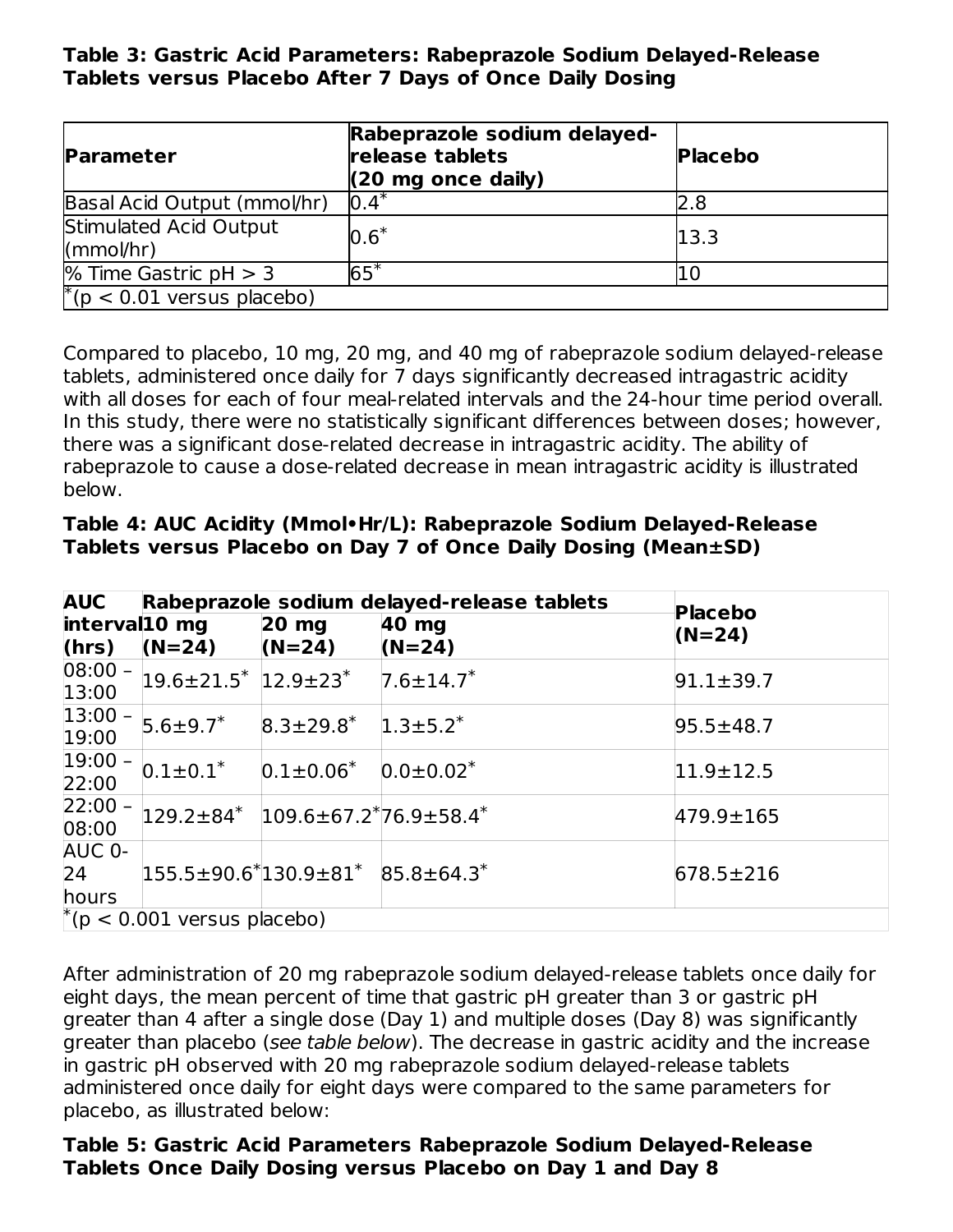| <b>Parameter</b>                                                                                                                                                                       | Rabeprazole<br>sodium<br>delayed-<br>release<br>tablets 20<br>mg once<br>daily |                   | <b>Placebo</b> |       |
|----------------------------------------------------------------------------------------------------------------------------------------------------------------------------------------|--------------------------------------------------------------------------------|-------------------|----------------|-------|
|                                                                                                                                                                                        |                                                                                | Day 1 Day 8 Day 1 |                | Day 8 |
| Mean AUC <sub>0</sub> -340.8 <sup>*</sup> 176.9 <sup>*</sup> 925.5<br>24 Acidity                                                                                                       |                                                                                |                   |                | 862.4 |
| Median<br>trough pH<br>$(23-hr)^a$                                                                                                                                                     | 3.77                                                                           | 3.51              | 1.27           | 1.38  |
| % Time<br>Gastric pH<br>greater<br>than 3 <sup>b</sup>                                                                                                                                 | $54.6*$                                                                        | $68.7*$ 19.1      |                | 21.7  |
| % Time<br>Gastric pH<br>greater<br>than 4 <sup>b</sup>                                                                                                                                 |                                                                                | $44.1* 60.3* 7.6$ |                | 11.0  |
| $\alpha$ No inferential statistics conducted for this parameter.<br>$\vert$ <sup>p</sup> Gastric pH was measured every hour over a 24-hour period.<br>$\mu$ (p < 0.001 versus placebo) |                                                                                |                   |                |       |

### Effects on Esophageal Acid Exposure

In patients with GERD and moderate to severe esophageal acid exposure, a dose of 20 mg and 40 mg per day of rabeprazole sodium delayed-release tablets decreased 24 hour esophageal acid exposure. After seven days of treatment, the percentage of time that the esophageal pH was less than 4 decreased from baselines of 24.7% for 20 mg and 23.7% for 40 mg, to 5.1% and 2.0%, respectively. Normalization of 24-hour intraesophageal acid exposure was correlated to gastric pH greater than 4 for at least 35% of the 24-hour period; this level was achieved in 90% of subjects receiving rabeprazole sodium 20 mg and in 100% of subjects receiving rabeprazole sodium 40 mg. With rabeprazole sodium 20 mg and 40 mg per day, significant effects on gastric and esophageal pH were noted after one day of treatment, and more pronounced after seven days of treatment.

#### Effects on Serum Gastrin

The median fasting gastrin level increased in a dose-related manner in patients treated once daily with rabeprazole sodium delayed-release tablets for up to eight weeks for ulcerative or erosive esophagitis and in patients treated for up to 52 weeks to prevent recurrence of disease. The group median values stayed within the normal range.

In a group of subjects treated with 20 mg rabeprazole sodium delayed-release tablets for 4 weeks a doubling of mean serum gastrin concentrations was observed. Approximately 35% of these treated subjects developed serum gastrin concentrations above the upper limit of normal.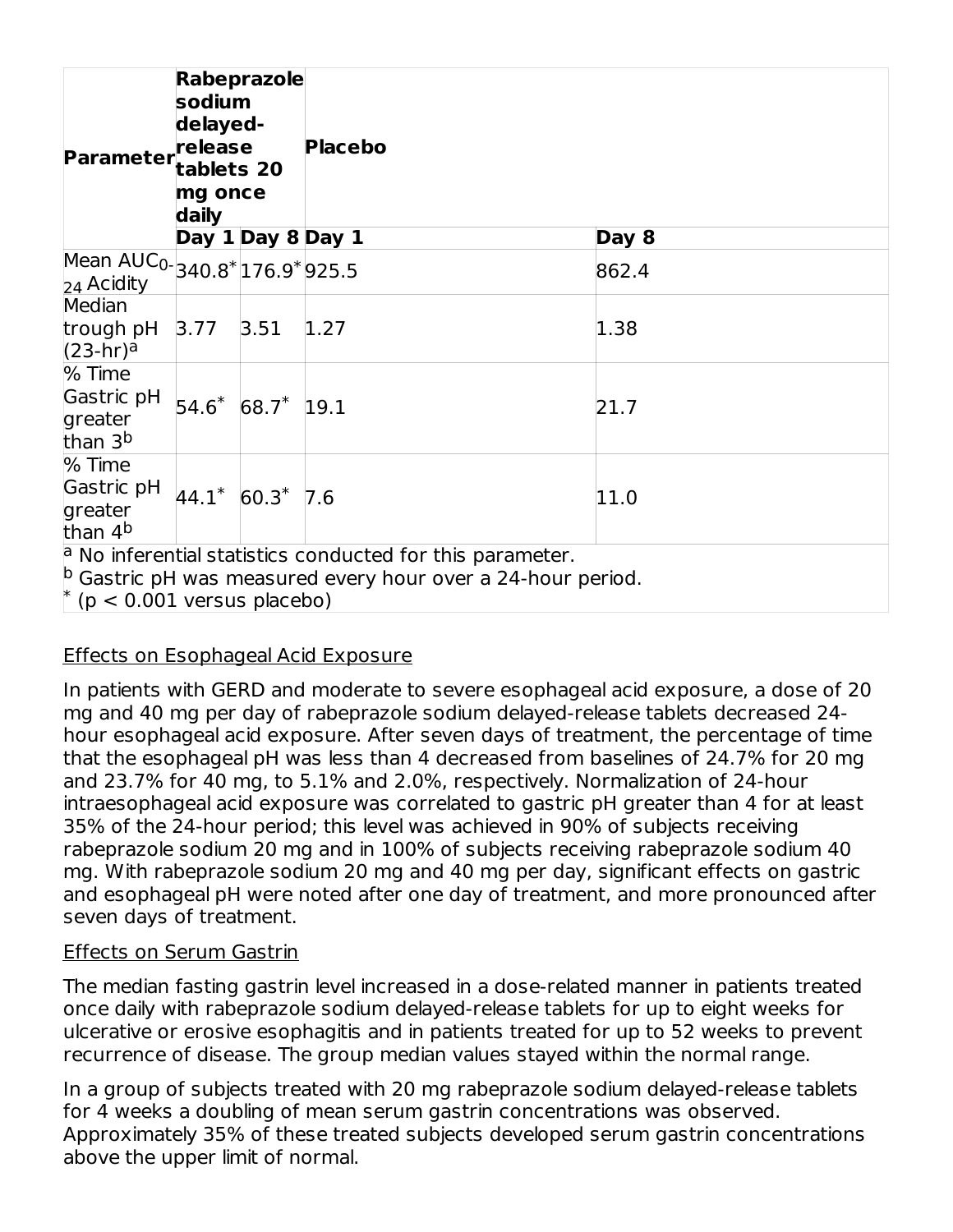### Effects on Enterochromaffin-like (ECL) Cells

Increased serum gastrin secondary to antisecretory agents stimulates proliferation of gastric ECL cells which, over time, may result in ECL cell hyperplasia in rats and mice and gastric carcinoids in rats, especially in females [see Nonclinical Toxicology (13.1)].

In over 400 patients treated with rabeprazole sodium delayed-release tablets (10 or 20 mg) once daily for up to one year, the incidence of ECL cell hyperplasia increased with time and dose, which is consistent with the pharmacological action of the proton pump inhibitor. No patient developed the adenomatoid, dysplastic or neoplastic changes of ECL cells in the gastric mucosa. No patient developed the carcinoid tumors observed in rats.

#### Endocrine Effects

Studies in humans for up to one year have not revealed clinically significant effects on the endocrine system. In healthy male subjects treated with rabeprazole sodium delayed-release tablets for 13 days, no clinically relevant changes have been detected in the following endocrine parameters examined: 17 β-estradiol, thyroid stimulating hormone, tri-iodothyronine, thyroxine, thyroxine-binding protein, parathyroid hormone, insulin, glucagon, renin, aldosterone, follicle-stimulating hormone, luteotrophic hormone, prolactin, somatotrophic hormone, dehydroepiandrosterone, cortisol-binding globulin, and urinary 6β-hydroxycortisol, serum testosterone and circadian cortisol profile.

#### Other Effects

In humans treated with rabeprazole sodium delayed-release tablets for up to one year, no systemic effects have been observed on the central nervous, lymphoid, hematopoietic, renal, hepatic, cardiovascular, or respiratory systems. No data are available on long-term treatment with rabeprazole sodium delayed-release tablets and ocular effects.

### **12.3 Pharmacokinetics**

After oral administration of 20 mg rabeprazole sodium delayed-release tablets, peak plasma concentrations (C $_{\sf max}$ ) of rabeprazole occur over a range of 2 to 5 hours (T $_{\sf max}$ ). The rabeprazole C $_{\sf max}$  and AUC are linear over an oral dose range of  $10$  mg to 40 mg. There is no appreciable accumulation when doses of 10 mg to 40 mg are administered every 24 hours; the pharmacokinetics of rabeprazole is not altered by multiple dosing.

### Absorption

Absolute bioavailability for a 20 mg oral tablet of rabeprazole (compared to intravenous administration) is approximately 52%. When rabeprazole sodium delayed-release tablets are administered with a high fat meal,  ${\mathsf T}_{\mathsf{max}}$  is variable; which concomitant food intake may delay the absorption up to 4 hours or longer. However, the C<sub>max</sub> and the extent of rabeprazole absorption (AUC) are not significantly altered. Thus rabeprazole sodium delayed-release tablets may be taken without regard to timing of meals.

### **Distribution**

Rabeprazole is 96.3% bound to human plasma proteins.

## Elimination

Metabolism: Rabeprazole is extensively metabolized. A significant portion of rabeprazole is metabolized via systemic nonenzymatic reduction to a thioether compound.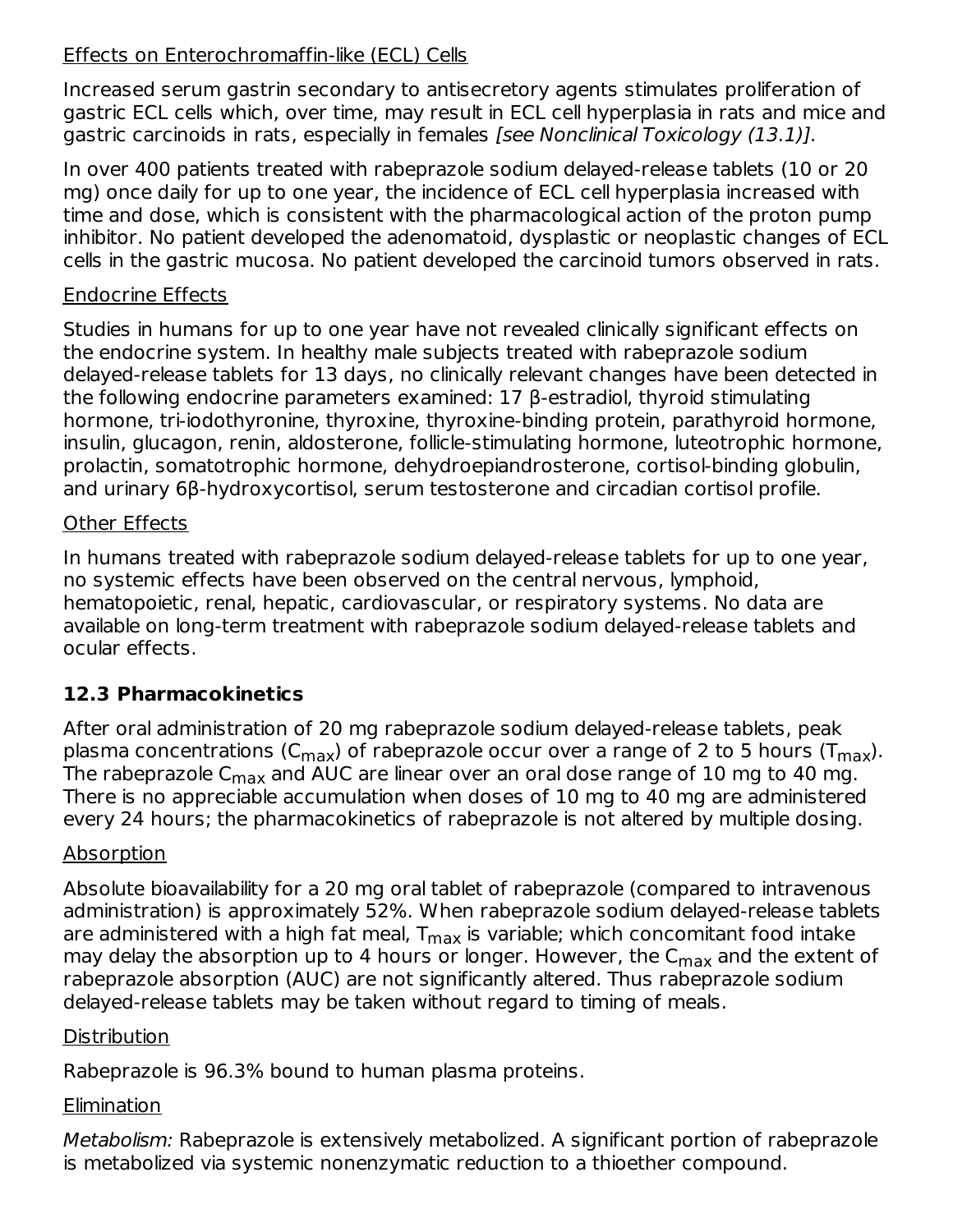Rabeprazole is also metabolized to sulphone and desmethyl compounds via cytochrome P450 in the liver. The thioether and sulphone are the primary metabolites measured in human plasma. These metabolites were not observed to have significant antisecretory activity. In vitro studies have demonstrated that rabeprazole is metabolized in the liver primarily by cytochromes P450 3A (CYP3A) to a sulphone metabolite and cytochrome P450 2C19 (CYP2C19) to desmethyl rabeprazole. CYP2C19 exhibits a known genetic polymorphism due to its deficiency in some sub-populations (e.g., 3 to 5% of Caucasians and 17 % to 20% of Asians). Rabeprazole metabolism is slow in these subpopulations, therefore, they are referred to as poor metabolizers of the drug.

*Excretion:* Following a single 20 mg oral dose of  $^{14}$ C-labeled rabeprazole, approximately 90% of the drug was eliminated in the urine, primarily as thioether carboxylic acid; its glucuronide, and mercapturic acid metabolites. The remainder of the dose was recovered in the feces. Total recovery of radioactivity was 99.8%. No unchanged rabeprazole was recovered in the urine or feces.

#### Specific Populations

Geriatric Patients: In 20 healthy elderly subjects administered 20 mg rabeprazole sodium delayed-release tablets once daily for seven days, AUC values approximately doubled and the C<sub>max</sub> increased by 60% compared to values in a parallel younger control group. There was no evidence of drug accumulation after once daily administration *[see Use in*] Specific Population (8.5)].

Pediatric Patients: The pharmacokinetics of rabeprazole was studied in 12 adolescent patients with GERD 12 to 16 years of age, in a multicenter study. Patients received 20 mg rabeprazole sodium delayed-release tablets once daily for five or seven days. An approximate 40% increase in rabeprazole exposure was noted following 5 to 7 days of dosing compared with the exposure after 1 day dosing. Pharmacokinetic parameters in adolescent patients with GERD 12 to 16 years of age were within the range observed in healthy adult subjects.

Male and Female Patients and Racial or Ethnic Groups: In analyses adjusted for body mass and height, rabeprazole pharmacokinetics showed no clinically significant differences between male and female subjects. In studies that used different formulations of rabeprazole, AUC $_{0\text{-}\infty}$  values for healthy Japanese men were approximately 50% to 60% greater than values derived from pooled data from healthy men in the United States.

Patients with Renal Impairment: In 10 patients with stable end-stage renal disease requiring maintenance hemodialysis (creatinine clearance  $\leq 5$  mL/min/1.73 m<sup>2</sup>), no clinically significant differences were observed in the pharmacokinetics of rabeprazole after a single 20 mg dose of rabeprazole sodium delayed-release tablets when compared to 10 healthy subjects.

Patients with Hepatic Impairment: In a single dose study of 10 patients with mild to moderate hepatic impairment (Child-Pugh Class A and B, respectively) who were administered a single 20 mg dose of rabeprazole sodium delayed-release tablets, AUC $_{\rm 0}$ . was approximately doubled, the elimination half-life was 2- to 3-fold higher, and total 24 body clearance was decreased to less than half compared to values in healthy men.

In a multiple dose study of 12 patients with mild to moderate hepatic impairment administered 20 mg rabeprazole sodium delayed-release tablets once daily for eight days, AUC $_{0\text{-}\infty}$  and C $_{\text{max}}$  values increased approximately 20% compared to values in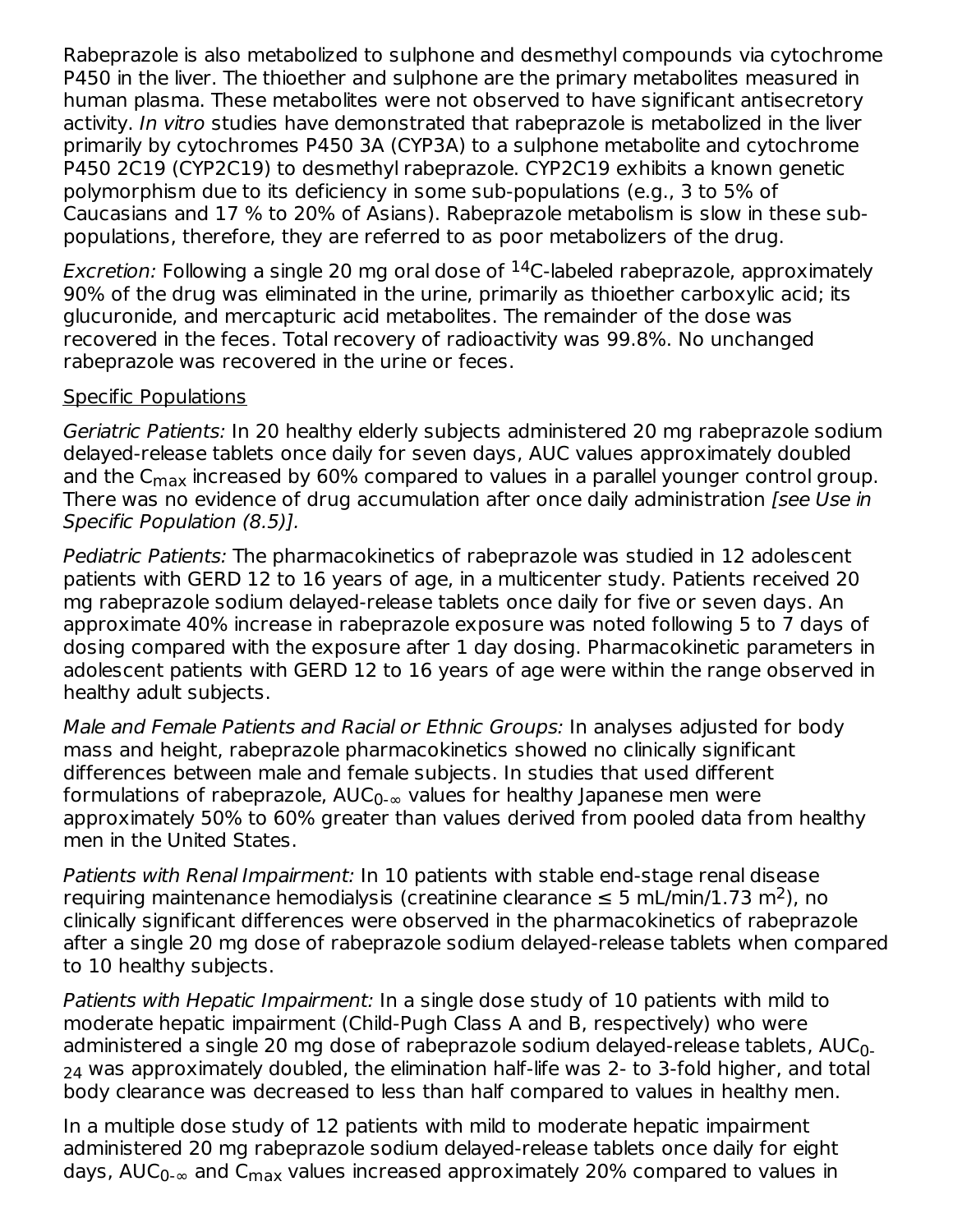healthy age- and gender- matched subjects. These increases were not statistically significant.

No information exists on rabeprazole disposition in patients with severe hepatic impairment (Child-Pugh Class C) [see Use in Specific Populations (8.6)].

### Drug Interaction Studies

Combined Administration with Antimicrobials: Sixteen healthy subjects genotyped as extensive metabolizers with respect to CYP2C19 were given 20 mg rabeprazole sodium delayed-release tablets, 1,000 mg amoxicillin, 500 mg clarithromycin, or all 3 drugs in a four-way crossover study. Each of the four regimens was administered twice daily for 6 days. The AUC and C<sub>max</sub> for clarithromycin and amoxicillin were not different following combined administration compared to values following single administration. However, the rabeprazole AUC and  $\mathsf{C}_{\mathsf{max}}$  increased by  $11\%$  and 34%, respectively, following combined administration. The AUC and C<sub>max</sub> for 14-hydroxyclarithromycin (active metabolite of clarithromycin) also increased by 42% and 46%, respectively. This increase in exposure to rabeprazole and 14-hydroxyclarithromycin is not expected to produce safety concerns.

Effects of Other Drugs on Rabeprazole

Antacids: Co-administration of rabeprazole sodium delayed-release tablets and antacids produced no clinically relevant changes in plasma rabeprazole concentrations.

Effects of Rabeprazole on Other Drugs

Studies in healthy subjects have shown that rabeprazole does not have clinically significant interactions with other drugs metabolized by the CYP450 system, such as theophylline (CYP1A2) given as single oral doses, diazepam (CYP2C9 and CYP3A4) as a single intravenous dose, and phenytoin (CYP2C9 and CYP2C19) given as a single intravenous dose (with supplemental oral dosing). Steady state interactions of rabeprazole and other drugs metabolized by this enzyme system have not been studied in patients.

Clopidogrel: Clopidogrel is metabolized to its active metabolite in part by CYP2C19. A study of healthy subjects including CYP2C19 extensive and intermediate metabolizers receiving once daily administration of clopidogrel 75 mg concomitantly with placebo or with 20 mg rabeprazole sodium delayed-release tablets (n=36), for 7 days was conducted. The mean AUC of the active metabolite of clopidogrel was reduced by approximately 12% (mean AUC ratio was 88%, with 90% CI of 81.7 to 95.5%) when rabeprazole sodium delayed-release tablets were co-administered compared to administration of clopidogrel with placebo [see Drug Interactions (7)].

*Digoxin:* In healthy adult subjects ( $n=16$ ), co-administration of 20 mg rabeprazole sodium delayed-release tablets with 2.5 mg once daily doses of digoxin at steady state resulted in approximately 29% and 19% increase in mean  $\mathsf{C}_{\mathsf{max}}$  and  $\mathsf{AUC_{(0\text{-}24)}}$  of digoxin [see Drug Interactions (7)].

Ketoconazole: In healthy adult subjects (n=19), co-administration of 20 mg rabeprazole sodium delayed-release tablets at steady state with a single 400 mg oral dose ketoconazole resulted in approximately an average of 31% reduction in both  ${\sf C}_{\sf max}$  and AUC<sub>(0-inf)</sub> of ketoconazole *[see Drug Interactions (7)].* 

Cyclosporine: In vitro incubations employing human liver microsomes indicated that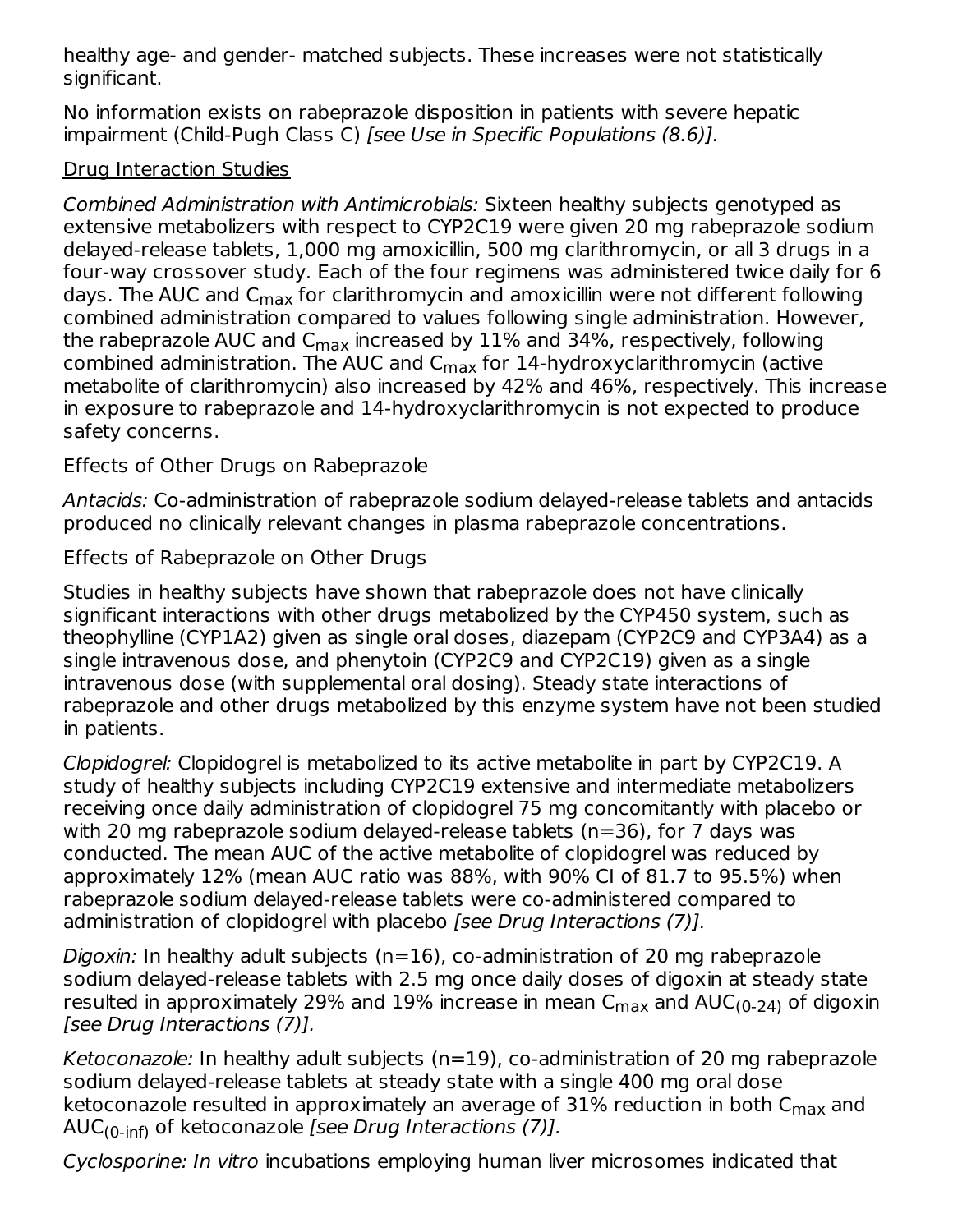rabeprazole inhibited cyclosporine metabolism with an IC $_{50}$  of 62 micromolar, a concentration that is over 50 times higher than the  $\mathsf{C}_{\mathsf{max}}$  in healthy volunteers following 14 days of dosing with 20 mg of rabeprazole sodium delayed-release tablets. This degree of inhibition is similar to that by omeprazole at equivalent concentrations.

### **12.4 Microbiology**

The following in vitro data are available but the clinical significance is unknown.

Rabeprazole sodium, amoxicillin and clarithromycin as a three drug regimen has been shown to be active against most strains of Helicobacter pylori in vitro and in clinical infections [see Indications and Usage (1), Clinical Studies (14.5)].

### Helicobacter pylori

Susceptibility testing of H. pylori isolates was performed for amoxicillin and clarithromycin using agar dilution methodology $^1$ , and minimum inhibitory concentrations (MICs) were determined.

Standardized susceptibility test procedures require the use of laboratory control microorganisms to control the technical aspects of the laboratory procedures.

Incidence of Antibiotic-Resistant Organisms Among Clinical Isolates

Pretreatment Resistance: Clarithromycin pretreatment resistance rate (MIC  $\geq 1$  mcg/mL) to H. pylori was 9% (51/560) at baseline in all treatment groups combined. Greater than 99% (558/560) of patients had H. pylori isolates which were considered to be susceptible (MIC  $\leq$  0.25 mcg/mL) to amoxicillin at baseline. Two patients had baseline H. pylori isolates with an amoxicillin MIC of 0.5 mcg/mL.

For susceptibility testing information about Helicobacter pylori, see Microbiology section in prescribing information for clarithromycin and amoxicillin.

#### **Table 6: Clarithromycin Susceptibility Test Results and Clinical/ Bacteriologic Outcomes for a Three Drug Regimen (Rabeprazole Sodium Delayed-Release a Tablets 20 mg Twice Daily, Amoxicillin 1,000 mg Twice Daily, and Clarithromycin 500 mg Twice Daily for 7 or 10 Days)**

|                                                                                                                           |                           |     | Days of Clarithromycin Total H. Pylori Post-7<br>RAC Pretreatment Number (Eradicated) Resul | H. pylori Positive (Persistent)<br><b>Post-Treatment Susceptibility</b><br>Results |  |                |               |  |
|---------------------------------------------------------------------------------------------------------------------------|---------------------------|-----|---------------------------------------------------------------------------------------------|------------------------------------------------------------------------------------|--|----------------|---------------|--|
|                                                                                                                           |                           |     |                                                                                             |                                                                                    |  | R <sub>p</sub> | <b>No MIC</b> |  |
| 7                                                                                                                         | Susceptible <sup>b</sup>  | 129 | 103                                                                                         |                                                                                    |  |                | 23            |  |
| 7                                                                                                                         | Intermediate <sup>b</sup> |     |                                                                                             | 0                                                                                  |  | 0              |               |  |
| 7                                                                                                                         | Resistant <sup>b</sup>    | 16  |                                                                                             |                                                                                    |  |                |               |  |
| 10                                                                                                                        | Susceptible <sup>b</sup>  | 133 | 111                                                                                         |                                                                                    |  |                | 16            |  |
| $\overline{10}$                                                                                                           | Intermediate <sup>b</sup> |     |                                                                                             |                                                                                    |  |                |               |  |
| $\overline{10}$                                                                                                           | Resistant <sup>b</sup>    |     |                                                                                             | O                                                                                  |  |                |               |  |
| $\,{}^{\circ}$ Includes only patients with pretreatment and post-treatment clarithromycin<br>susceptibility test results. |                           |     |                                                                                             |                                                                                    |  |                |               |  |
| <b>D</b> Susceptible (S) MIC $\leq$ 0.25 mcg/mL, Intermediate (I) MIC = 0.5 mcg/mL, Resistant (R)<br>$MIC \geq 1$ mcg/mL  |                           |     |                                                                                             |                                                                                    |  |                |               |  |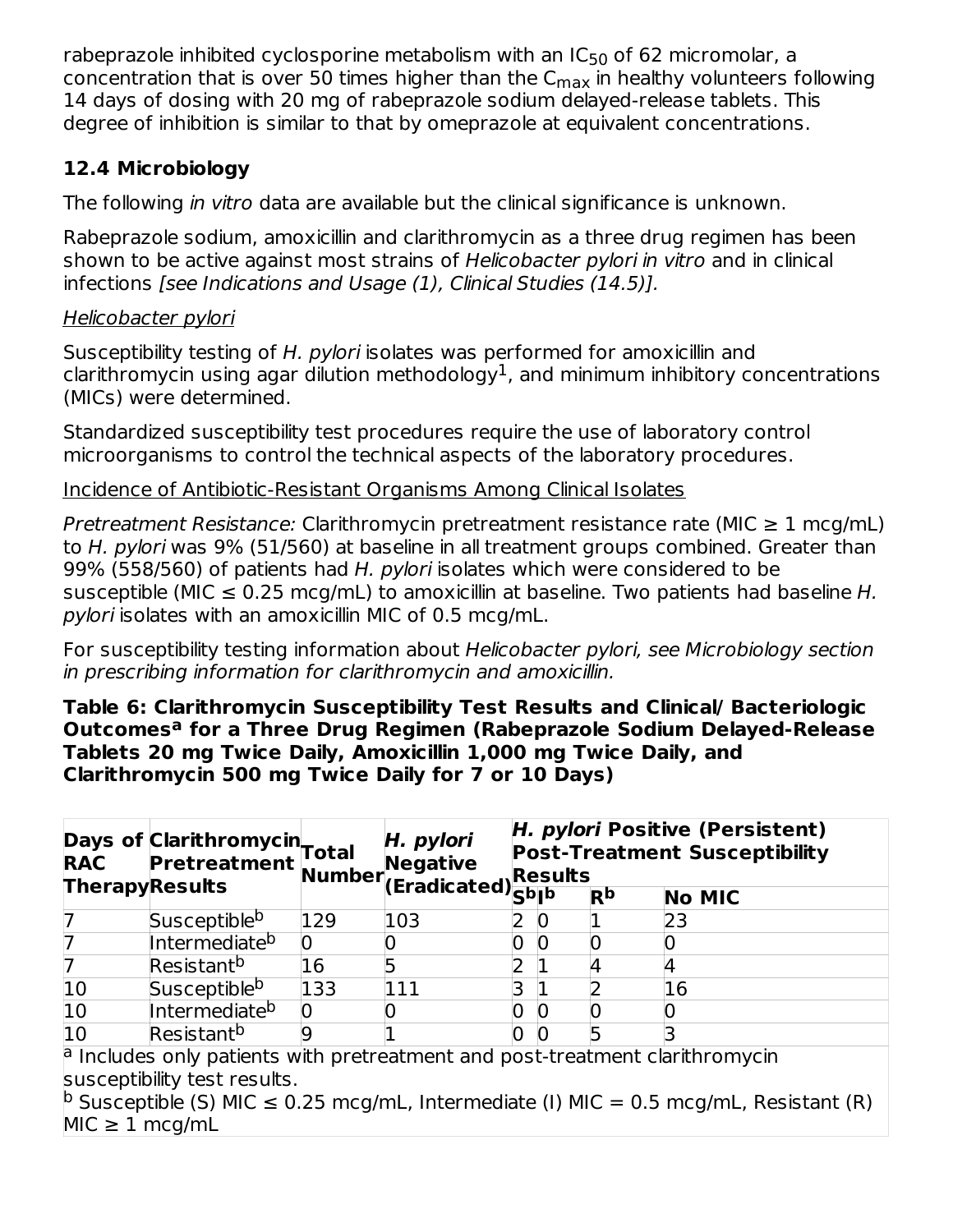Patients with persistent H. pylori infection following rabeprazole, amoxicillin, and clarithromycin therapy will likely have clarithromycin resistant clinical isolates. Therefore, clarithromycin susceptibility testing should be done when possible. If resistance to clarithromycin is demonstrated or susceptibility testing is not possible, alternative antimicrobial therapy should be instituted.

Amoxicillin Susceptibility Test Results and Clinical/Bacteriological Outcomes: In the U.S. multicenter study, greater than 99% (558/560) of patients had H. pylori isolates which were considered to be susceptible (MIC  $\leq$  0.25 mcg/mL) to amoxicillin at baseline. The other 2 patients had baseline H. pylori isolates with an amoxicillin MIC of 0.5 mcg/mL, and both isolates were clarithromycin-resistant at baseline; in one case the H. pylori was eradicated. In the 7- and 10-day treatment groups 75% (107/145) and 79% (112/142), respectively, of the patients who had pretreatment amoxicillin susceptible MICs ( $\leq 0.25$ ) mcg/mL) were eradicated of H. pylori. No patients developed amoxicillin-resistant H. pylori during therapy.

### **12.5 Pharmacogenomics**

In a clinical study in evaluating rabeprazole sodium delayed-release tablets in Japanese adult patients categorized by CYP2C19 genotype (n=6 per genotype category), gastric acid suppression was higher in poor metabolizers as compared to extensive metabolizers. This could be due to higher rabeprazole plasma levels in poor metabolizers. The clinical relevance of this is not known. Whether or not interactions of rabeprazole sodium with other drugs metabolized by CYP2C19 would be different between extensive metabolizers and poor metabolizers has not been studied.

## **13 NONCLINICAL TOXICOLOGY**

## **13.1 Carcinogenesis, Mutagenesis, Impairment of Fertility**

In an 88/104-week carcinogenicity study in CD-1 mice, rabeprazole at oral doses up to 100 mg/kg/day did not produce any increased tumor occurrence. The highest tested dose produced a systemic exposure to rabeprazole (AUC) of 1.40 µg•hr/mL which is 1.6 times the human exposure (plasma  $AUC_{0-\infty} = 0.88 \mu g \cdot hr/mL$ ) at the recommended dose for GERD (20 mg/day). In a 28-week carcinogenicity study in  $p53^{+/}$  transgenic mice, rabeprazole at oral doses of 20 mg/kg/day, 60 mg/kg/day, and 200 mg/kg/day did not cause an increase in the incidence rates of tumors but produced gastric mucosal hyperplasia at all doses. The systemic exposure to rabeprazole at 200 mg/kg/day is about 17 to 24 times the human exposure at the recommended dose for GERD. In a 104-week carcinogenicity study in Sprague-Dawley rats, males were treated with oral doses of 5 mg/kg/day, 15 mg/kg/day, 30 mg/kg/day and 60 mg/kg/day and females with 5 mg/kg/day, 15 mg/kg/day, 30 mg/kg/day, 60 mg/kg/day, and 120 mg/kg/day. Rabeprazole produced gastric enterochromaffin-like (ECL) cell hyperplasia in male and female rats and ECL cell carcinoid tumors in female rats at all doses including the lowest tested dose. The lowest dose (5 mg/kg/day) produced a systemic exposure to rabeprazole (AUC) of about 0.1 µg•hr/mL which is about 0.1 times the human exposure at the recommended dose for GERD. In male rats, no treatment related tumors were observed at doses up to 60 mg/kg/day producing a rabeprazole plasma exposure (AUC) of about 0.2 µg•hr/mL (0.2 times the human exposure at the recommended dose for GERD).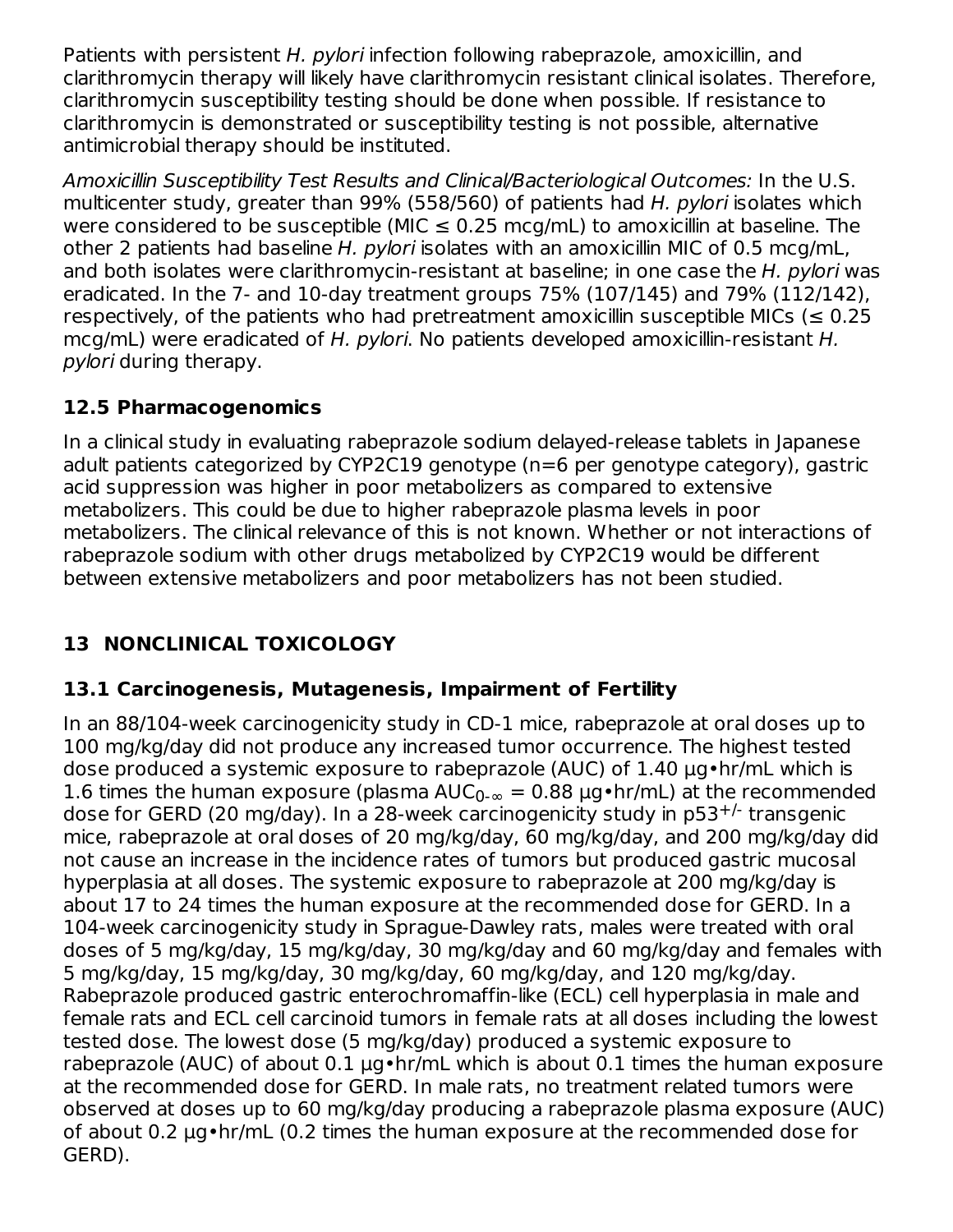Rabeprazole was positive in the Ames test, the Chinese hamster ovary cell (CHO/HGPRT) forward gene mutation test, and the mouse lymphoma cell (L5178Y/TK+/–) forward gene mutation test. Its demethylated-metabolite was also positive in the Ames test. Rabeprazole was negative in the *in vitro* Chinese hamster lung cell chromosome aberration test, the in vivo mouse micronucleus test, and the in vivo and ex vivo rat hepatocyte unscheduled DNA synthesis (UDS) tests.

Rabeprazole at intravenous doses up to 30 mg/kg/day (plasma AUC of 8.8  $\mu$ g•hr/mL, about 10 times the human exposure at the recommended dose for GERD) was found to have no effect on fertility and reproductive performance of male and female rats.

## **14 CLINICAL STUDIES**

## **14.1 Healing of Erosive or Ulcerative GERD in Adults**

In a U.S., multicenter, randomized, double-blind, placebo-controlled study, 103 patients were treated for up to eight weeks with placebo, 10 mg, 20 mg, or 40 mg rabeprazole sodium delayed-release tablets once daily. For this and all studies of GERD healing, only patients with GERD symptoms and at least grade 2 esophagitis (modified Hetzel-Dent grading scale) were eligible for entry. Endoscopic healing was defined as grade 0 or 1. Each rabeprazole dose was significantly superior to placebo in producing endoscopic healing after four and eight weeks of treatment.

The percentage of patients demonstrating endoscopic healing was as follows:

#### **Table 7: Healing of Erosive or Ulcerative Gastroesophageal Reflux Disease (GERD) Percentage of Patients Healed**

|                |    |                      | Rabeprazole sodium delayed-release tablets                                                                                                                                        |                |  |  |
|----------------|----|----------------------|-----------------------------------------------------------------------------------------------------------------------------------------------------------------------------------|----------------|--|--|
|                | 10 | 20                   |                                                                                                                                                                                   |                |  |  |
|                |    |                      | Week $\begin{array}{c} \mathsf{mg} \\ \mathsf{once} \\ \mathsf{daily} \end{array} \begin{array}{c} \mathsf{mg} \\ \mathsf{40} \\ \mathsf{N} = 26 \end{array}$<br>40 mg once daily | <b>Placebo</b> |  |  |
|                |    |                      |                                                                                                                                                                                   | $N = 25$       |  |  |
|                |    |                      |                                                                                                                                                                                   |                |  |  |
|                |    | $N = 27N = 25$       |                                                                                                                                                                                   |                |  |  |
| $\overline{A}$ |    | $63\%$ 56%* 54%*     |                                                                                                                                                                                   | 0%             |  |  |
| $\overline{8}$ |    | $93\%$ $84\%$ $85\%$ |                                                                                                                                                                                   | 12%            |  |  |
|                |    |                      | $(p < 0.001$ versus placebo)                                                                                                                                                      |                |  |  |

In addition, there was a statistically significant difference in favor of the rabeprazole sodium 10 mg, 20 mg, and 40 mg doses compared to placebo at Weeks 4 and 8 regarding complete resolution of GERD heartburn frequency ( $p \le 0.026$ ). All rabeprazole sodium groups reported significantly greater rates of complete resolution of GERD daytime heartburn severity compared to placebo at Weeks 4 and 8 ( $p \le 0.036$ ). Mean reductions from baseline in daily antacid dose were statistically significant for all rabeprazole sodium groups when compared to placebo at both Weeks 4 and 8 ( $p \leq$ 0.007).

In a North American multicenter, randomized, double-blind, active-controlled study of 336 patients, the percentage of patients healed at endoscopy after four and eight weeks of treatment was statistically superior in the patients treated with rabeprazole sodium delayed-release tablets compared to ranitidine: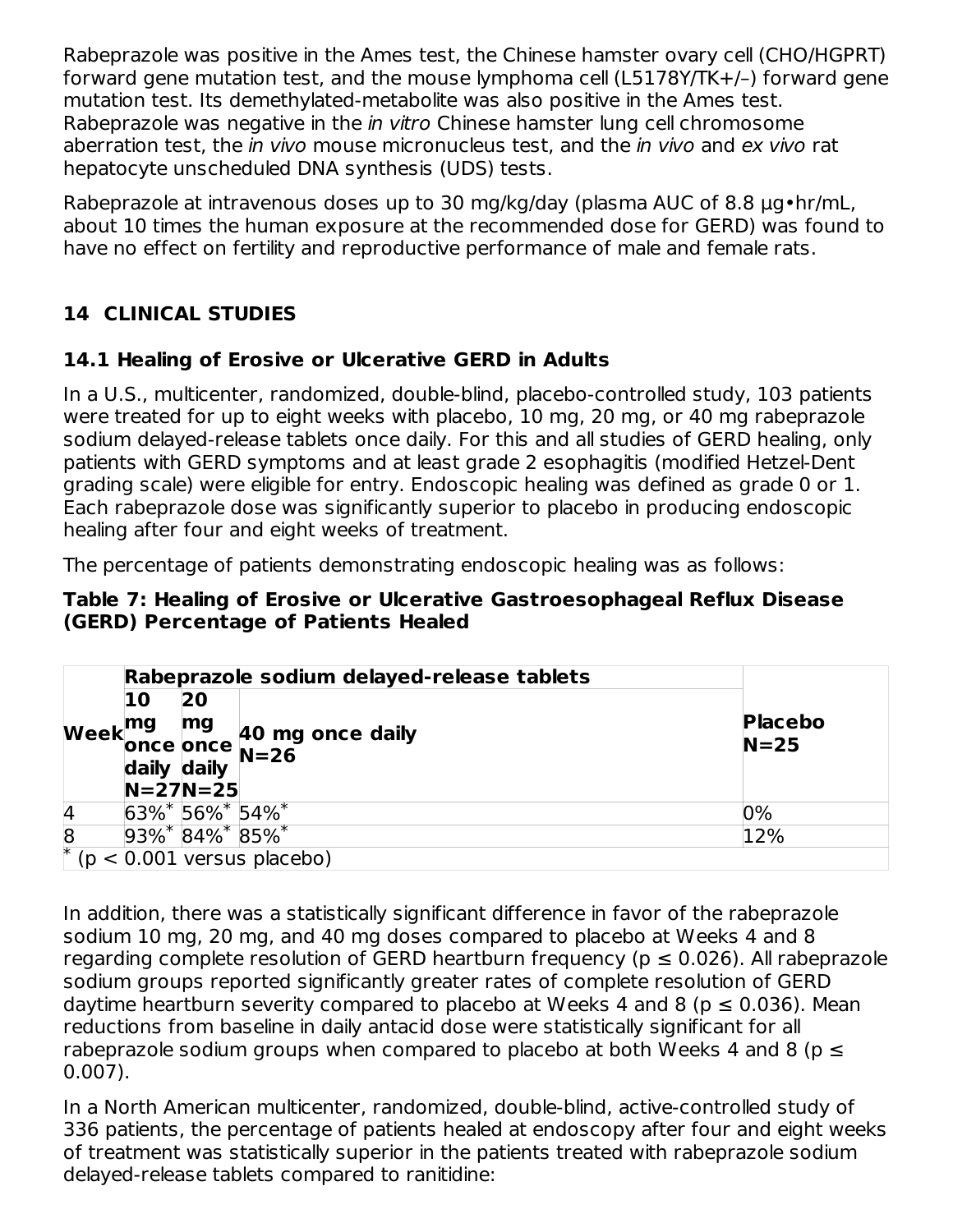#### **Table 8: Healing of Erosive or Ulcerative Gastroesophageal Reflux Disease (GERD) Percentage of Patients Healed**

| <b>Week</b>                     | 20 mg rabeprazole sodium<br>delayed-<br>release tablets once daily<br>$N = 167$ | Ranitidine 150 mg<br>four times daily<br>$N = 169$ |
|---------------------------------|---------------------------------------------------------------------------------|----------------------------------------------------|
| 4                               | $59%$ *                                                                         | 36%                                                |
| $\overline{8}$                  | $87\%$ <sup>*</sup>                                                             | 66%                                                |
| $(p < 0.001$ versus ranitidine) |                                                                                 |                                                    |

A dose of 20 mg once daily of rabeprazole sodium delayed-release tablets was significantly more effective than ranitidine 150 mg four times daily in the percentage of patients with complete resolution of heartburn at Weeks 4 and 8 ( $p < 0.001$ ). Rabeprazole sodium was also more effective in complete resolution of daytime heartburn ( $p \le 0.025$ ), and nighttime heartburn ( $p \le 0.012$ ) at both Weeks 4 and 8, with significant differences by the end of the first week of the study.

The recommended dosage of rabeprazole sodium delayed-release tablets is 20 mg once daily for 4 to 8 weeks.

#### **14.2 Long-Term Maintenance of Healing of Erosive or Ulcerative GERD in Adults**

The long-term maintenance of healing in patients with erosive or ulcerative GERD previously healed with gastric antisecretory therapy was assessed in two U.S., multicenter, randomized, double-blind, placebo-controlled studies of identical design of 52 weeks duration. The two studies randomized 209 and 285 patients, respectively, to receive either 10 mg or 20 mg of rabeprazole sodium delayed-release tablets once daily or placebo. As demonstrated in Tables 10 and 11 below, patients treated with rabeprazole sodium delayed-release tablets were significantly superior to placebo in both studies with respect to the maintenance of healing of GERD and the proportions of patients remaining free of heartburn symptoms at 52 weeks. The recommended dosage of rabeprazole sodium delayed-release tablets is 20 mg once daily.

### **Table 9: Percent of Patients in Endoscopic Remission**

|         | <b>Rabeprazole</b><br>sodium<br>delayed-<br>release<br>tablets<br>$ 10 \text{ mg} 20 \text{ mg}$ |                     | <b>Placebo</b> |
|---------|--------------------------------------------------------------------------------------------------|---------------------|----------------|
|         | once<br>daily                                                                                    | lonce<br>daily      |                |
| Study 1 | $N = 66$                                                                                         | $N=67$              | $N=70$         |
| Week 4  | $83\%$ *                                                                                         | $96\%$ *            | 44%            |
| Week 13 | $79%$ <sup>*</sup>                                                                               | $93\%$ *            | 39%            |
| Week 26 | $77\%$ <sup>*</sup>                                                                              | $93\%$ <sup>*</sup> | 31%            |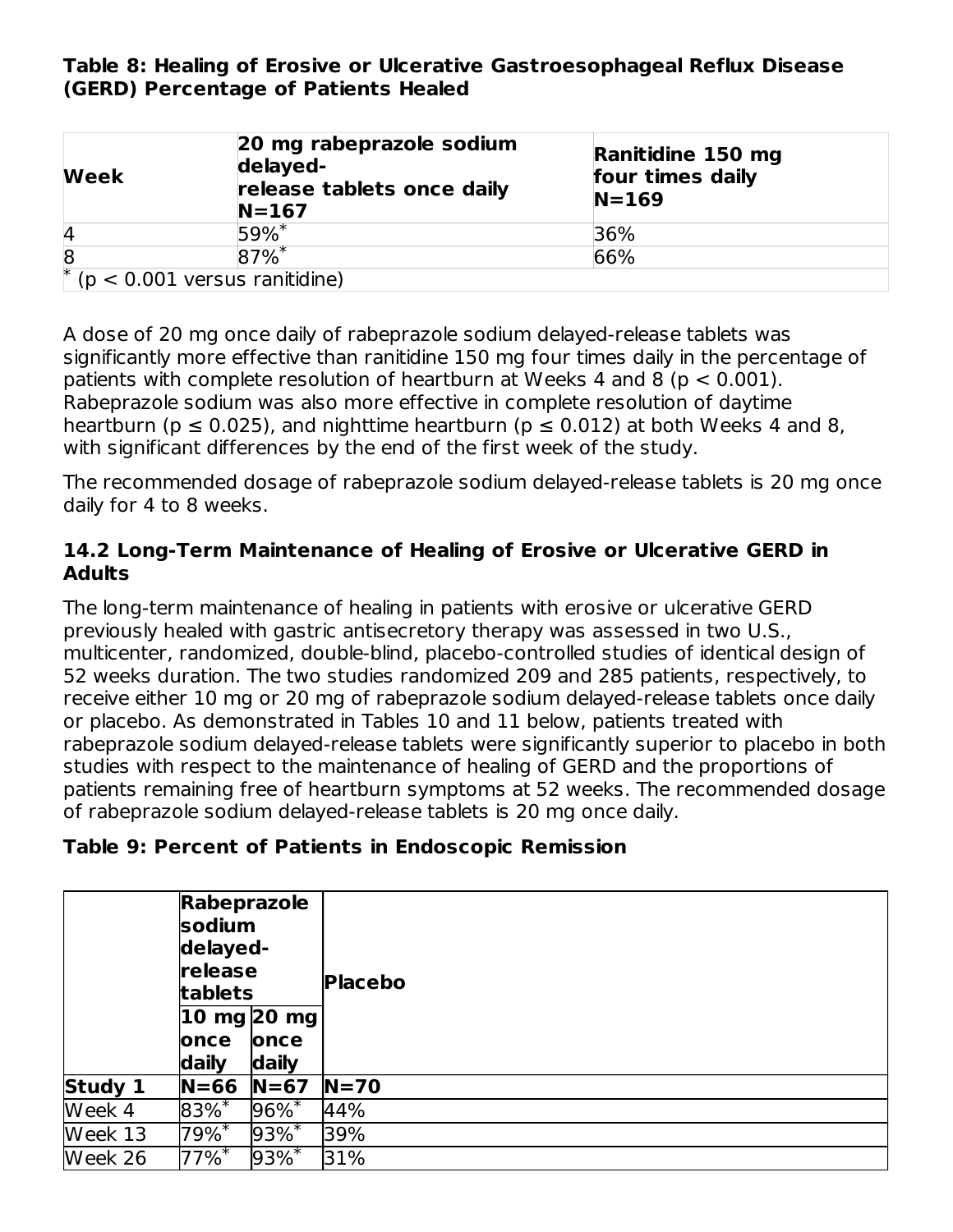| Week 39                                                               | $76\%$              | $91\%$ <sup>*</sup> | 30%      |
|-----------------------------------------------------------------------|---------------------|---------------------|----------|
| Week 52                                                               | $73\%$ <sup>*</sup> | $90\%^{*}$          | 29%      |
| Study 2                                                               | $N = 93$            | $N = 93$            | $N = 99$ |
| Week 4                                                                | $89\%$ *            | $94\%$ <sup>*</sup> | 40%      |
| Week 13                                                               | $86\%$ *            | $91\%$ <sup>*</sup> | 33%      |
| Week 26                                                               | $85\%$ *            | $89\%$ *            | 30%      |
| Week 39                                                               | $84\%$ <sup>*</sup> | $88\%$ *            | 29%      |
| Week 52                                                               | $77\%$ <sup>*</sup> | $86\%$              | 29%      |
|                                                                       |                     |                     |          |
| $\boxed{\textbf{COMBINED}}_{N=159}   N=160   N=169$<br><b>STUDIES</b> |                     |                     |          |
| Week 4                                                                | $87\%$ <sup>*</sup> | $94\%$ <sup>*</sup> | 42%      |
|                                                                       | $83%$ *             | $92\%^{*}$          | 36%      |
| Week 13<br>Week 26                                                    | $82\%$ *            | $91\%$ <sup>*</sup> | 31%      |
| Week 39                                                               | $81\%$ <sup>*</sup> | $89\%$ *            | 30%      |
| Week 52<br>$*(p < 0.001$ versus placebo)                              | $75\%$ <sup>*</sup> | $87\%$ *            | 29%      |

#### **Table 10: Percent of Patients Without Relapse in Heartburn Frequency and Daytime and Nighttime Heartburn Severity at Week 52**

|                                         | <b>Rabeprazole</b><br>sodium<br>delayed-<br>release<br>tablets |                           | <b>Placebo</b>                                         |
|-----------------------------------------|----------------------------------------------------------------|---------------------------|--------------------------------------------------------|
|                                         | 10<br>mg<br>once<br>daily                                      | 20<br>mg<br>once<br>daily |                                                        |
| Heartburn<br>Frequency                  |                                                                |                           |                                                        |
| Study 1                                 | 46/55                                                          | 48/52                     | $(84\%)^* (92\%)^*$ 17/45 (38%)                        |
| Study 2                                 | 50/72 57/72                                                    |                           | $\underbrace{(69\%)^*}{(79\%)^*}$ 22/79 (28%)          |
| Daytime<br><b>Heartburn</b><br>Severity |                                                                |                           |                                                        |
| Study 1                                 | 61/64 60/62                                                    |                           | $\frac{(95\%)^{*}(97\%)^{*}}{(97\%)^{*}}$ (69%)        |
| Study 2                                 | 73/84 82/87                                                    |                           | $\frac{1}{(87\%)!}\Bigl[ (94\%)^* \Bigl  67/90 (74\%)$ |
| Nighttime<br>Heartburn<br>Severity      |                                                                |                           |                                                        |
| Study 1                                 | 57/61<br>$57/90$ 70/97                                         | 60/61                     | $(93\%)^*$ (98%)* 37/56 (66%)                          |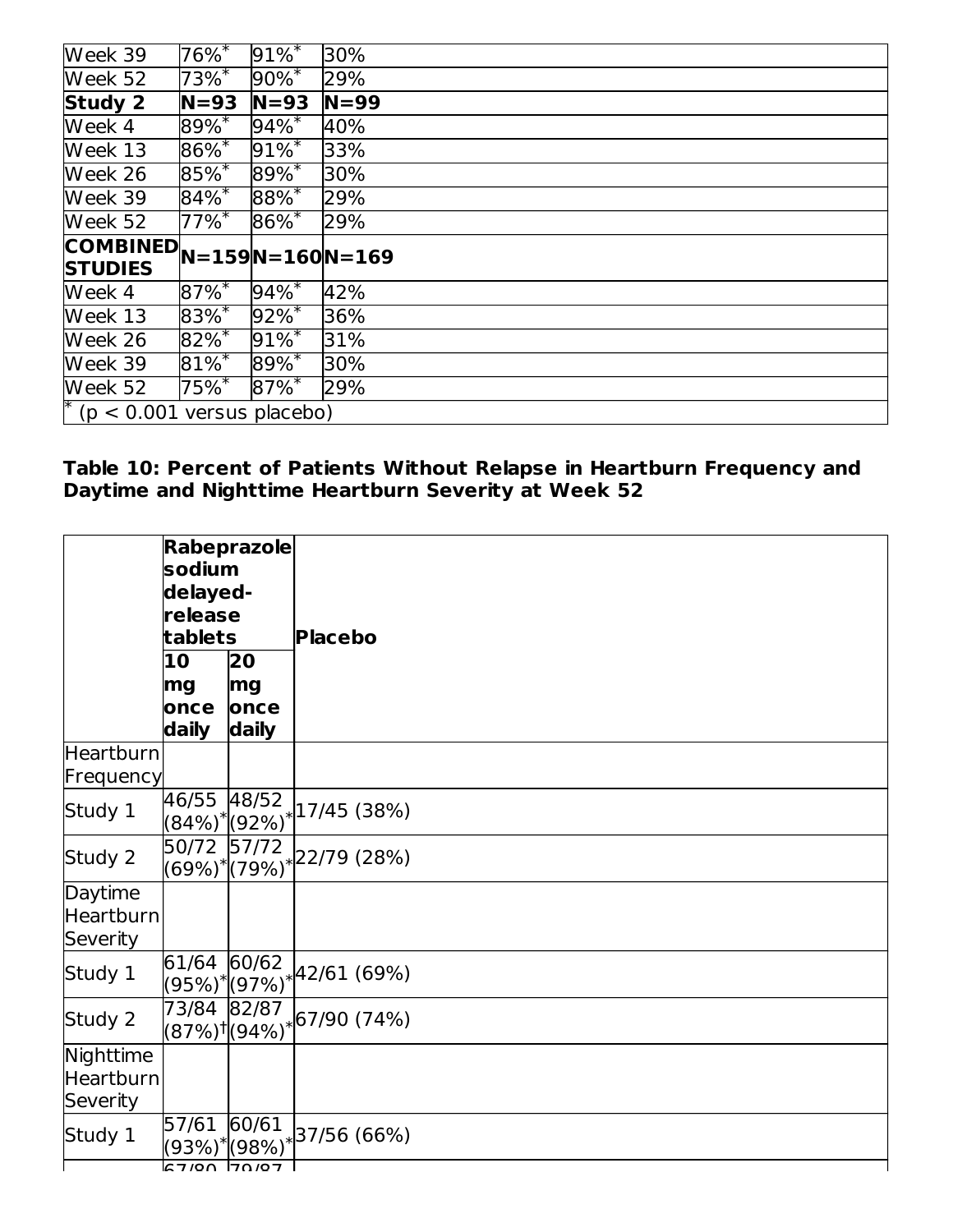Study 2 67/80 (84%) (91%) †  $19/01$ 64/87 (74%)

 $p \leq 0.001$  versus placebo  $0.001 < p < 0.05$  versus placebo \* †

#### **14.3 Treatment of Symptomatic GERD in Adults**

Two U.S., multicenter, double-blind, placebo controlled studies were conducted in 316 adult patients with daytime and nighttime heartburn. Patients reported 5 or more periods of moderate to very severe heartburn during the placebo treatment phase the week prior to randomization. Patients were confirmed by endoscopy to have no esophageal erosions.

The percentage of heartburn free daytime and/or nighttime periods was greater with 20 mg rabeprazole sodium delayed-release tablets compared to placebo over the 4 weeks of study in Study RAB-USA-2 (47% vs. 23%) and Study RAB-USA-3 (52% vs. 28%). The mean decreases from baseline in average daytime and nighttime heartburn scores were significantly greater for rabeprazole sodium 20 mg as compared to placebo at week 4. Graphical displays depicting the daily mean daytime and nighttime scores are provided in Figures 2 to 5.



# Figure 2: Mean Daytime Heartburn Scores RAB-USA-2

Heartburn Scores:  $0 = None$ ,  $1 = S$ light,  $2 = Moderate$ ,  $3 = Severe$ ,  $4 = Very Severe$ .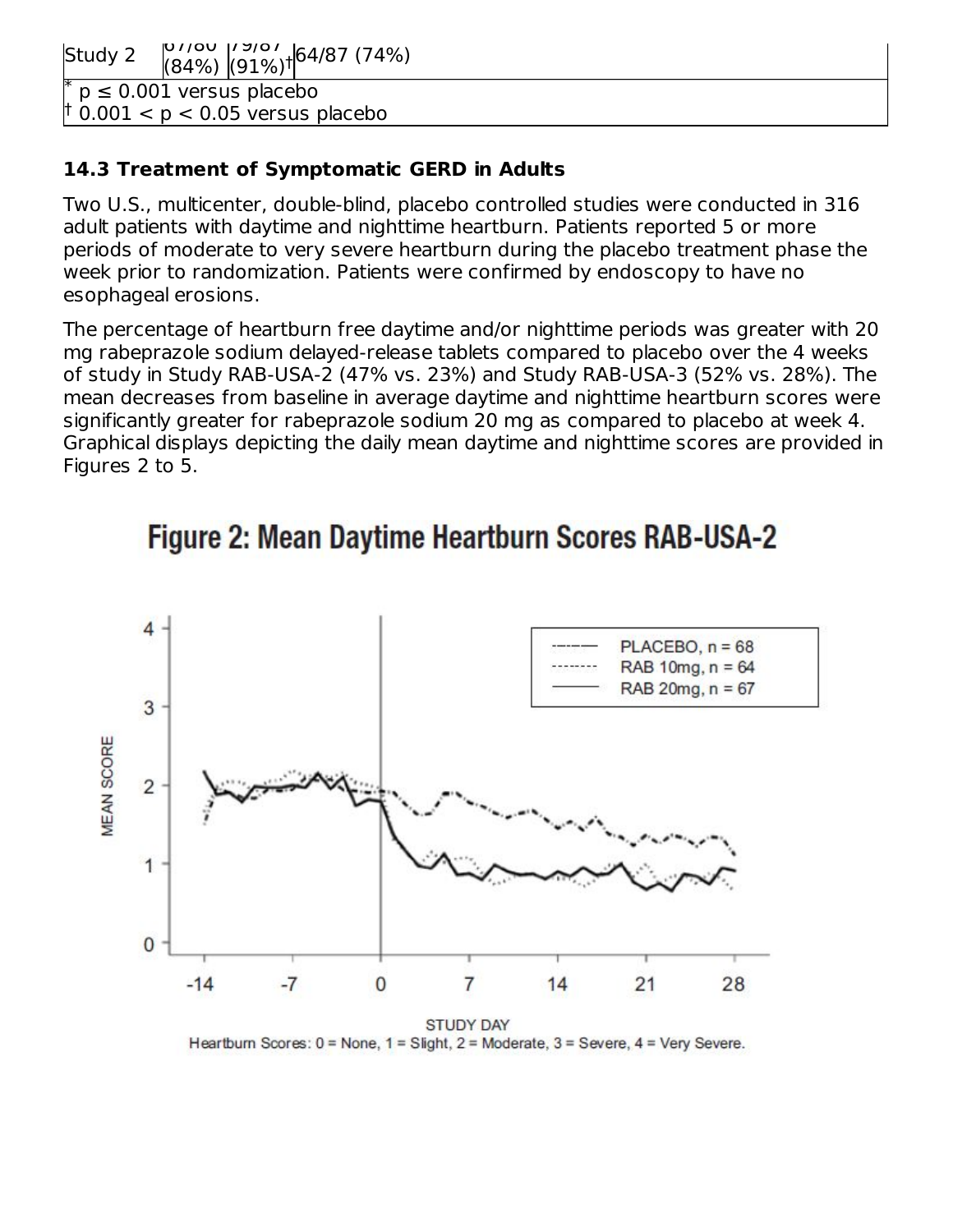

Figure 3: Mean Nighttime Heartburn Scores RAB-USA-2

# Figure 4: Mean Daytime Heartburn Scores RAB-USA-3



STUDY DAY Heartburn Scores: 0 = None, 1 = Slight, 2 = Moderate, 3 = Severe, 4 = Very Severe.

**STUDY DAY** Heartburn Scores: 0 = None, 1 = Slight, 2 = Moderate, 3 = Severe, 4 = Very Severe.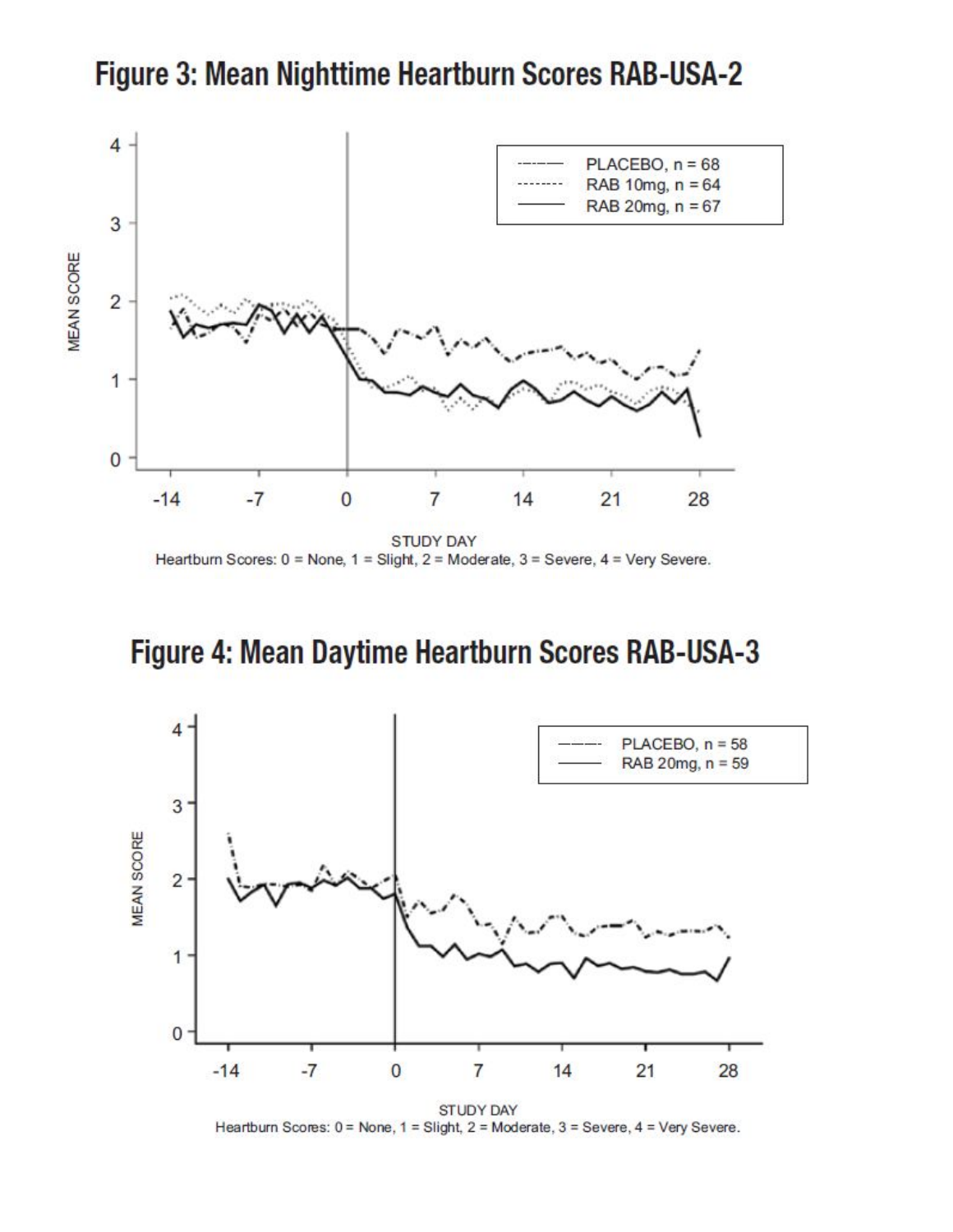



In addition, the combined analysis of these two studies showed 20 mg of rabeprazole sodium delayed-release tablets significantly improved other GERD-associated symptoms (regurgitation, belching, and early satiety) by week 4 compared with placebo (all p values  $< 0.005$ ).

A dose of 20 mg rabeprazole sodium delayed-release tablets also significantly reduced daily antacid consumption versus placebo over 4 weeks ( $p < 0.001$ ).

The recommended dosage of rabeprazole sodium delayed-release tablets is 20 mg once daily for 4 weeks.

### **14.4 Healing of Duodenal Ulcers in Adults**

In a U.S., randomized, double-blind, multicenter study assessing the effectiveness of 20 mg and 40 mg of rabeprazole sodium delayed-release tablets once daily versus placebo for healing endoscopically defined duodenal ulcers, 100 patients were treated for up to four weeks. Rabeprazole sodium was significantly superior to placebo in producing healing of duodenal ulcers. The percentages of patients with endoscopic healing are presented below:

#### **Table 11: Healing of Duodenal Ulcers Percentage of Patients Healed**

| Rabeprazole |            |
|-------------|------------|
| sodium      | Placebo    |
| delayed-    | $h_1 - 22$ |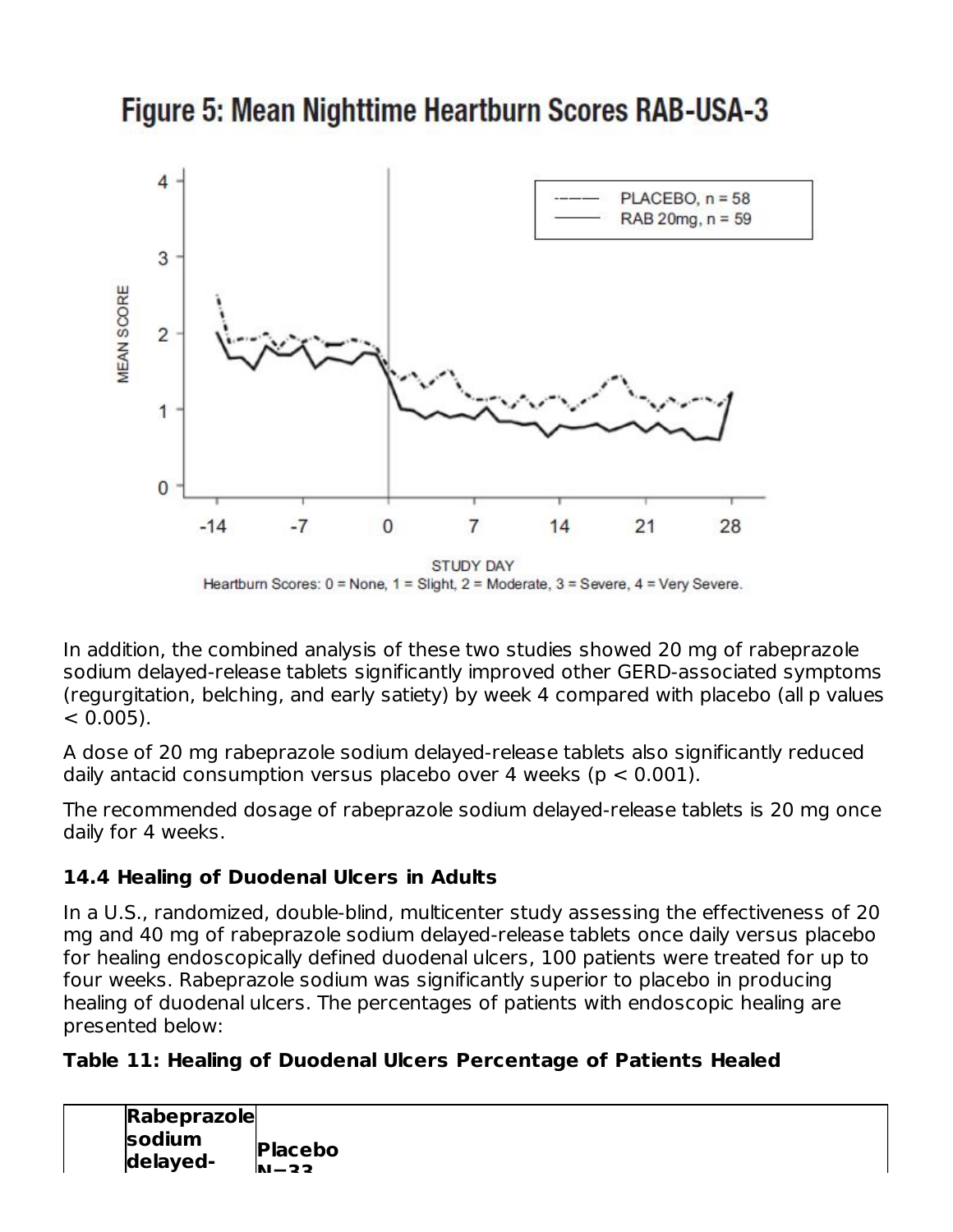|              | release<br>tablets                             |                               | 111—JJ |
|--------------|------------------------------------------------|-------------------------------|--------|
|              | $\textsf{Week}$ $\overline{\mathsf{20}}$<br>40 |                               |        |
|              | mg                                             | mg                            |        |
|              | once<br>once                                   |                               |        |
|              | daily                                          | daily                         |        |
|              |                                                | $N = 34 N = 33$               |        |
| $\mathsf{Z}$ | 44%                                            | 42%                           | 21%    |
| 14           | $79\%$ <sup>*</sup>                            | $91\%$ *                      | 39%    |
| ∗            |                                                | $p \leq 0.001$ versus placebo |        |

At Weeks 2 and 4, significantly more patients in the rabeprazole sodium 20 and 40 mg groups reported complete resolution of ulcer pain frequency ( $p \le 0.018$ ), daytime pain severity ( $p \le 0.023$ ), and nighttime pain severity ( $p \le 0.035$ ) compared with placebo patients. The only exception was the 40 mg group versus placebo at Week 2 for duodenal ulcer pain frequency ( $p = 0.094$ ). Significant differences in resolution of daytime and nighttime pain were noted in both rabeprazole sodium groups relative to placebo by the end of the first week of the study. Significant reductions in daily antacid use were also noted in both rabeprazole sodium groups compared to placebo at Weeks 2 and 4 ( $p < 0.001$ ).

An international randomized, double-blind, active-controlled trial was conducted in 205 patients comparing 20 mg rabeprazole sodium delayed-release tablets once daily with 20 mg omeprazole once daily. The study was designed to provide at least 80% power to exclude a difference of at least 10% between rabeprazole sodium and omeprazole, assuming four-week healing response rates of 93% for both groups. In patients with endoscopically defined duodenal ulcers treated for up to four weeks, rabeprazole sodium was comparable to omeprazole in producing healing of duodenal ulcers. The percentages of patients with endoscopic healing at two and four weeks are presented below:

| Week | Rabeprazole sodium<br>delayed-release<br>tablets<br>20 mg once daily<br>$N=102$ | <b>Omeprazole</b><br>20 mg once daily<br>$N = 103$ | 95% Confidence<br>Interval for the<br><b>Treatment Difference</b><br>(rabeprazole sodium -<br>Omeprazole) |
|------|---------------------------------------------------------------------------------|----------------------------------------------------|-----------------------------------------------------------------------------------------------------------|
| 2    | 69%                                                                             | 61%                                                | $(-6\%, 22\%)$                                                                                            |
| I4   | 98%                                                                             | 93%                                                | (–3%, 15%)                                                                                                |

#### **Table 12: Healing of Duodenal Ulcers Percentage of Patients Healed**

Rabeprazole sodium and omeprazole were comparable in providing complete resolution of symptoms.

The recommended dosage of rabeprazole sodium delayed-release tablets is 20 mg once daily for 4 weeks.

#### **14.5 Helicobacter pylori Eradication in Patients with Peptic Ulcer Disease or Symptomatic Non-Ulcer Disease in Adults**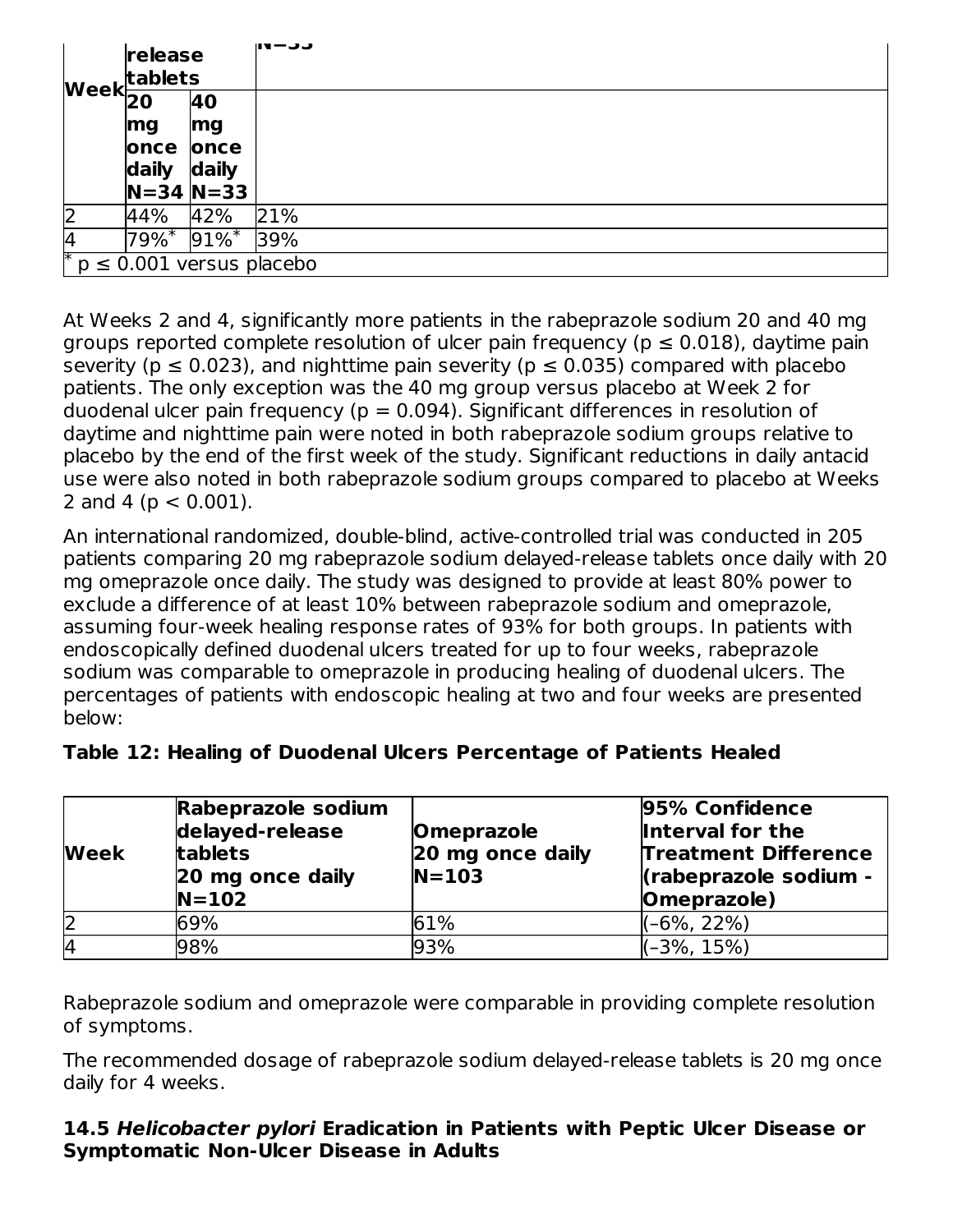The U.S. multicenter study was a double-blind, parallel-group comparison of rabeprazole sodium delayed-release tablets, amoxicillin, and clarithromycin for 3, 7, or 10 days vs. omeprazole, amoxicillin, and clarithromycin for 10 days. Therapy consisted of rabeprazole 20 mg twice daily, amoxicillin 1,000 mg twice daily, and clarithromycin 500 mg twice daily (RAC) or omeprazole 20 mg twice daily, amoxicillin 1,000 mg twice daily, and clarithromycin 500 mg twice daily (OAC). Patients with H. pylori infection were stratified in a 1:1 ratio for those with peptic ulcer disease (active or a history of ulcer in the past five years) [PUD] and those who were symptomatic but without peptic ulcer disease [NPUD], as determined by upper gastrointestinal endoscopy. The overall H. pylori eradication rates, defined as negative  $^{13}$ C-UBT for H. pylori  $\geq 6$  weeks from the end of the treatment are shown in the following table. The eradication rates in the 7-day and 10-day RAC regimens were found to be similar to 10-day OAC regimen using either the Intent-to-Treat (ITT) or Per-Protocol (PP) populations. Eradication rates in the RAC 3 day regimen were inferior to the other regimens.

#### **Table 13: Helicobacter pylori Eradication at ≥ 6 Weeks After the End of Treatment**

|         | Treatment        |                      |                                                                                                     |  |  |  |  |
|---------|------------------|----------------------|-----------------------------------------------------------------------------------------------------|--|--|--|--|
|         |                  | <b>Group Percent</b> |                                                                                                     |  |  |  |  |
|         |                  |                      | (%) of Patients $\vert$ Difference (RAC - OAC) [95% Confidence Interval]                            |  |  |  |  |
|         | <b>Cured</b>     |                      |                                                                                                     |  |  |  |  |
|         | (Number of       |                      |                                                                                                     |  |  |  |  |
|         | <b>Patients)</b> |                      |                                                                                                     |  |  |  |  |
|         | 7-day            | $10$ -day            |                                                                                                     |  |  |  |  |
|         | RAC <sup>*</sup> | <b>OAC</b>           |                                                                                                     |  |  |  |  |
| Per     | 84.3%            | 81.6%                | 2.8                                                                                                 |  |  |  |  |
|         |                  |                      | Protocol <sup>a</sup> (N=166)(N=179)[-5.2, 10.7]                                                    |  |  |  |  |
| Intent- | 77.3%            | 73.3%                | 4.0                                                                                                 |  |  |  |  |
|         |                  |                      | to-Treat <sup>b</sup>  (N=194) (N=206) [-4.4, 12.5]                                                 |  |  |  |  |
|         |                  | 10-day $ 10$ -day    |                                                                                                     |  |  |  |  |
|         | <b>RAC*</b>      | <b>OAC</b>           |                                                                                                     |  |  |  |  |
| Per     | 86.0%            | 81.6%                | 4.4                                                                                                 |  |  |  |  |
|         |                  |                      | Protocol <sup>a</sup> (N=171)(N=179)[-3.3, 12.1]                                                    |  |  |  |  |
| Intent- | 78.1%            | 73.3%                | 4.8                                                                                                 |  |  |  |  |
|         |                  |                      | to-Treat <sup>b</sup> (N=196) (N=206) [-3.6, 13.2]                                                  |  |  |  |  |
|         |                  | $3$ -day $ 10$ -day  |                                                                                                     |  |  |  |  |
|         | <b>RAC</b>       | <b>OAC</b>           |                                                                                                     |  |  |  |  |
| Per     | 29.9%            | 81.6%                | $-51.6$                                                                                             |  |  |  |  |
|         |                  |                      | Protocol <sup>a</sup> (N=167)(N=179)[-60.6, -42.6]                                                  |  |  |  |  |
| Intent- | 27.3%            | 73.3%                | $-46.0$                                                                                             |  |  |  |  |
|         |                  |                      | to-Treat <sup>b</sup>  (N=187) (N=206) [-54.8, -37.2]                                               |  |  |  |  |
|         |                  |                      | $^{ a }$ Patients were included in the analysis if they had H <i>pylori</i> infection documented at |  |  |  |  |

Patients were included in the analysis if they had H. pylori infection documented at baseline, defined as a positive <sup>13</sup>C-UBT plus rapid urease test or culture and were not protocol violators. Patients who dropped out of the study due to an adverse event related to the study drug were included in the evaluable analysis as failures of therapy.  $^{\text{b}}$  Patients were included in the analysis if they had documented H. pylori infection at baseline as defined above and took at least one dose of study medication. All dropouts were included as failures of therapy. 13

 $^{\ast}$  The 95% confidence intervals for the difference in eradication rates for 7-day RAC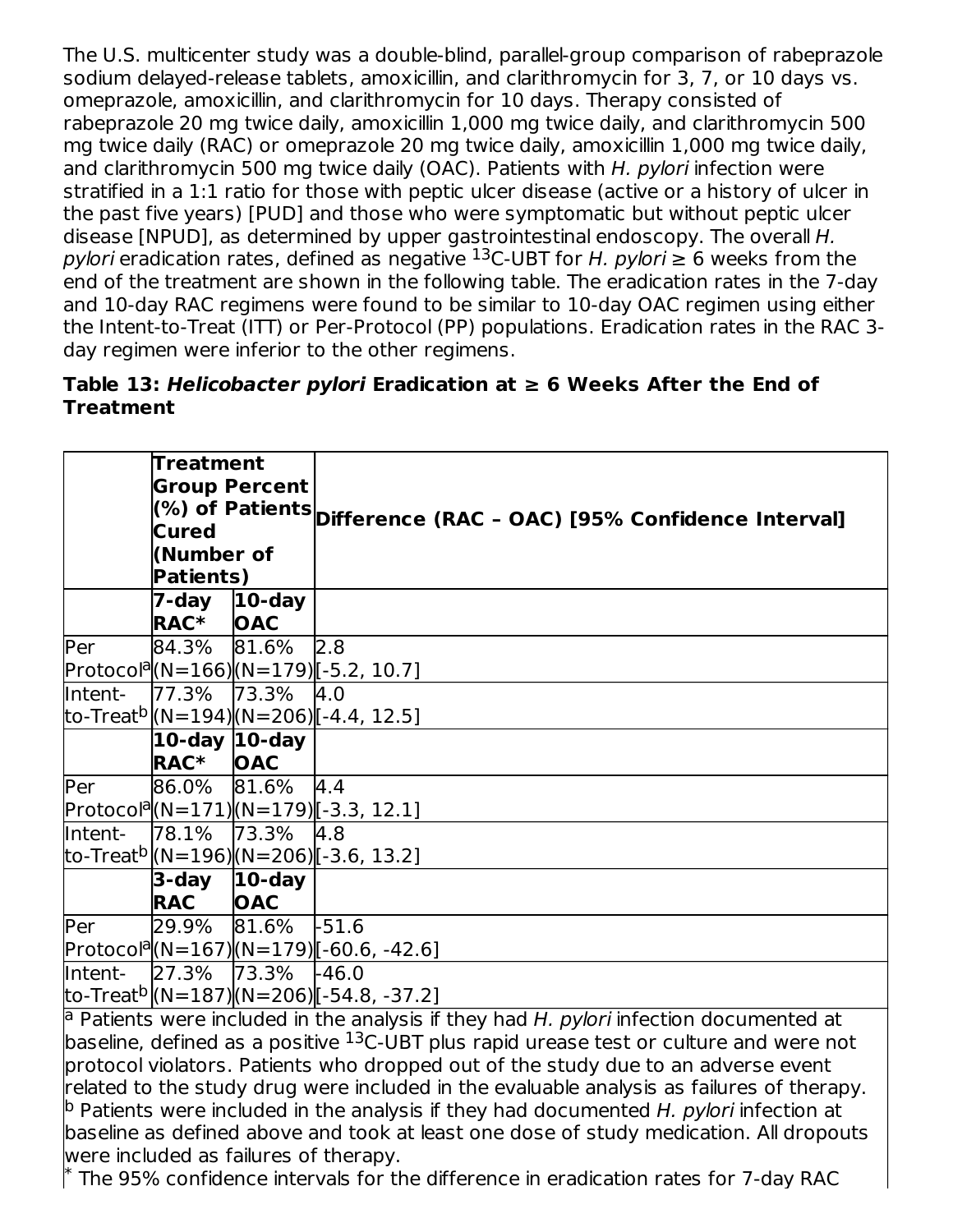The recommended dosage of rabeprazole sodium delayed-release tablets is 20 mg twice daily with amoxicillin and clarithromycin for 7 days.

#### **14.6 Pathological Hypersecretory Conditions, Including Zollinger-Ellison Syndrome in Adults**

Twelve patients with idiopathic gastric hypersecretion or Zollinger-Ellison syndrome have been treated successfully with rabeprazole sodium delayed-release tablets at doses from 20 mg to 120 mg for up to 12 months. Rabeprazole sodium produced satisfactory inhibition of gastric acid secretion in all patients and complete resolution of signs and symptoms of acid-peptic disease where present. Rabeprazole sodium also prevented recurrence of gastric hypersecretion and manifestations of acid-peptic disease in all patients. The high doses of rabeprazole sodium used to treat this small cohort of patients with gastric hypersecretion were well tolerated.

The recommended starting dosage of rabeprazole sodium delayed-release tablets is 60 mg once daily.

#### **15 REFERENCES**

1. Clinical and Laboratory Standards Institute (CLSI). Methods for Dilution Antimicrobial Susceptibility Tests for Bacteria That Grow Aerobically; Approved Standard—Tenth Edition. CLSI Document M07-A10, Clinical and Laboratory Standards Institute, 950 West Valley Road, Suite 2500, Wayne, Pennsylvania, 19087, USA 2015.

### **16 HOW SUPPLIED/STORAGE AND HANDLING**

Rabeprazole sodium delayed-release tablets, **20 mg**, are supplied as light yellow to yellow color, round shaped, biconvex enteric-coated tablets imprinted "AR" with black ink on one side and plain on the other side.

They are available as follows:

| Bottles of 30:   | NDC 65162-724-03 |
|------------------|------------------|
| Bottles of 90:   | NDC 65162-724-09 |
| Bottles of 500:  | NDC 65162-724-50 |
| Bottles of 1000: | NDC 65162-724-11 |

Store at 20° to 25°C (68° to 77°F); excursions permitted between 15° to 30°C (59° to 86°F) [see USP Controlled Room Temperature]. Protect from moisture.

### **17 PATIENT COUNSELING INFORMATION**

Advise the patient to read the FDA-approved patient labeling (Medication Guide).

#### **Acute Tubulointerstitial Nephritis**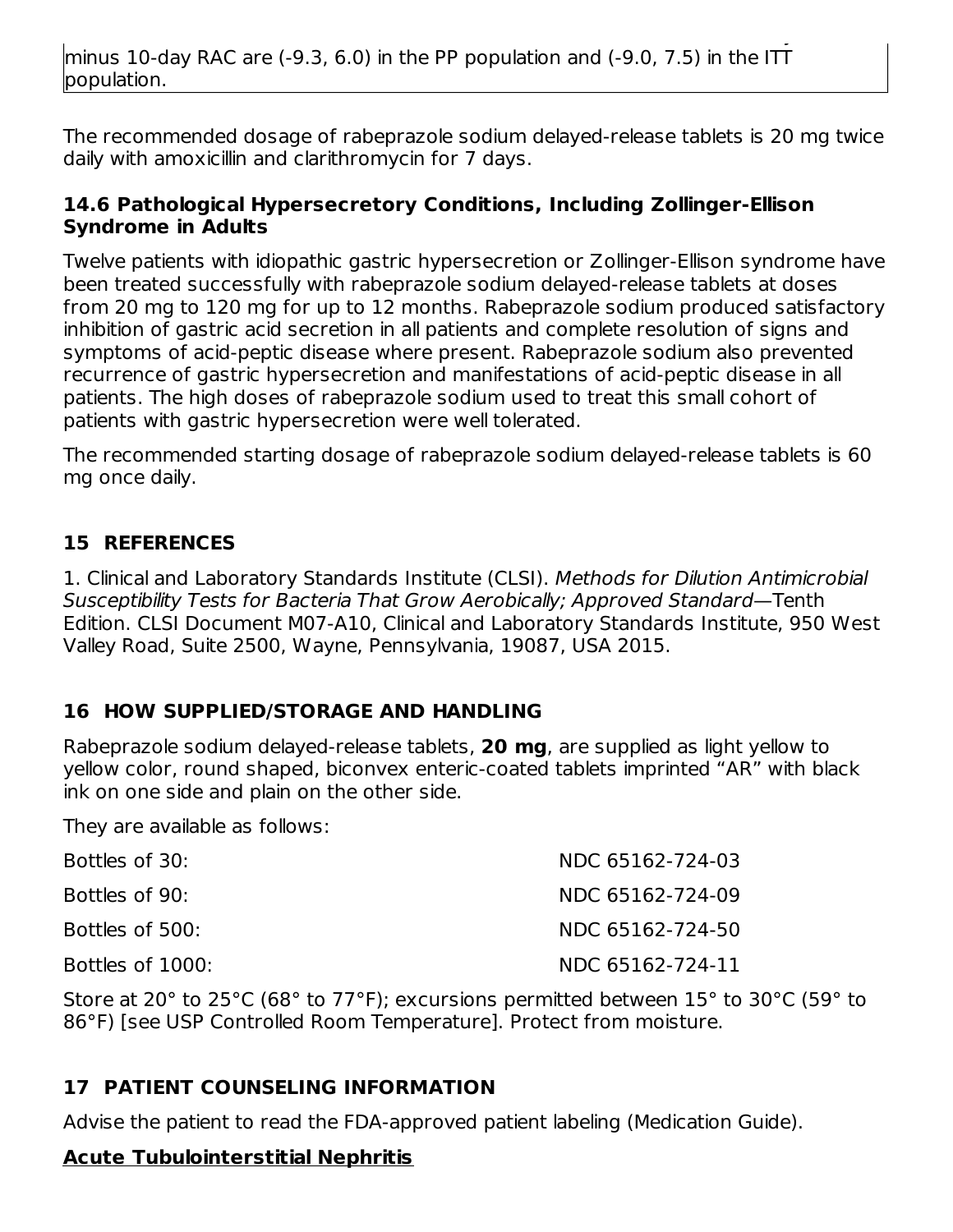Advise the patient or caregiver to call the patient's healthcare provider immediately if they experience signs and/or symptoms associated with acute tubulointerstitial nephritis [see Warnings and Precautions (5.3)].

### **Clostridium difficile-Associated Diarrhea**

Advise the patient or caregiver to immediately call the patient's healthcare provider if they experience diarrhea that does not improve [see Warnings and Precautions (5.4)].

### **Bone Fracture**

Advise the patient or caregiver to report any fractures, especially of the hip, wrist or spine, to the patient's healthcare provider [see Warnings and Precautions (5.5)].

### **Severe Cutaneous Adverse Reactions**

Advise the patient or caregiver to discontinue rabeprazole sodium delayed-release tablets and report any signs and symptoms of a severe cutaneous adverse reaction or other sign of hypersensitivity to the healthcare provider [see Warnings and Precautions  $(5.6)$ ].

## **Cutaneous and Systemic Lupus Erythematosus**

Advise the patient or caregiver to immediately call the patient's healthcare provider for any new or worsening of symptoms associated with cutaneous or systemic lupus erythematosus [see Warnings and Precautions (5.6)].

## **Cyanocobalamin (Vitamin B-12) Deficiency**

Advise the patient or caregiver to report any clinical symptoms that may be associated with cyanocobalamin deficiency to the patient's healthcare provider if they have been receiving rabeprazole sodium delayed-release tablets for longer than 3 years [see Warnings and Precautions (5.7)].

### **Hypomagnesemia and Mineral Metabolisum**

Advise the patient or caregiver to report any clinical symptoms that may be associated with hypomagnesemia, hypocalcemia, hypokalemia and hyponatremia to the patient's healthcare provider, if they have been receiving rabeprazole sodium delayed-release tablets for at least 3 months [see Warnings and Precautions (5.8)].

## **Drug Interactions**

Advise patients to report to their healthcare provider if they are taking rilpivirinecontaining products [see Contraindications (4)], warfarin, digoxin or high-dose methotrexate [see Warnings and Precautions (5.2, 5.8, 5.9)].

## **Administration**

- Swallow rabeprazole sodium delayed-release tablets whole. Do not chew, crush or split the tablets.
- For the treatment of duodenal ulcers take rabeprazole sodium delayed-release tablets after a meal.
- For Helicobacter pylori eradication take rabeprazole sodium delayed-release tablets with food.
- For all other indications rabeprazole sodium delayed-release tablets can be taken with or without food.
- Take a missed dose as soon as possible. If it is almost time for the next dose, skip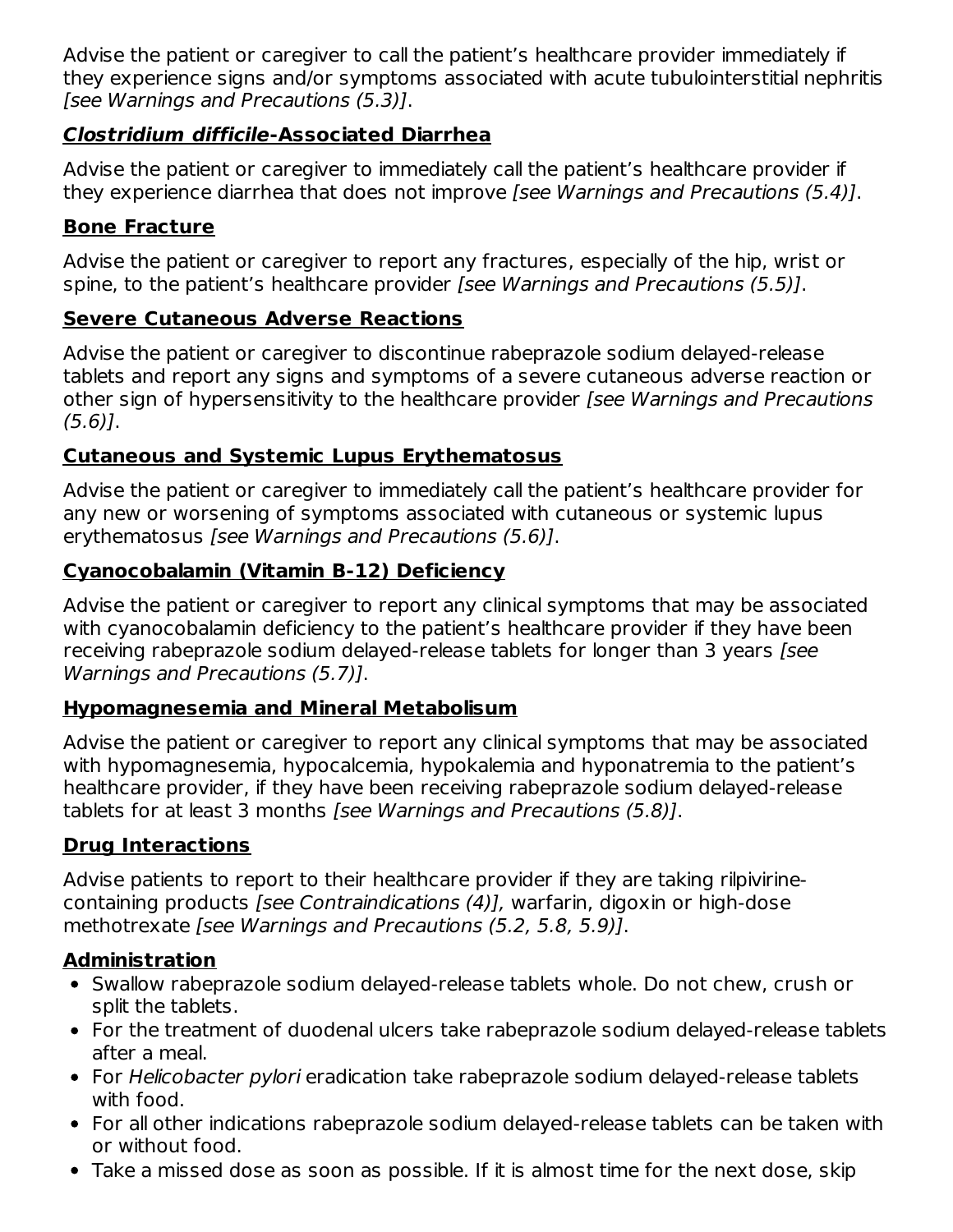the missed dose and go back to the normal schedule. Do not take two doses at the same time.

Manufactured by: **Amneal Pharmaceuticals Pvt. Ltd.** Ahmedabad 382220, INDIA

Distributed by: **Amneal Pharmaceuticals LLC** Bridgewater, NJ 08807

Rev. 05-2022-10

#### **MEDICATION GUIDE**

**Rabeprazole Sodium(ra bep´ ra zole soe´ dee um) Delayed-release Tablets What is the most important information I should know about rabeprazole sodium delayed-release tablets?**

**You should take rabeprazole sodium delayed-release tablets exactly as prescribed, at the lowest dose possible and for the shortest time needed.**

**Rabeprazole sodium delayed-release tablets may help your acid-related symptoms, but you could still have serious stomach problems.** Talk with your doctor.

**Rabeprazole sodium delayed-release tablets can cause serious side effects, including:**

- **A type of kidney problem (acute tubulointerstitial nephritis).** Some people who take proton pump inhibitor (PPI) medicines, including rabeprazole sodium delayed-release tablets, may develop a kidney problem called acute tubulointerstitial nephritis that can happen at any time during treatment with rabeprazole sodium delayed-release tablets. Call your doctor right away if you have a decrease in the amount that you urinate or if you have blood in your urine.
- **Diarrhea caused by an infection (Clostridium difficile) in your intestines.** Call your doctor right away if you have watery stools or stomach pain that does not go away. You may or may not have a fever.
- **Bone fractures (hip, wrist, or spine).** Bone fractures in the hip, wrist, or spine may happen in people who take multiple daily doses of PPI medicines and for a long period of time (a year or longer). Tell your doctor if you have a bone fracture, especially in the hip, wrist, or spine.
- **Certain types of lupus erythematosus.** Lupus erythematosus is an autoimmune disorder (the body's immune cells attack other cells or organs in the body). Some people who take PPI medicines, including rabeprazole sodium delayed-release tablets, may develop certain types of lupus erythematosus or have worsening of the lupus they already have. Call your doctor right away if you have new or worsening joint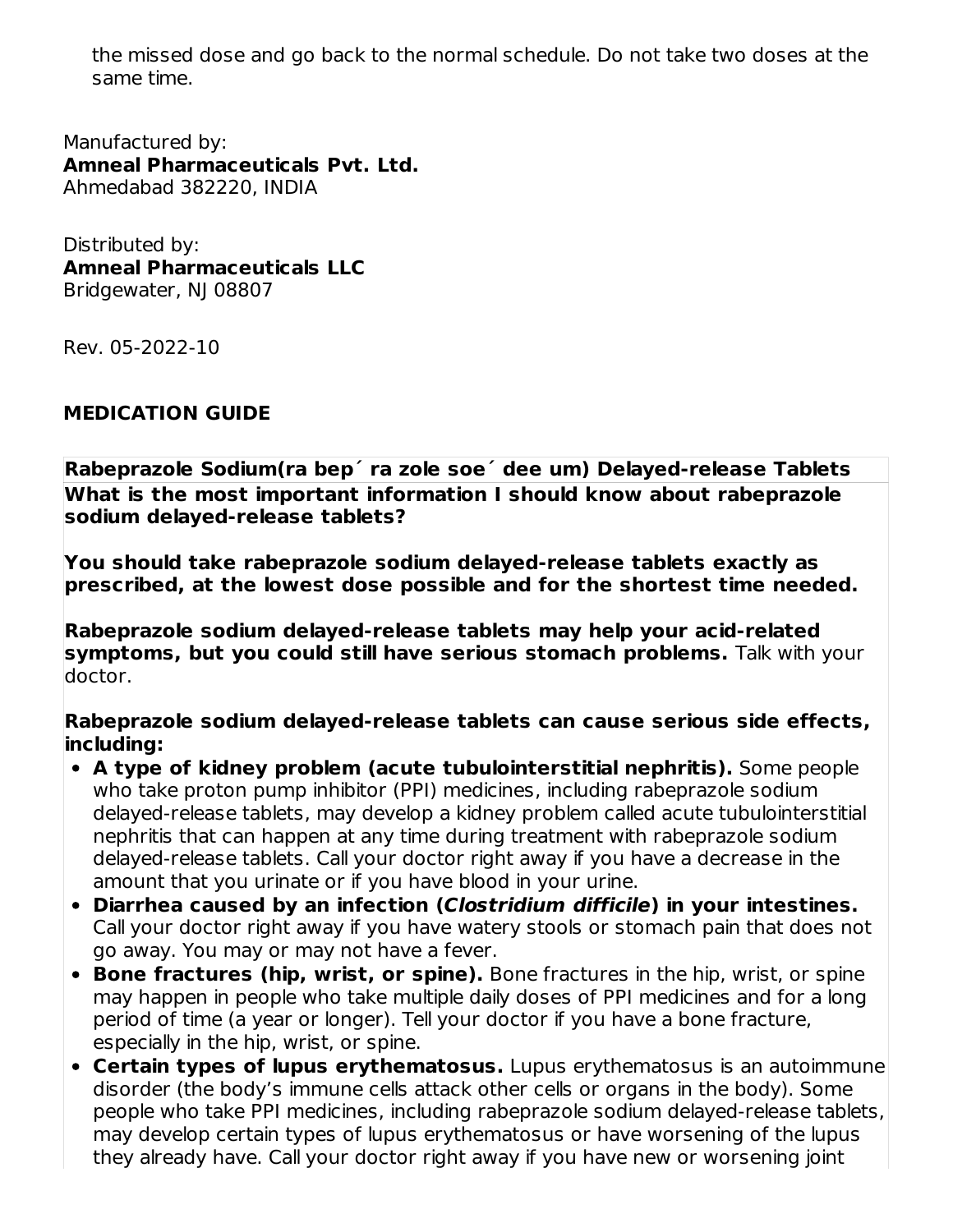pain or a rash on your cheeks or arms that gets worse in the sun.

Talk to your doctor about your risk of these serious side effects.

Rabeprazole sodium delayed-release tablets can have other serious side effects. See **"What are the possible side effects of rabeprazole sodium delayed-release tablets?"**

### **What are rabeprazole sodium delayed-release tablets?**

Rabeprazole sodium delayed-release tablets are a prescription medicine called a proton pump inhibitor (PPI).

Rabeprazole sodium delayed-release tablets reduce the amount of acid in your stomach. **In adults**, rabeprazole sodium delayed-release tablets are used for:

- 8 weeks up to 16 weeks to heal acid-related damage to the lining of the esophagus (called erosive esophagitis or EE) and to relieve symptoms, such as heartburn pain.
- maintaining healing of the esophagus and relief of symptoms related to EE. It is not known if rabeprazole sodium delayed-release tablets are safe and effective if used longer than 12 months (1 year).
- up to 4 weeks to treat daytime and nighttime heartburn and other symptoms that happen with Gastroesophageal Reflux Disease (GERD).
- up to 4 weeks for the healing and relief of symptoms of duodenal ulcers.
- 7 days with certain antibiotic medicines to treat an infection and stomach (duodenal) ulcers caused by bacteria called H. pylori.
- the long-term treatment of conditions where your stomach makes too much acid. This includes a rare condition called Zollinger-Ellison syndrome.

**In adolescents 12 years of age and older**, rabeprazole sodium delayed-release tablets are used for up to 8 weeks to treat symptoms of GERD.

It is not known if rabeprazole sodium delayed-release tablets are safe and effective in children less than 12 years of age for other uses. Rabeprazole sodium delayed-release tablets should not be used in children under 12 years of age.

## **Do not take rabeprazole sodium delayed-release tablets if you are:**

- allergic to rabeprazole, any other PPI medicine, or any of the ingredients in rabeprazole sodium delayed-release tablets. See the end of this Medication Guide for a complete list of ingredients.
- taking a medicine that contains rilpivirine (EDURANT, COMPLERA, ODEFSEY) used to treat HIV-1 (Human Immunodeficiency Virus).

### **Before you take rabeprazole sodium delayed-release tablets, tell your doctor about all of your medical conditions, including if you:**

- have low magnesium, low calcium levels and low potassium levels in your blood.
- have liver problems.
- are pregnant or plan to become pregnant. It is not known if rabeprazole sodium delayed-release tablets can harm your unborn baby.
- are breastfeeding or plan to breastfeed. It is not known if rabeprazole sodium passes into your breast milk. Talk to your doctor about the best way to feed your baby if you take rabeprazole sodium delayed-release tablets.

**Tell your doctor about all the medicines you take,** including prescription and over-the-counter medicines, vitamins, and herbal supplements. **Especially tell your doctor** if you take an antibiotic that contains clarithromycin or amoxicillin or if you take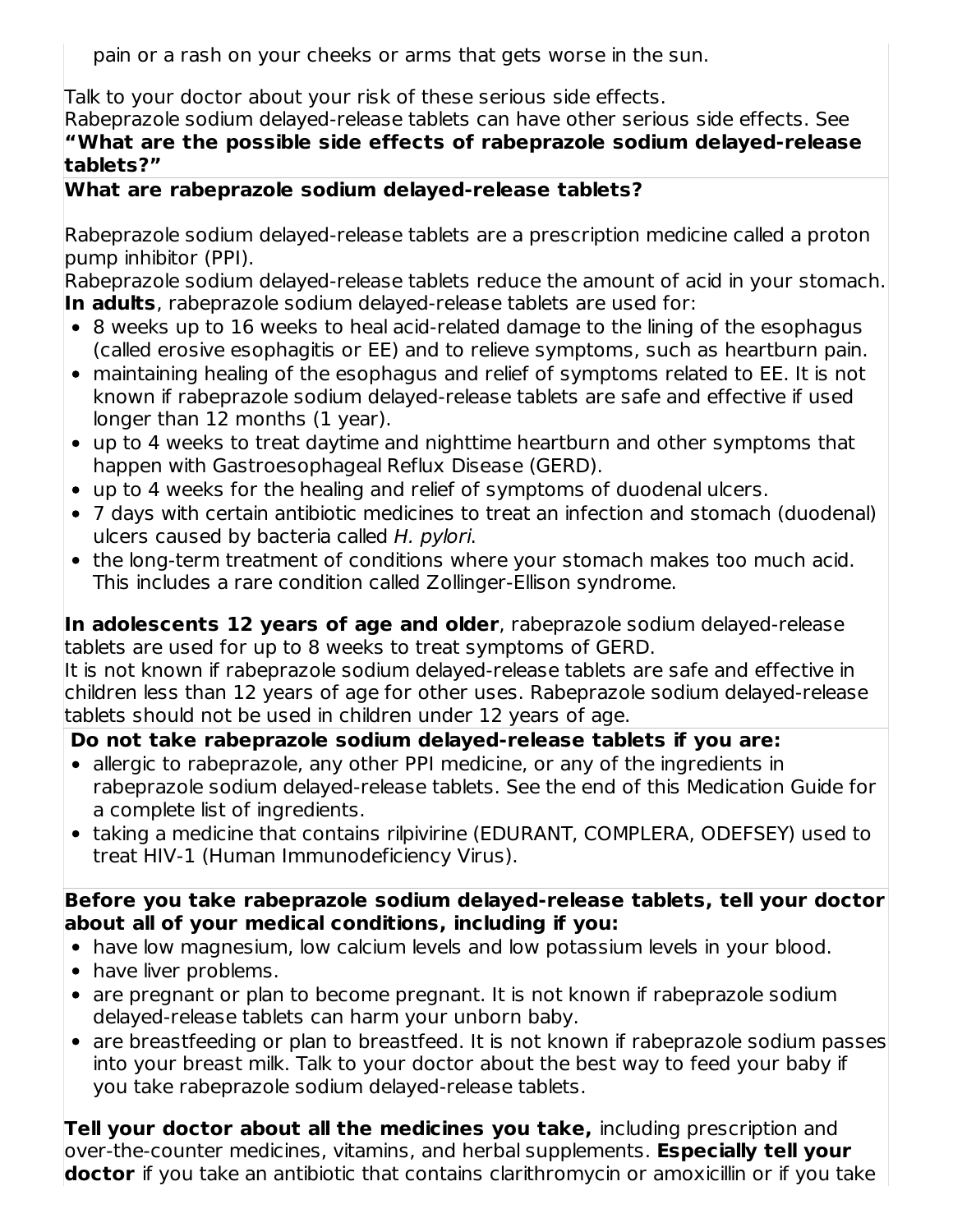warfarin (COUMADIN, JANTOVEN), methotrexate (OTREXUP, RASUVO, TREXALL, XATMEP), digoxin (LANOXIN), or a water pill (diuretic).

## **How should I take rabeprazole sodium delayed-release tablets?**

- Take rabeprazole sodium delayed-release tablets exactly as prescribed.
- Rabeprazole sodium delayed-release tablets are usually taken 1 time each day. Your doctor will tell you the time of day to take rabeprazole sodium delayed-release tablets, based on your medical condition.
- Rabeprazole sodium delayed-release tablets can be taken with or without food. Your doctor will tell you whether to take this medicine with or without food based on your medical condition.
- Swallow each rabeprazole sodium delayed-release tablet whole. **Do not chew, crush, or split rabeprazole sodium delayed-release tablets**. Tell your doctor if you cannot swallow tablets whole.
- If you miss a dose of rabeprazole sodium delayed-release tablets, take it as soon as possible. If it is almost time for your next dose, you should not take the missed dose. You should take your next dose at your regular time. Do not take 2 doses at the same time.
- If you take too much rabeprazole sodium delayed-release tablets, call your doctor or your poison control center at 1-800-222-1222 right away, or go to the nearest emergency room.
- If your doctor prescribes antibiotic medicines with rabeprazole sodium delayedrelease tablets, read the patient information that comes with the antibiotic medicines before you take them.

#### **What are the possible side effects of rabeprazole sodium delayed-release tablets?**

**Rabeprazole sodium delayed-release tablets can cause serious side effects, including:**

- **See "What is the most important information I should know about rabeprazole sodium delayed-release tablets?"**
- **Interaction with warfarin.** Taking warfarin with a PPI medicine may lead to an increased risk of bleeding and death. If you take warfarin, your doctor may check your blood to see if you have an increased risk of bleeding. If you take warfarin during treatment with rabeprazole sodium delayed-release tablets, tell your doctor right away if you have any signs or symptoms of bleeding, including:
- pain, swelling or discomfort
- headaches, dizziness, or weakness
- unusual bruising (bruises that happen without known cause or that grow in size)
- nosebleeds
- bleeding gums
- bleeding from cuts take a long time to stop
- menstrual bleeding that is heavier than normal
- pink or brown urine
- red or black stools
- coughing up blood
- vomiting blood or vomit that looks like coffee grounds
- **Low vitamin B-12 levels** in the body can happen in people who have taken rabeprazole sodium delayed-release tablets for a long time (more than 3 years). Tell your doctor if you have symptoms of low vitamin B-12 levels, including shortness of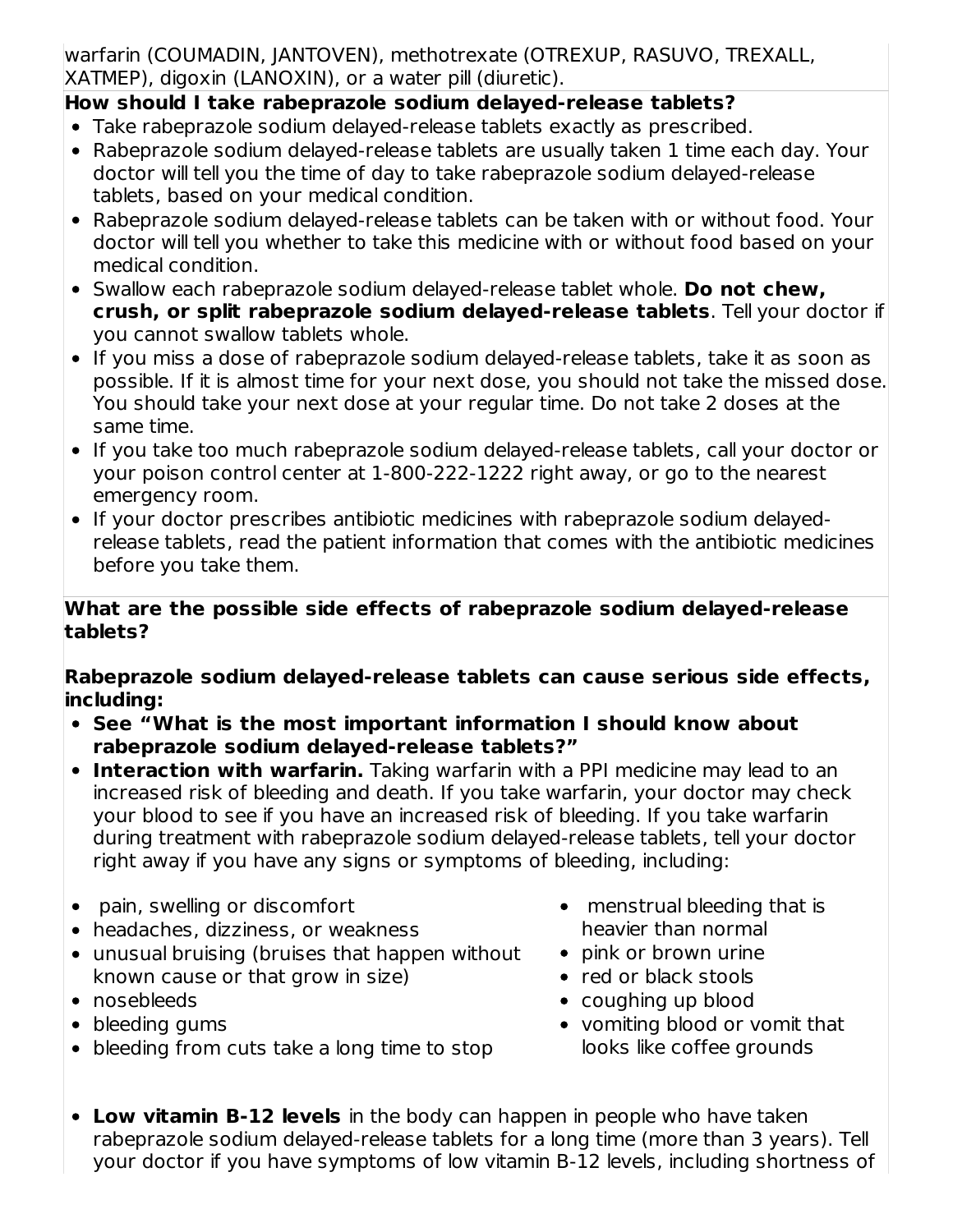breath, lightheadedness, irregular heartbeat, muscle weakness, pale skin, feeling tired, mood changes, and tingling or numbness in the arms and legs.

- **Low magnesium levels in the body** can happen in people who have taken rabeprazole sodium delayed-release tablets for at least 3 months. Tell your doctor if you have symptoms of low magnesium levels, including seizures, dizziness, irregular heartbeat, jitteriness, muscle aches or weakness, and spasms of hands, feet or voice.
- **Stomach growths (fundic gland polyps).** People who take PPI medicines for a long time have an increased risk of developing a certain type of stomach growths called fundic gland polyps, especially after taking PPI medicines for more than 1 year.
- **Severe skin reactions.** Rabeprazole sodium delayed-release tablets can cause rare but serious skin reactions that may affect any part of your body. These serious skin reactions may need to be treated in a hospital and may be life threatening:
	- Skin rash which may have blistering, peeling or bleeding on any part of your skin (including your lips, eyes, mouth, nose, genitals, hands or feet).
	- You may also have fever, chills, body aches, shortness of breath, or enlarged lymph nodes.

Stop taking rabeprazole sodium delayed-release tablets and call your doctor right away. These symptoms may be the first sign of a severe skin reaction.

**The most common side effects of rabeprazole sodium delayed-release tablets in adults include:** pain, sore throat, gas, infection, and constipation. **The most common side effects of rabeprazole sodium delayed-release tablets in adolescents 12 years of age and older include:** headache, diarrhea, nausea, vomiting, and stomach-area (abdomen) pain.

These are not all of the possible side effects of rabeprazole sodium delayed-release tablets. Call your doctor for medical advice about side effects. You may report side effects to FDA at 1-800-FDA-1088.

### **How should I store rabeprazole sodium delayed-release tablets?**

Store rabeprazole sodium delayed-release tablets in a dry place at room temperature between 68°F to 77°F (20°C to 25°C).

**Keep rabeprazole sodium delayed-release tablets and all medicines out of the reach of children.**

**General information about the safe and effective use of rabeprazole sodium delayed-release tablets.**

Medicines are sometimes prescribed for purposes other than those listed in a Medication Guide. Do not use rabeprazole sodium delayed-release tablets for a condition for which it was not prescribed. Do not give rabeprazole sodium delayed-release tablets to other people, even if they have the same symptoms that you have. It may harm them.

You can ask your doctor or pharmacist for information about rabeprazole sodium delayed-release tablets that is written for health professionals.

**What are the ingredients in rabeprazole sodium delayed-release tablets?**

**Active ingredient:** rabeprazole sodium, USP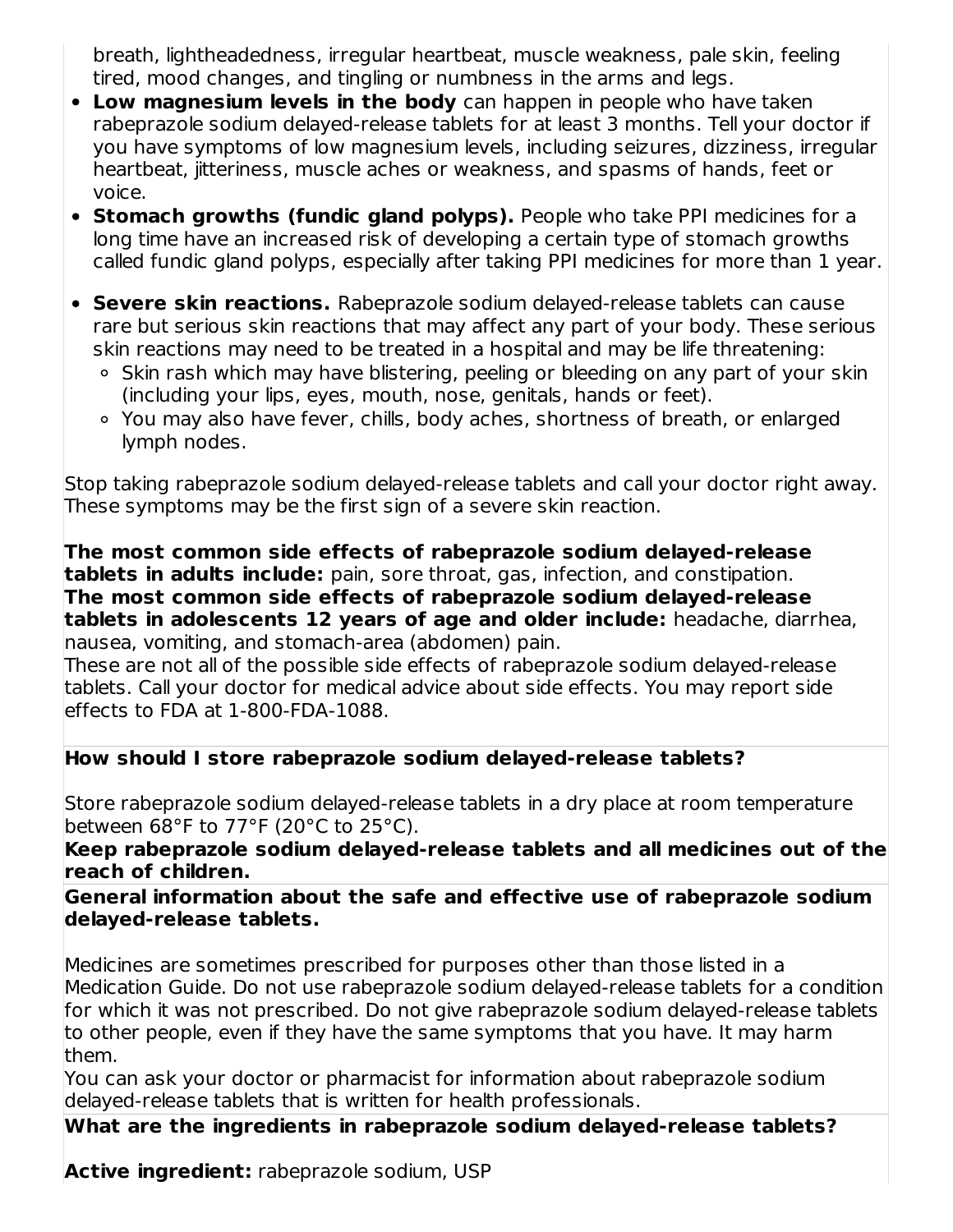**Inactive ingredients:** ammonium hydroxide, crospovidone, diethyl phthalate, ethyl cellulose, hydroxypropyl cellulose, hypromellose phthalate, iron oxide black, iron oxide yellow, light magnesium oxide, magnesium stearate, mannitol, propylene glycol, shellac, sodium stearyl fumarate, talc, and titanium dioxide.

This Medication Guide has been approved by the U.S. Food and Drug Administration.

All trademarks are the property of their respective owners.

Manufactured by: **Amneal Pharmaceuticals Pvt. Ltd.** Ahmedabad 382220, INDIA

Distributed by: **Amneal Pharmaceuticals LLC** Bridgewater, NJ 08807

Rev. 05-2022-10

Dispense with Medication Guide available at: documents.amneal.com/mg/rabeprazole-sodium-dr.pd

#### **PRINCIPAL DISPLAY PANEL**

**NDC 65162-724-03**

#### **Rabeprazole Sodium Delayed-release Tablets, 20 mg**

**Rx only**

**30 Tablets**

#### **Amneal Pharmaceuticals LLC**



## **RABEPRAZOLE SODIUM**

rabeprazole tablet, delayed release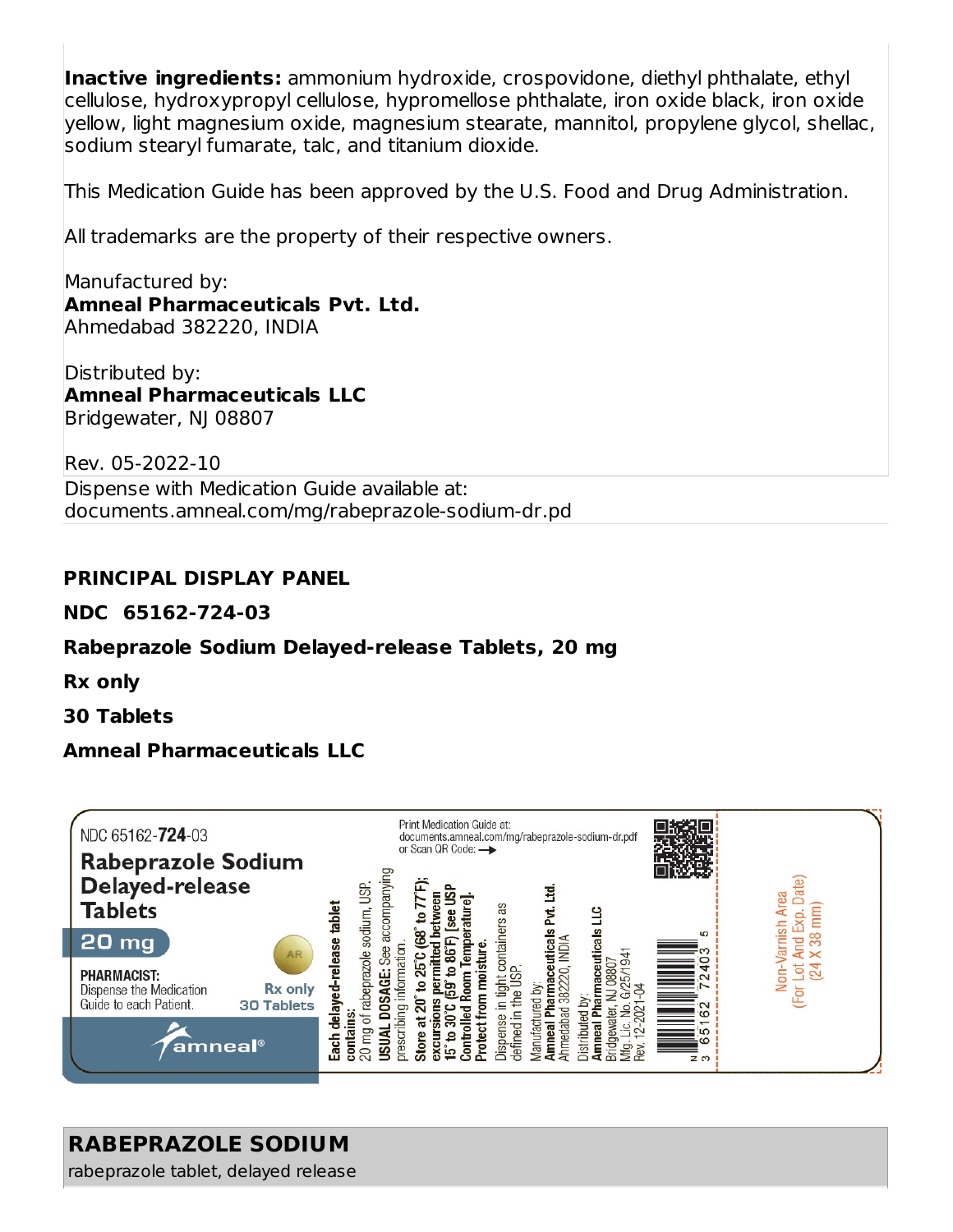|                                                                                                   | <b>Product Information</b>                                                 |         |                                                                   |                                                             |                                       |          |                                     |  |  |  |
|---------------------------------------------------------------------------------------------------|----------------------------------------------------------------------------|---------|-------------------------------------------------------------------|-------------------------------------------------------------|---------------------------------------|----------|-------------------------------------|--|--|--|
| <b>Product Type</b>                                                                               |                                                                            |         |                                                                   | <b>HUMAN PRESCRIPTION DRUG</b><br><b>Item Code (Source)</b> |                                       |          | NDC:65162-724                       |  |  |  |
|                                                                                                   | <b>Route of Administration</b><br>ORAL                                     |         |                                                                   |                                                             |                                       |          |                                     |  |  |  |
|                                                                                                   |                                                                            |         |                                                                   |                                                             |                                       |          |                                     |  |  |  |
|                                                                                                   | <b>Active Ingredient/Active Moiety</b>                                     |         |                                                                   |                                                             |                                       |          |                                     |  |  |  |
| <b>Ingredient Name</b><br><b>Basis of Strength Strength</b>                                       |                                                                            |         |                                                                   |                                                             |                                       |          |                                     |  |  |  |
| RABEPRAZOLE SODIUM (UNII: 3L36P16U4R) (RABEPRAZOLE - UNII:32828355LL)<br>RABEPRAZOLE SODIUM 20 mg |                                                                            |         |                                                                   |                                                             |                                       |          |                                     |  |  |  |
|                                                                                                   |                                                                            |         |                                                                   |                                                             |                                       |          |                                     |  |  |  |
|                                                                                                   | <b>Inactive Ingredients</b>                                                |         |                                                                   |                                                             |                                       |          |                                     |  |  |  |
|                                                                                                   |                                                                            |         |                                                                   | <b>Ingredient Name</b>                                      |                                       |          | <b>Strength</b>                     |  |  |  |
|                                                                                                   | <b>AMMONIA (UNII: 5138Q19F1X)</b>                                          |         |                                                                   |                                                             |                                       |          |                                     |  |  |  |
|                                                                                                   |                                                                            |         | <b>CROSPOVIDONE (12 MPA.S AT 5%) (UNII: 40UAA97IT9)</b>           |                                                             |                                       |          |                                     |  |  |  |
|                                                                                                   | <b>DIETHYL PHTHALATE (UNII: UF064M00AF)</b>                                |         |                                                                   |                                                             |                                       |          |                                     |  |  |  |
|                                                                                                   | <b>ETHYLCELLULOSES (UNII: 7Z8S9VYZ4B)</b>                                  |         |                                                                   |                                                             |                                       |          |                                     |  |  |  |
|                                                                                                   |                                                                            |         | HYDROXYPROPYL CELLULOSE, LOW SUBSTITUTED (UNII: 2165RE0K14)       |                                                             |                                       |          |                                     |  |  |  |
|                                                                                                   |                                                                            |         | HYPROMELLOSE PHTHALATE (24% PHTHALATE, 55 CST) (UNII: 87Y6436BKR) |                                                             |                                       |          |                                     |  |  |  |
|                                                                                                   | <b>MAGNESIUM OXIDE (UNII: 3A3U0GI71G)</b>                                  |         |                                                                   |                                                             |                                       |          |                                     |  |  |  |
|                                                                                                   | <b>MANNITOL (UNII: 30WL53L36A)</b>                                         |         |                                                                   |                                                             |                                       |          |                                     |  |  |  |
|                                                                                                   | <b>MAGNESIUM STEARATE (UNII: 70097M6I30)</b>                               |         |                                                                   |                                                             |                                       |          |                                     |  |  |  |
|                                                                                                   | <b>PROPYLENE GLYCOL (UNII: 6DC9Q167V3)</b>                                 |         |                                                                   |                                                             |                                       |          |                                     |  |  |  |
|                                                                                                   | <b>FERROSOFERRIC OXIDE (UNII: XM0M87F357)</b>                              |         |                                                                   |                                                             |                                       |          |                                     |  |  |  |
|                                                                                                   | <b>FERRIC OXIDE YELLOW (UNII: EX43802MRT)</b>                              |         |                                                                   |                                                             |                                       |          |                                     |  |  |  |
|                                                                                                   |                                                                            |         | <b>SODIUM STEARYL FUMARATE (UNII: 7CV7WJK4UI)</b>                 |                                                             |                                       |          |                                     |  |  |  |
|                                                                                                   | <b>SHELLAC</b> (UNII: 46N107B71O)                                          |         |                                                                   |                                                             |                                       |          |                                     |  |  |  |
|                                                                                                   | TALC (UNII: 7SEV7J4R1U)                                                    |         |                                                                   |                                                             |                                       |          |                                     |  |  |  |
|                                                                                                   | TITANIUM DIOXIDE (UNII: 15FIX9V2JP)                                        |         |                                                                   |                                                             |                                       |          |                                     |  |  |  |
|                                                                                                   |                                                                            |         |                                                                   |                                                             |                                       |          |                                     |  |  |  |
|                                                                                                   | <b>Product Characteristics</b>                                             |         |                                                                   |                                                             |                                       |          |                                     |  |  |  |
|                                                                                                   | Color                                                                      |         | yellow                                                            | <b>Score</b>                                                |                                       | no score |                                     |  |  |  |
|                                                                                                   | <b>Shape</b>                                                               |         | <b>ROUND</b>                                                      | <b>Size</b><br>7 <sub>mm</sub>                              |                                       |          |                                     |  |  |  |
|                                                                                                   | Flavor                                                                     |         |                                                                   | <b>AR</b><br><b>Imprint Code</b>                            |                                       |          |                                     |  |  |  |
|                                                                                                   | <b>Contains</b>                                                            |         |                                                                   |                                                             |                                       |          |                                     |  |  |  |
|                                                                                                   |                                                                            |         |                                                                   |                                                             |                                       |          |                                     |  |  |  |
|                                                                                                   |                                                                            |         |                                                                   |                                                             |                                       |          |                                     |  |  |  |
|                                                                                                   | <b>Packaging</b>                                                           |         |                                                                   |                                                             |                                       |          |                                     |  |  |  |
| #                                                                                                 | <b>Item Code</b>                                                           |         | <b>Package Description</b>                                        |                                                             | <b>Marketing Start</b><br><b>Date</b> |          | <b>Marketing End</b><br><b>Date</b> |  |  |  |
| 1                                                                                                 | 03                                                                         | Product | NDC:65162-724- 30 in 1 BOTTLE; Type 0: Not a Combination          |                                                             | 10/01/2015                            |          |                                     |  |  |  |
| 2                                                                                                 | 09                                                                         | Product | NDC:65162-724- 90 in 1 BOTTLE; Type 0: Not a Combination          |                                                             | 10/01/2015                            |          |                                     |  |  |  |
| 3                                                                                                 | NDC:65162-724- 500 in 1 BOTTLE; Type 0: Not a Combination<br>Product<br>50 |         |                                                                   |                                                             | 10/01/2015                            |          |                                     |  |  |  |
| 4                                                                                                 | NDC:65162-724-<br>11                                                       | Product | 1000 in 1 BOTTLE; Type 0: Not a Combination                       |                                                             | 10/01/2015                            |          |                                     |  |  |  |
|                                                                                                   |                                                                            |         |                                                                   |                                                             |                                       |          |                                     |  |  |  |

**Contract**